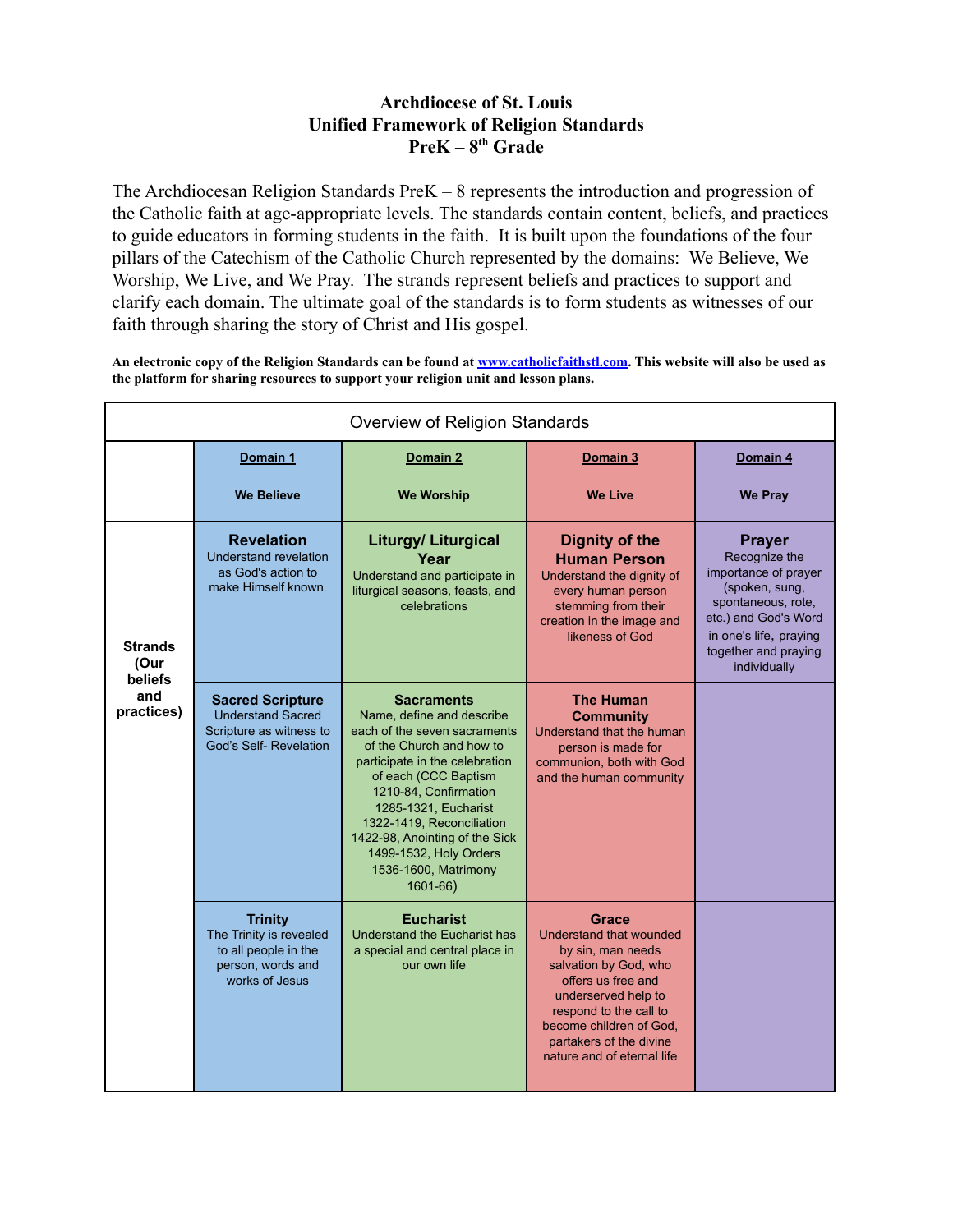| <b>Jesus Christ</b><br>Understand that Jesus<br>is the Son of God (Fully<br>God) and the Son of<br>Mary (Fully Human)          | Virtue, Sin, & Forming<br><b>Conscience</b><br>Understand how to do<br>good and avoid evil with<br>our effort and God's grace,<br>and how the conscience is<br>properly formed to judge<br>the morality of acts |  |
|--------------------------------------------------------------------------------------------------------------------------------|-----------------------------------------------------------------------------------------------------------------------------------------------------------------------------------------------------------------|--|
| <b>Church History</b><br>Understand that the<br>early history of the<br>Church has a profound<br>impact on the church<br>today | The Ten<br><b>Commandments</b><br>Understand that God.<br>through Christ, teaches us<br>the fullness of the law,<br>through the twofold<br>commandment of love - for<br>God and for our neighbor.               |  |
| <b>Creed</b><br>The doctrine and<br>dogma of the Church<br>are found in the<br>Creedal statements                              |                                                                                                                                                                                                                 |  |

**Note:** Within each grade-level some standards are *italicized in blue***.** These standards represent "habits" that form students in living a life of faith and witness to the Gospel.

## **Considerations:**

- Schools using Catechesis of the Good Shepherd should continue using the model. Please cross reference the Archdiocesan Religion Standards PreK – 8 with CGS structure.
- Outcomes that deal with matters of the heart, spirit, and virtuous living should not be assessed for a letter grade. Growth in these matters, however, can be noted through informal teacher observation of student discussion, writing, behavior, and self-reflection. Students benefit tremendously from our noticing and feedback on such matters. Formation of the whole person calls us to become increasingly familiar with these matters of the heart and spirit, and to facilitate growth in them in developmentally appropriate ways just as we do for other dimensions of formation.
- Note: The Office of Catholic Education and Formation is currently reviewing materials for Theology of the Body to be incorporated into the curriculum. Until then, please continue using programs you have used in the past.

Imprimatur #521 Archdiocesan Unified Framework of Religion Standards - In accordance with CIC 827, permission to publish has been granted on September 20, 2021 by the Most Reverend Mark S. Rivituso, Auxiliary Bishop, Archdiocese of St. Louis. Permission to publish is an indication that nothing contrary to Church teaching is contained in this particular work.

For questions concerning the Religion Standards PreK – 8, please contact Samantha Grone, Archdiocesan Director of Religious Education (314.792.7361 / [samanthagrone@archstl.org](mailto:samanthagrone@archstl.org)).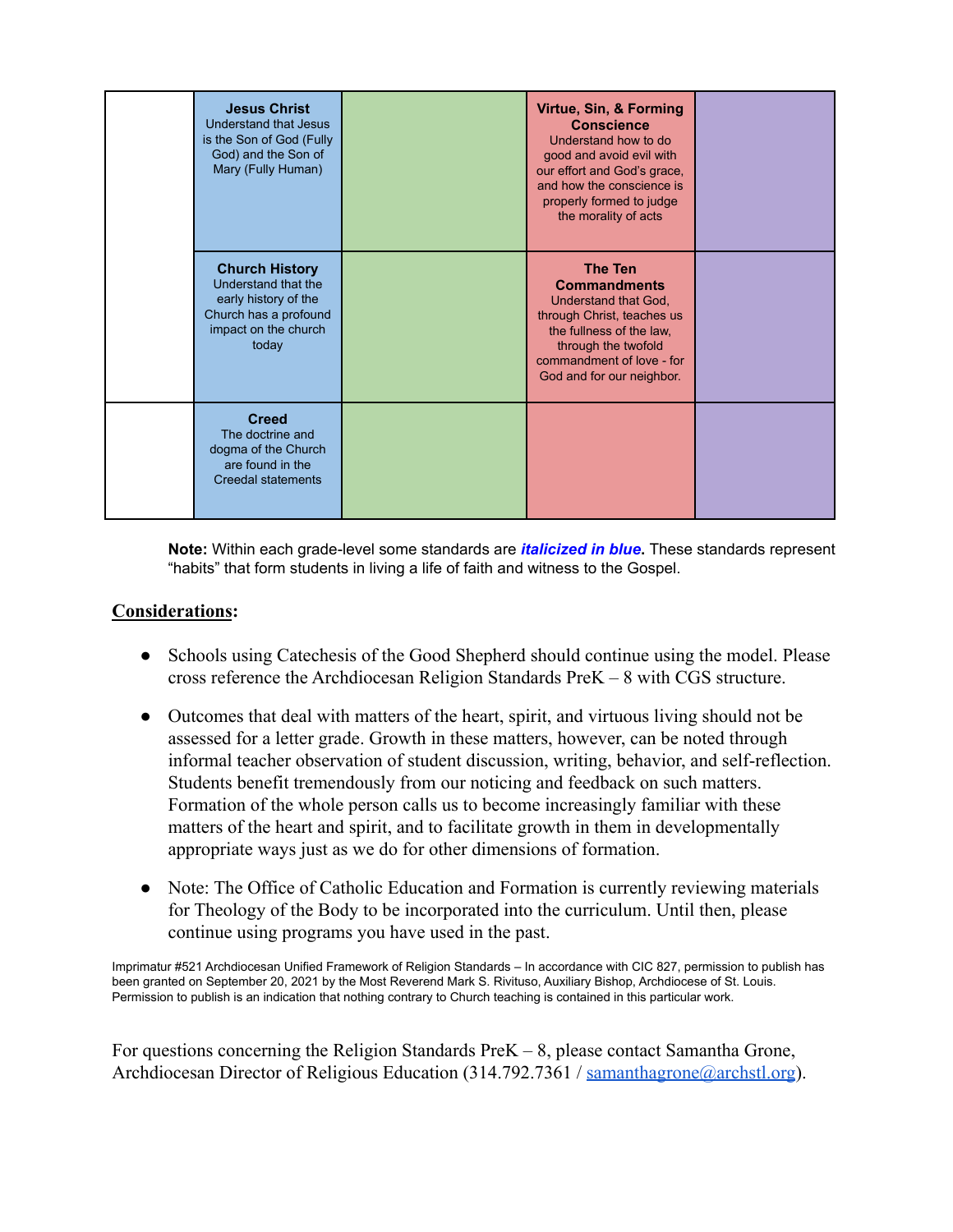|                                                                                                                                                                                                                                                                                                                                                                                                   |                   | PK <sub>3</sub>                                                                                                                                                                                             |  |
|---------------------------------------------------------------------------------------------------------------------------------------------------------------------------------------------------------------------------------------------------------------------------------------------------------------------------------------------------------------------------------------------------|-------------------|-------------------------------------------------------------------------------------------------------------------------------------------------------------------------------------------------------------|--|
|                                                                                                                                                                                                                                                                                                                                                                                                   |                   | <b>RELIGION</b>                                                                                                                                                                                             |  |
|                                                                                                                                                                                                                                                                                                                                                                                                   |                   | An electronic copy of the Religion Standards can be found at www.catholicfaithstl.com. This website will also be used as the platform for sharing resources to support your religion unit and lesson plans. |  |
|                                                                                                                                                                                                                                                                                                                                                                                                   |                   | Note: Within each grade-level some standards are <i>italicized in blue</i> . These standards represent "habits" that form students in living a life of faith and witness to the Gospel.                     |  |
| <b>DOMAIN</b>                                                                                                                                                                                                                                                                                                                                                                                     | <b>CODE</b>       | <b>ARCHDIOCESAN STANDARDS</b>                                                                                                                                                                               |  |
| We Believe- The Creed pertains to what<br>God, our Heavenly Father has revealed<br>about Himself and His plan for our<br>salvation (saving us from sin) and<br>sanctification (making us holy) through<br>Jesus Christ His Son by the power of the<br>Holy Spirit. God has acted first. Faith is<br>our response to what God has revealed.<br>These Truths are gathered together in the<br>Creed. |                   |                                                                                                                                                                                                             |  |
| <b>Revelation</b>                                                                                                                                                                                                                                                                                                                                                                                 | <b>R.B.PK3.1</b>  | Develop practices to build an ongoing relationship with our Loving God                                                                                                                                      |  |
|                                                                                                                                                                                                                                                                                                                                                                                                   | <b>R.B.PK3.2</b>  | Acknowledge that everything/everyone is created by God                                                                                                                                                      |  |
|                                                                                                                                                                                                                                                                                                                                                                                                   | <b>R.B.PK3.3</b>  | Recognize that all God's creation is good                                                                                                                                                                   |  |
|                                                                                                                                                                                                                                                                                                                                                                                                   | <b>R.B.PK3.4</b>  | Recognize that Jesus is in his/her heart (parable of the mustard seed, the<br>Good Shepherd, the hidden treasures)                                                                                          |  |
| <b>Sacred Scripture</b>                                                                                                                                                                                                                                                                                                                                                                           | <b>R.B.PK3.5</b>  | <b>Listen respectfully to God's Word</b>                                                                                                                                                                    |  |
| <b>Trinity</b>                                                                                                                                                                                                                                                                                                                                                                                    |                   |                                                                                                                                                                                                             |  |
| <b>Jesus Christ</b>                                                                                                                                                                                                                                                                                                                                                                               | <b>R.B.PK3.6</b>  | Recognize Jesus as friend and teacher                                                                                                                                                                       |  |
|                                                                                                                                                                                                                                                                                                                                                                                                   | <b>R.B.PK3.7</b>  | Identify Jesus as a role model for loving God and other people                                                                                                                                              |  |
| <b>Church History</b>                                                                                                                                                                                                                                                                                                                                                                             | <b>R.B.PK3.8</b>  | Identify the patron saint of the school or the event after which the church<br>is named                                                                                                                     |  |
|                                                                                                                                                                                                                                                                                                                                                                                                   | <b>R.B.PK3.9</b>  | Identify the priest (and religious sisters and brothers) and begin to<br>understand their special roles in the local church.                                                                                |  |
|                                                                                                                                                                                                                                                                                                                                                                                                   | R.B.PK3.10        | Identify the family as the Church at home and begin to understand the<br>special role families have in sharing the faith of the Church.                                                                     |  |
|                                                                                                                                                                                                                                                                                                                                                                                                   | <b>R.B.PK3.11</b> | Build an awareness of the Church as the family of God                                                                                                                                                       |  |
|                                                                                                                                                                                                                                                                                                                                                                                                   | R.B.PK3.12        | Identify Mary as the Mother of Jesus (the Second Person of the Trinity).                                                                                                                                    |  |
| <b>Creed</b>                                                                                                                                                                                                                                                                                                                                                                                      |                   |                                                                                                                                                                                                             |  |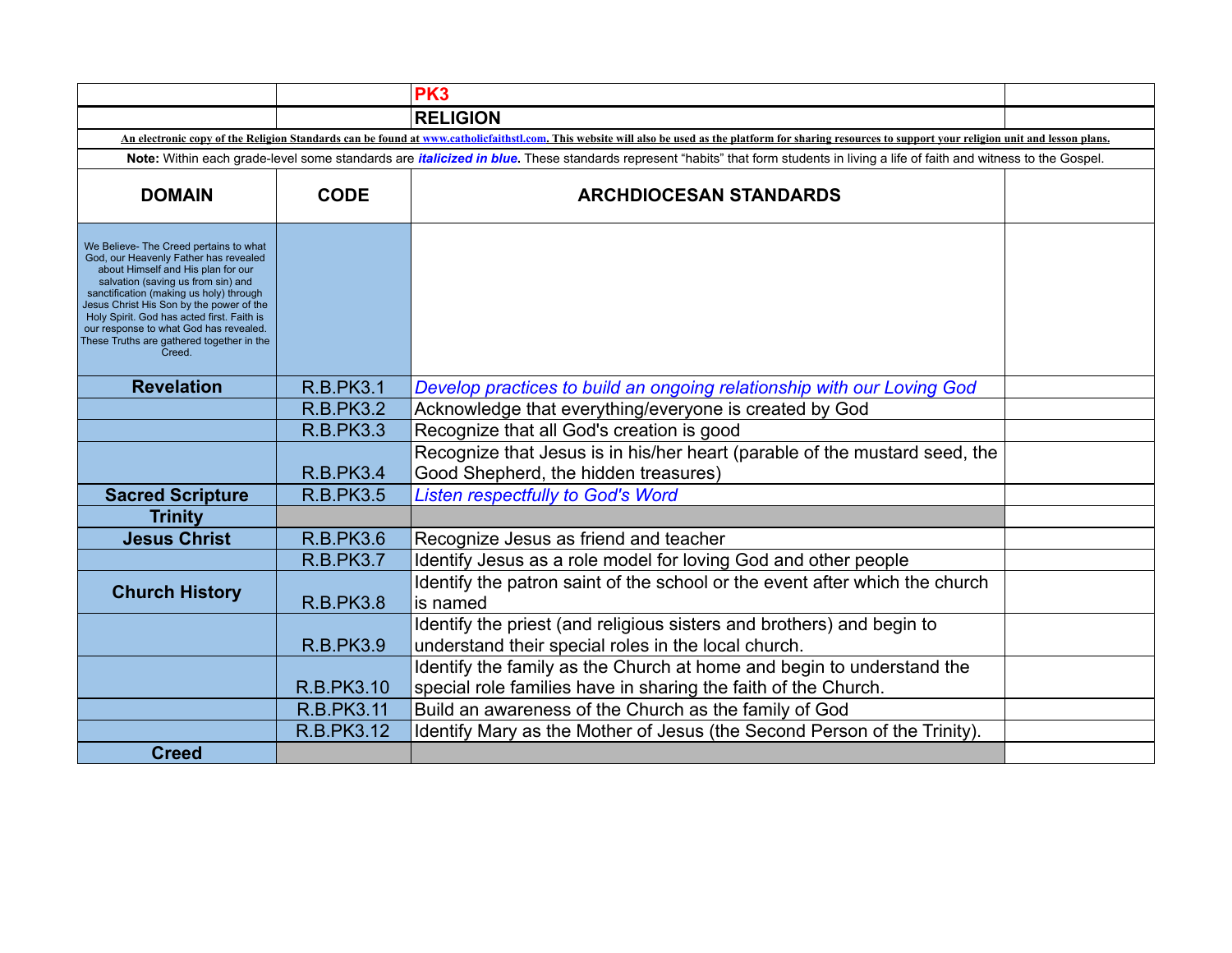| We Worship-This section pertains to the<br>way God continues to make available to<br>us His grace won for us by Jesus' saving<br>Death and Resurrection. We receive<br>God's saving grace in the sacraments<br>which are actions of God to bring us into<br>communion with Him and to strengthen<br>us to remain in communion with Him. He<br>has given us a share in His divine life- for<br>no other reason than He loves us. We<br>need to respond to the grace God gives<br>us in the Sacraments. |                  |                                                                                                                                                               |  |
|-------------------------------------------------------------------------------------------------------------------------------------------------------------------------------------------------------------------------------------------------------------------------------------------------------------------------------------------------------------------------------------------------------------------------------------------------------------------------------------------------------|------------------|---------------------------------------------------------------------------------------------------------------------------------------------------------------|--|
| <b>Liturgy/ Liturgical</b><br>Year                                                                                                                                                                                                                                                                                                                                                                                                                                                                    | <b>R.W.PK3.1</b> | Participate in faith experiences such as prayer services in the classroom<br>and/or in church. Mass participation may be included where appropriate           |  |
|                                                                                                                                                                                                                                                                                                                                                                                                                                                                                                       | <b>R.W.PK3.2</b> | Experience signs, symbols, and sacramentals of the Church (ex. Sign of<br>the Cross, genuflecting, kneeling, bowing, tabernacle, blessing with holy<br>water) |  |
|                                                                                                                                                                                                                                                                                                                                                                                                                                                                                                       | <b>R.W.PK3.3</b> | Recognize that Jesus is with us in a special way at Mass                                                                                                      |  |
| <b>Sacraments</b>                                                                                                                                                                                                                                                                                                                                                                                                                                                                                     |                  |                                                                                                                                                               |  |
| <b>Eucharist</b>                                                                                                                                                                                                                                                                                                                                                                                                                                                                                      |                  |                                                                                                                                                               |  |
| We Live- Life in Christ is about how we<br>should respond to Jesus' love by the way<br>we live. As his brothers and sisters, we<br>should love as he has asked. The moral<br>ife is not an arbitrary list of rules, but laws<br>of love that help us to know how to live<br>and stay close to Jesus. Living life as<br>Jesus asks us to leads to true joy and<br>peace                                                                                                                                |                  |                                                                                                                                                               |  |
| <b>Dignity of the Human</b>                                                                                                                                                                                                                                                                                                                                                                                                                                                                           |                  |                                                                                                                                                               |  |
| <b>Person</b>                                                                                                                                                                                                                                                                                                                                                                                                                                                                                         | <b>R.L.PK3.1</b> | Recognize his/her own goodness                                                                                                                                |  |
|                                                                                                                                                                                                                                                                                                                                                                                                                                                                                                       | <b>R.L.PK3.2</b> | Recognize that they are special to God and God wants them to be the<br>best person they can be                                                                |  |
|                                                                                                                                                                                                                                                                                                                                                                                                                                                                                                       | <b>R.L.PK3.3</b> | Discuss that he/she belongs to a human family and God's family                                                                                                |  |
|                                                                                                                                                                                                                                                                                                                                                                                                                                                                                                       | <b>R.L.PK3.4</b> | Discuss that each person has feelings                                                                                                                         |  |
|                                                                                                                                                                                                                                                                                                                                                                                                                                                                                                       | <b>R.L.PK3.5</b> | Identify own feelings and emotions and how to express them in a<br>developmentally appropriate manner                                                         |  |
| <b>The Human</b>                                                                                                                                                                                                                                                                                                                                                                                                                                                                                      |                  |                                                                                                                                                               |  |
| <b>Community</b>                                                                                                                                                                                                                                                                                                                                                                                                                                                                                      | <b>R.L.PK3.6</b> | Exhibit the ability to share, care for, love and forgive others                                                                                               |  |
|                                                                                                                                                                                                                                                                                                                                                                                                                                                                                                       | <b>R.L.PK3.7</b> | Identify those who love us                                                                                                                                    |  |
|                                                                                                                                                                                                                                                                                                                                                                                                                                                                                                       | <b>R.L.PK3.8</b> | <b>Respect the feelings of others</b>                                                                                                                         |  |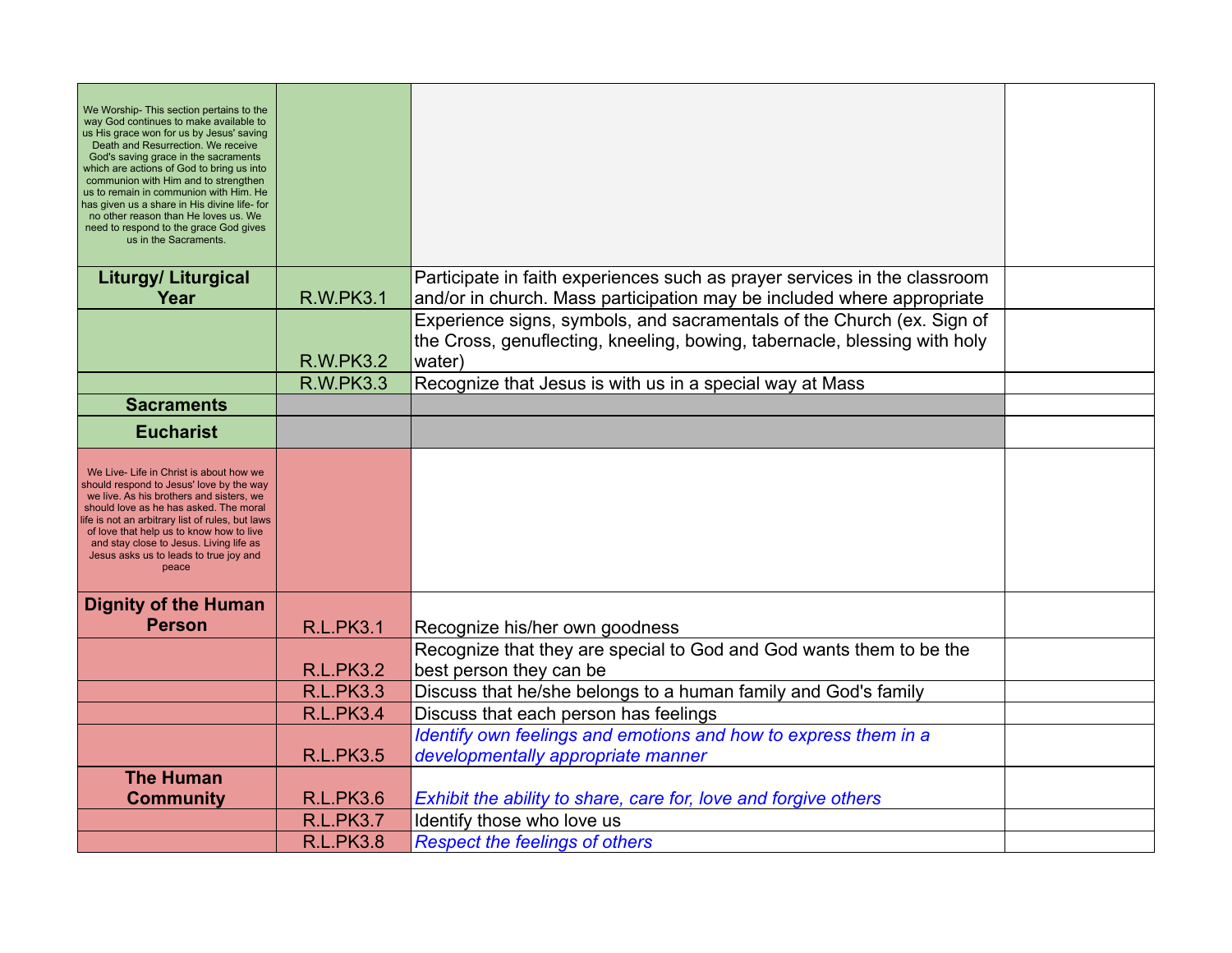|                                                                                                                                                                                                                                       | <b>R.L.PK3.9</b>  | Demonstrate respect for the world and all living things                                                    |  |
|---------------------------------------------------------------------------------------------------------------------------------------------------------------------------------------------------------------------------------------|-------------------|------------------------------------------------------------------------------------------------------------|--|
| <b>Grace</b>                                                                                                                                                                                                                          | R.L.PK3.10        | Understand that God loves us and is always ready to forgive us.                                            |  |
| Virtue, Sin, and                                                                                                                                                                                                                      |                   |                                                                                                            |  |
| <b>Forming Conscience</b>                                                                                                                                                                                                             | <b>R.L.PK3.11</b> | Develop a sense of right and wrong behavior                                                                |  |
|                                                                                                                                                                                                                                       | <b>R.L.PK3.12</b> | Discuss the virtues as habits of appropriate behavior                                                      |  |
|                                                                                                                                                                                                                                       | <b>R.L.PK3.13</b> | Discuss appropriate ways to express sorrow, anger, happiness and love                                      |  |
|                                                                                                                                                                                                                                       | <b>R.L.PK3.14</b> | Discuss consequences of inappropriate behavior                                                             |  |
| <b>The Ten</b>                                                                                                                                                                                                                        |                   | Understand that God gives us rules to teach us how to love God and                                         |  |
| <b>Commandments</b>                                                                                                                                                                                                                   | <b>R.L.PK3.15</b> | <b>lothers</b>                                                                                             |  |
| We Pray- prayer is an essential way we<br>respond to God who loved us first. Prayer<br>is necessary if we are to know God<br>personally and to do His will. Living the<br>Christian life is only possible with the help<br>of prayer. |                   |                                                                                                            |  |
| <b>Prayer</b>                                                                                                                                                                                                                         | <b>R.P.PK3.1</b>  | Recognize the importance of prayer (spoken, sung, spontaneous, rote,<br>etc.) and God's Word in one's life |  |
|                                                                                                                                                                                                                                       | <b>R.P.PK3.2</b>  | Know that prayer is talking and listening to God                                                           |  |
|                                                                                                                                                                                                                                       | <b>R.P.PK3.3</b>  | Know that God listens to our prayer                                                                        |  |
|                                                                                                                                                                                                                                       | <b>R.P.PK3.4</b>  | Understand that there are different forms of prayer                                                        |  |
|                                                                                                                                                                                                                                       |                   | Recite simple prayers (i.e., the sign of the cross, blessing before meals,                                 |  |
|                                                                                                                                                                                                                                       | <b>R.P.PK3.5</b>  | Angel of God, Hail Mary, Glory Be)                                                                         |  |
|                                                                                                                                                                                                                                       | <b>R.P.PK3.6</b>  | Verbalize spontaneous, personal prayers                                                                    |  |
|                                                                                                                                                                                                                                       | <b>R.P.PK3.7</b>  | Understand that he/she may pray at any time or in any place                                                |  |
|                                                                                                                                                                                                                                       |                   |                                                                                                            |  |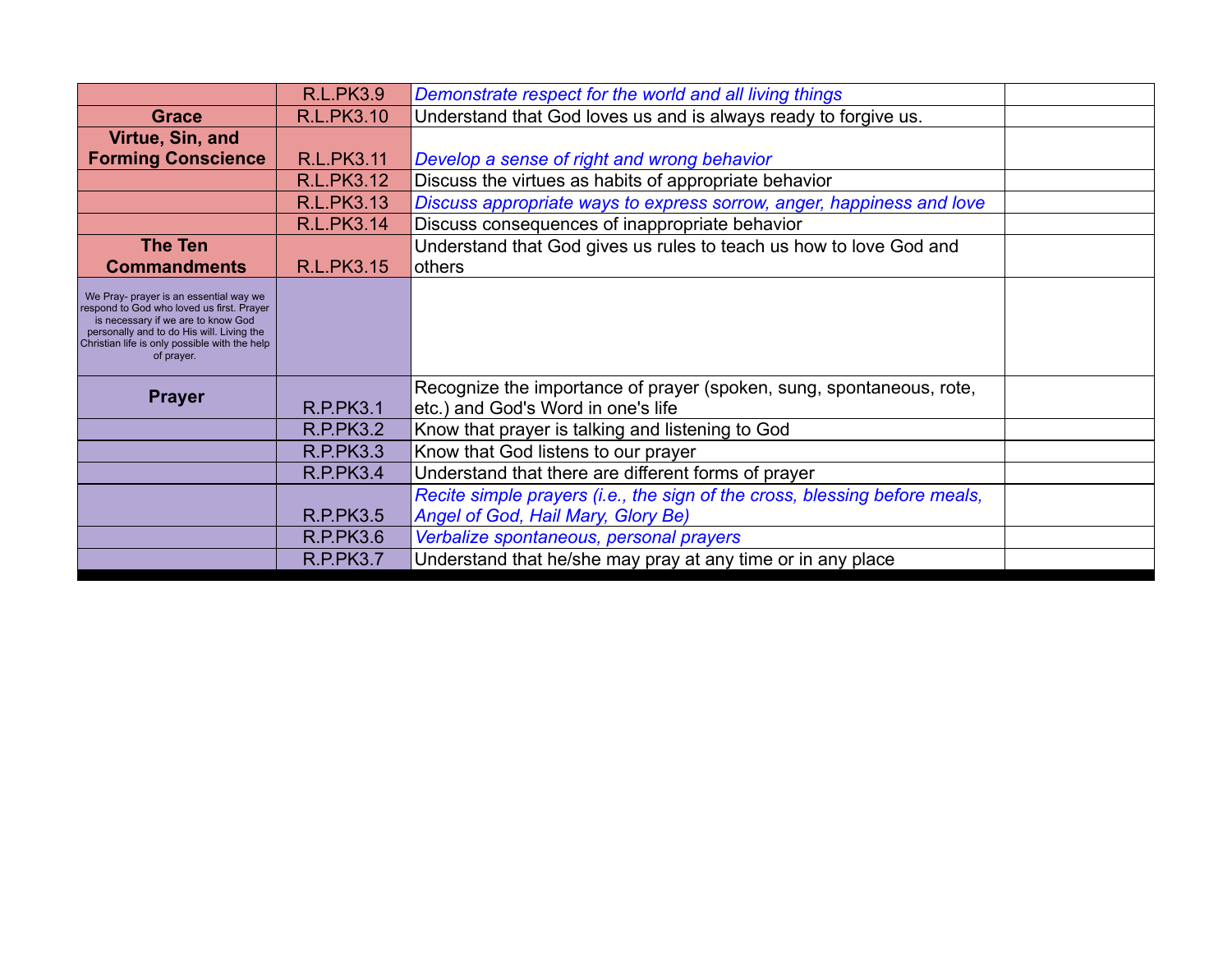|                                                                                                                                                                                                                                                                                                                                                                                                   |                   | PK4                                                                                                                                                                                                         |  |
|---------------------------------------------------------------------------------------------------------------------------------------------------------------------------------------------------------------------------------------------------------------------------------------------------------------------------------------------------------------------------------------------------|-------------------|-------------------------------------------------------------------------------------------------------------------------------------------------------------------------------------------------------------|--|
|                                                                                                                                                                                                                                                                                                                                                                                                   |                   | <b>RELIGION</b>                                                                                                                                                                                             |  |
|                                                                                                                                                                                                                                                                                                                                                                                                   |                   | An electronic copy of the Religion Standards can be found at www.catholicfaithstl.com. This website will also be used as the platform for sharing resources to support your religion unit and lesson plans. |  |
|                                                                                                                                                                                                                                                                                                                                                                                                   |                   | Note: Within each grade-level some standards are <i>italicized in blue</i> . These standards represent "habits" that form students in living a life of faith and witness to the Gospel.                     |  |
| <b>DOMAIN</b>                                                                                                                                                                                                                                                                                                                                                                                     | <b>CODE</b>       | <b>ARCHDIOCESAN STANDARDS</b>                                                                                                                                                                               |  |
| We Believe- The Creed pertains to what<br>God, our Heavenly Father has revealed<br>about Himself and His plan for our<br>salvation (saving us from sin) and<br>sanctification (making us holy) through<br>Jesus Christ His Son by the power of the<br>Holy Spirit. God has acted first. Faith is<br>our response to what God has revealed.<br>These Truths are gathered together in the<br>Creed. |                   |                                                                                                                                                                                                             |  |
| <b>Revelation</b>                                                                                                                                                                                                                                                                                                                                                                                 | <b>R.B.PK4.1</b>  | Develop practices to build an ongoing relationship with our Loving God                                                                                                                                      |  |
|                                                                                                                                                                                                                                                                                                                                                                                                   | <b>R.B.PK4.2</b>  | Acknowledge that everything/everyone is created by God                                                                                                                                                      |  |
|                                                                                                                                                                                                                                                                                                                                                                                                   | <b>R.B.PK4.3</b>  | Recognize that all God's creation is good                                                                                                                                                                   |  |
|                                                                                                                                                                                                                                                                                                                                                                                                   | <b>R.B.PK4.4</b>  | Recognize that Jesus is in his/her heart (parable of the mustard seed, the<br>Good Shepherd, the hidden treasures)                                                                                          |  |
| <b>Sacred Scripture</b>                                                                                                                                                                                                                                                                                                                                                                           | <b>R.B.PK4.5</b>  | <b>Listen respectfully to God's Word</b>                                                                                                                                                                    |  |
| <b>Trinity</b>                                                                                                                                                                                                                                                                                                                                                                                    |                   |                                                                                                                                                                                                             |  |
| <b>Jesus Christ</b>                                                                                                                                                                                                                                                                                                                                                                               | <b>R.B.PK4.6</b>  | Recognize Jesus as friend and teacher                                                                                                                                                                       |  |
|                                                                                                                                                                                                                                                                                                                                                                                                   | <b>R.B.PK4.7</b>  | Identify Jesus as a role model for loving God and other people                                                                                                                                              |  |
| <b>Church History</b>                                                                                                                                                                                                                                                                                                                                                                             | <b>R.B.PK4.8</b>  | Identify the patron saint of the school or the event after which the church<br>is named                                                                                                                     |  |
|                                                                                                                                                                                                                                                                                                                                                                                                   | <b>R.B.PK4.9</b>  | Identify the priest (and religious sisters and brothers) and begin to<br>understand their special roles in the local church.                                                                                |  |
|                                                                                                                                                                                                                                                                                                                                                                                                   | R.B.PK4.10        | Identify the family as the Church at home and begin to understand the<br>special role families have in sharing the faith of the Church.                                                                     |  |
|                                                                                                                                                                                                                                                                                                                                                                                                   | <b>R.B.PK4.11</b> | Build an awareness of the Church as the family of God                                                                                                                                                       |  |
|                                                                                                                                                                                                                                                                                                                                                                                                   | R.B.PK4.12        | Identify Mary as the Mother of Jesus (the Second Person of the Trinity).                                                                                                                                    |  |
| <b>Creed</b>                                                                                                                                                                                                                                                                                                                                                                                      |                   |                                                                                                                                                                                                             |  |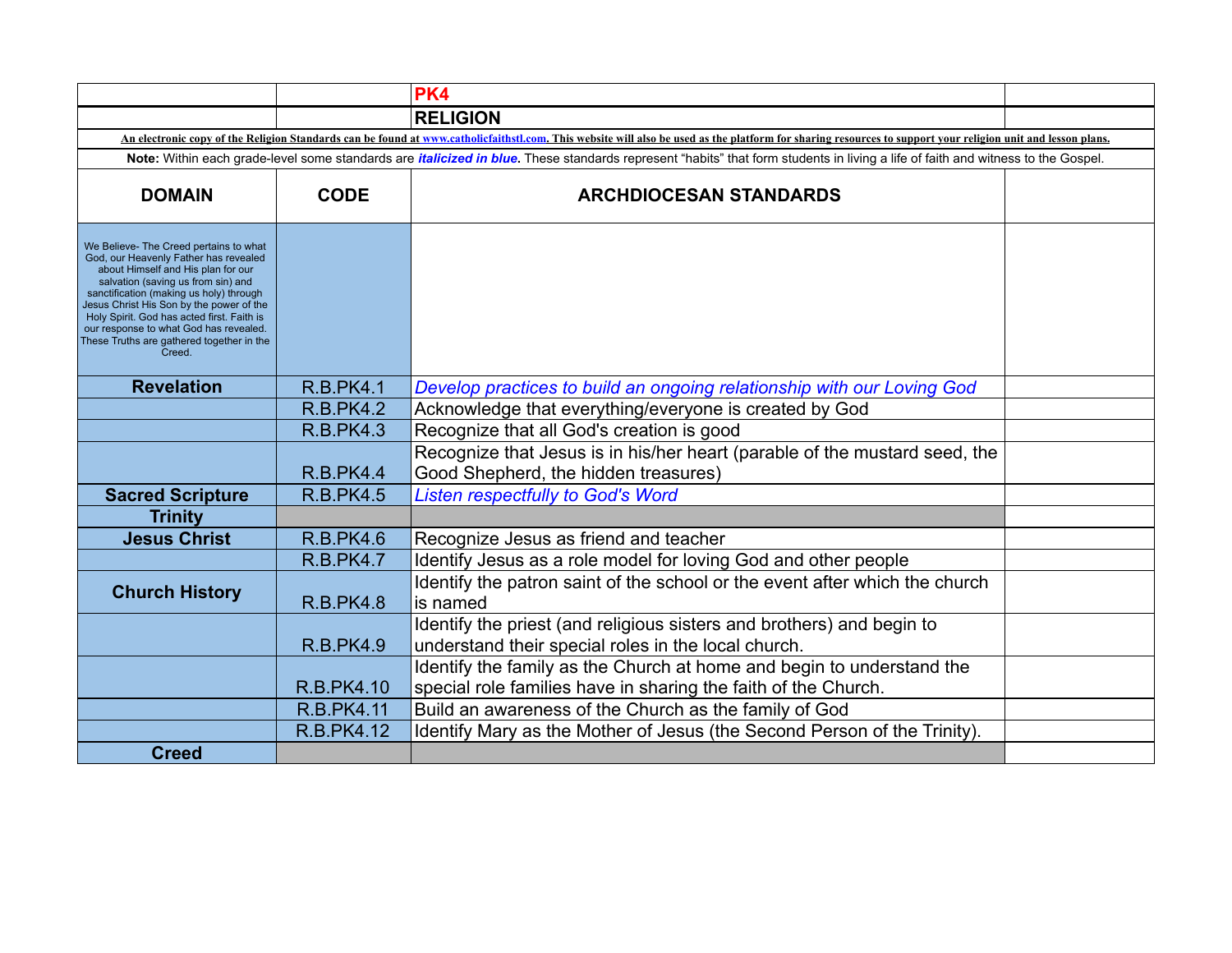| We Worship-This section pertains to the<br>way God continues to make available to<br>us His grace won for us by Jesus' saving |                  |                                                                                                          |  |
|-------------------------------------------------------------------------------------------------------------------------------|------------------|----------------------------------------------------------------------------------------------------------|--|
| Death and Resurrection. We receive<br>God's saving grace in the sacraments                                                    |                  |                                                                                                          |  |
| which are actions of God to bring us into<br>communion with Him and to strengthen                                             |                  |                                                                                                          |  |
| us to remain in communion with Him. He<br>has given us a share in His divine life- for                                        |                  |                                                                                                          |  |
| no other reason than He loves us. We<br>need to respond to the grace God gives                                                |                  |                                                                                                          |  |
| us in the Sacraments.                                                                                                         |                  |                                                                                                          |  |
| <b>Liturgy/ Liturgical</b>                                                                                                    |                  | Participate in faith experiences such as prayer services in the classroom                                |  |
| Year                                                                                                                          | <b>R.W.PK4.1</b> | and/or in church. Mass participation may be included where appropriate                                   |  |
|                                                                                                                               |                  | Experience signs, symbols, and sacramentals of the Church (ex. Sign of                                   |  |
|                                                                                                                               |                  | the Cross, genuflecting, kneeling, bowing, tabernacle, blessing with holy                                |  |
|                                                                                                                               | <b>R.W.PK4.2</b> | water)                                                                                                   |  |
|                                                                                                                               | <b>R.W.PK4.3</b> | Recognize that Jesus is with us in a special way at Mass                                                 |  |
| <b>Sacraments</b><br><b>Eucharist</b>                                                                                         |                  |                                                                                                          |  |
|                                                                                                                               |                  |                                                                                                          |  |
| We Live- Life in Christ is about how we<br>should respond to Jesus' love by the way                                           |                  |                                                                                                          |  |
| we live. As his brothers and sisters, we<br>should love as he has asked. The moral                                            |                  |                                                                                                          |  |
| ife is not an arbitrary list of rules, but laws<br>of love that help us to know how to live                                   |                  |                                                                                                          |  |
| and stay close to Jesus. Living life as<br>Jesus asks us to leads to true joy and                                             |                  |                                                                                                          |  |
| peace                                                                                                                         |                  |                                                                                                          |  |
| <b>Dignity of the Human</b>                                                                                                   |                  |                                                                                                          |  |
| <b>Person</b>                                                                                                                 | <b>R.L.PK4.1</b> | Recognize his/her own goodness                                                                           |  |
|                                                                                                                               |                  | Recognize that they are special to God and God wants them to be the                                      |  |
|                                                                                                                               | <b>R.L.PK4.2</b> | best person they can be                                                                                  |  |
|                                                                                                                               | <b>R.L.PK4.3</b> | Discuss that he/she belongs to a human family and God's family                                           |  |
|                                                                                                                               | <b>R.L.PK4.4</b> | Discuss that each person has feelings<br>Identify own feelings and emotions and how to express them in a |  |
|                                                                                                                               | <b>R.L.PK4.5</b> | developmentally appropriate manner                                                                       |  |
| <b>The Human</b>                                                                                                              |                  |                                                                                                          |  |
| <b>Community</b>                                                                                                              | <b>R.L.PK4.6</b> | Exhibit the ability to share, care for, love and forgive others                                          |  |
|                                                                                                                               | <b>R.L.PK4.7</b> | Identify those who love us                                                                               |  |
|                                                                                                                               | <b>R.L.PK4.8</b> | <b>Respect the feelings of others</b>                                                                    |  |
|                                                                                                                               | <b>R.L.PK4.9</b> | Demonstrate respect for the world and all living things                                                  |  |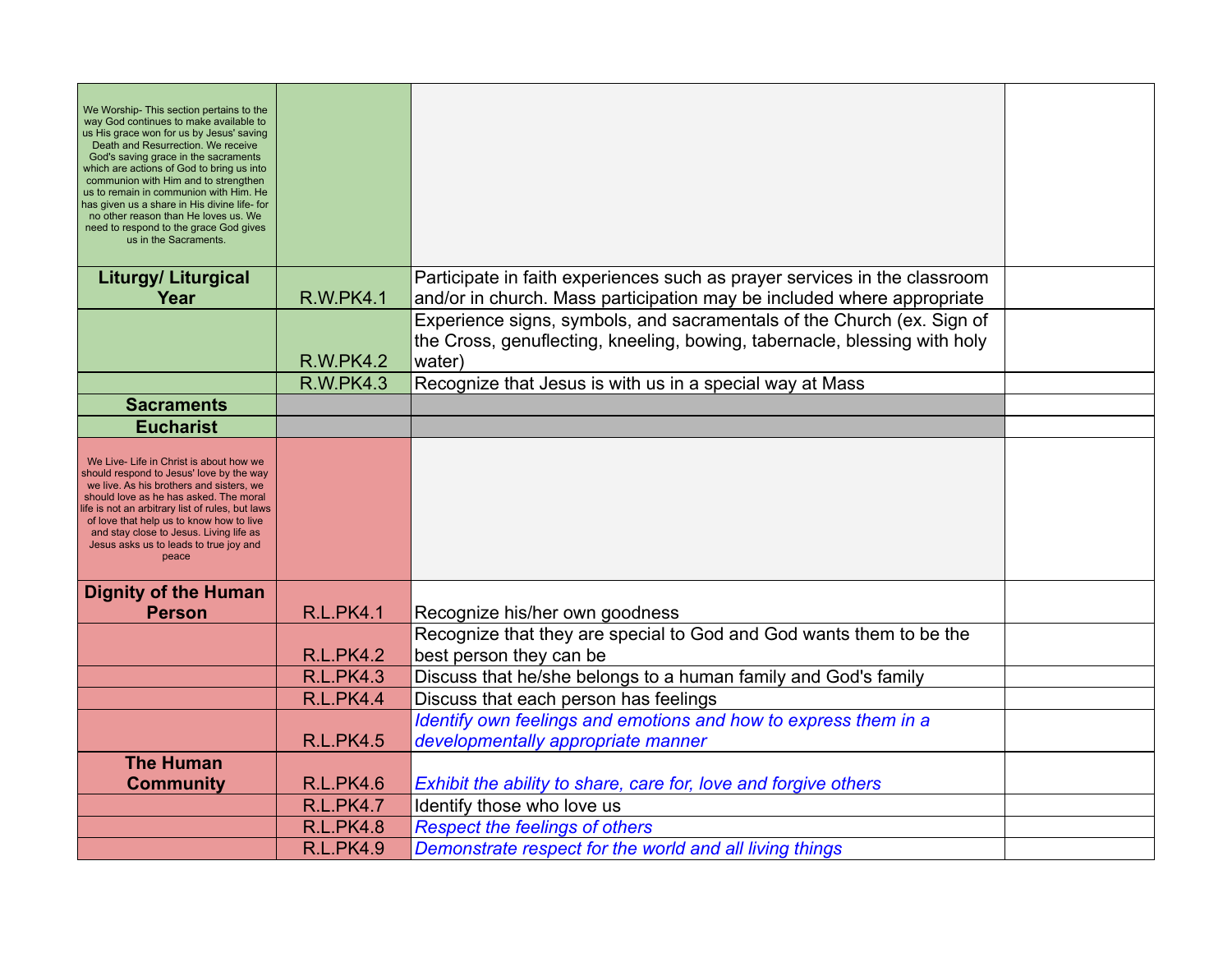| <b>Grace</b>                                                                                                                                                                                                                          | <b>R.L.PK4.10</b> | Understand that God loves us and is always ready to forgive us.                                                  |  |
|---------------------------------------------------------------------------------------------------------------------------------------------------------------------------------------------------------------------------------------|-------------------|------------------------------------------------------------------------------------------------------------------|--|
| Virtue, Sin, and                                                                                                                                                                                                                      |                   |                                                                                                                  |  |
| <b>Forming Conscience</b>                                                                                                                                                                                                             | <b>R.L.PK4.11</b> | Develop a sense of right and wrong behavior                                                                      |  |
|                                                                                                                                                                                                                                       | <b>R.L.PK4.12</b> | Discuss the virtues as habits of appropriate behavior                                                            |  |
|                                                                                                                                                                                                                                       | <b>R.L.PK4.13</b> | Discuss appropriate ways to express sorrow, anger, happiness and love                                            |  |
|                                                                                                                                                                                                                                       | <b>R.L.PK4.14</b> | Discuss consequences of inappropriate behavior                                                                   |  |
| <b>The Ten</b>                                                                                                                                                                                                                        |                   | Understand that God gives us rules to teach us how to love God and                                               |  |
| <b>Commandments</b>                                                                                                                                                                                                                   | <b>R.L.PK4.15</b> | others                                                                                                           |  |
| We Pray- prayer is an essential way we<br>respond to God who loved us first. Prayer<br>is necessary if we are to know God<br>personally and to do His will. Living the<br>Christian life is only possible with the help<br>of prayer. |                   |                                                                                                                  |  |
| <b>Prayer</b>                                                                                                                                                                                                                         | <b>R.P.PK4.1</b>  | Recognize the importance of prayer (spoken, sung, spontaneous, rote,<br>etc.) and God's Word in one's life       |  |
|                                                                                                                                                                                                                                       | <b>R.P.PK4.2</b>  | Know that prayer is talking and listening to God                                                                 |  |
|                                                                                                                                                                                                                                       | <b>R.P.PK4.3</b>  | Know that God listens to our prayer                                                                              |  |
|                                                                                                                                                                                                                                       | <b>R.P.PK4.4</b>  | Understand that there are different forms of prayer                                                              |  |
|                                                                                                                                                                                                                                       | <b>R.P.PK4.5</b>  | Recite simple prayers (i.e., the sign of the cross, blessing before meals,<br>Angel of God, Hail Mary, Glory Be) |  |
|                                                                                                                                                                                                                                       | <b>R.P.PK4.6</b>  | Verbalize spontaneous, personal prayers                                                                          |  |
|                                                                                                                                                                                                                                       | <b>R.P.PK4.7</b>  | Understand that he/she may pray at any time or in any place                                                      |  |
|                                                                                                                                                                                                                                       |                   |                                                                                                                  |  |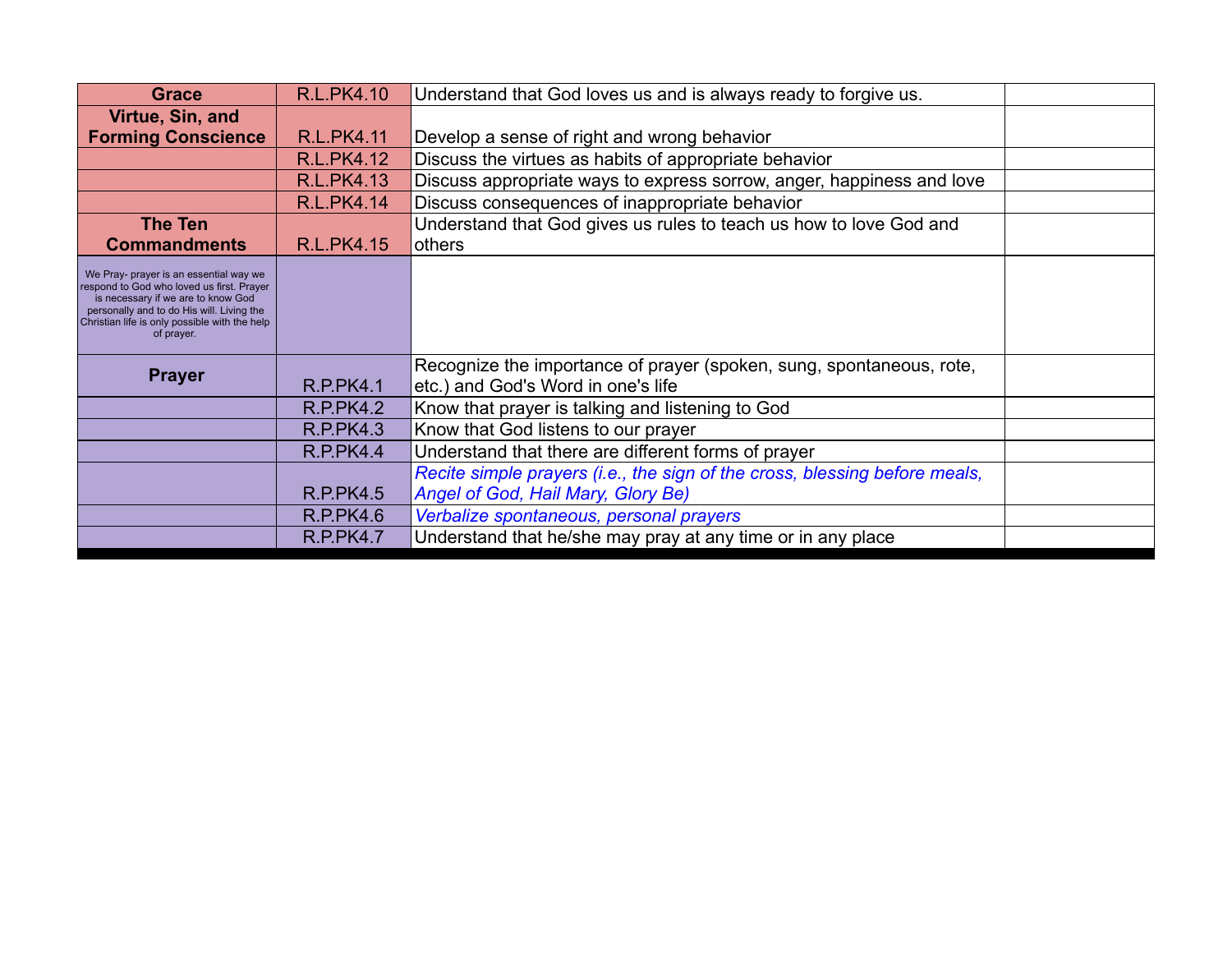|                                                                                                                                                                                                                                                                                                                                                                                                   |                 | <b>KINDERGARTEN</b>                                                                                                                                                                                         |  |
|---------------------------------------------------------------------------------------------------------------------------------------------------------------------------------------------------------------------------------------------------------------------------------------------------------------------------------------------------------------------------------------------------|-----------------|-------------------------------------------------------------------------------------------------------------------------------------------------------------------------------------------------------------|--|
|                                                                                                                                                                                                                                                                                                                                                                                                   |                 | <b>RELIGION</b>                                                                                                                                                                                             |  |
|                                                                                                                                                                                                                                                                                                                                                                                                   |                 | An electronic copy of the Religion Standards can be found at www.catholicfaithstl.com. This website will also be used as the platform for sharing resources to support your religion unit and lesson plans. |  |
|                                                                                                                                                                                                                                                                                                                                                                                                   |                 | Note: Within each grade-level some standards are <i>italicized in blue</i> . These standards represent "habits" that form students in living a life of faith and witness to the Gospel.                     |  |
| <b>DOMAIN</b>                                                                                                                                                                                                                                                                                                                                                                                     | <b>CODE</b>     | <b>ARCHDIOCESAN STANDARDS</b>                                                                                                                                                                               |  |
| We Believe- The Creed pertains to what<br>God, our Heavenly Father has revealed<br>about Himself and His plan for our<br>salvation (saving us from sin) and<br>sanctification (making us holy) through<br>Jesus Christ His Son by the power of the<br>Holy Spirit. God has acted first. Faith is<br>our response to what God has revealed.<br>These Truths are gathered together in the<br>Creed. |                 |                                                                                                                                                                                                             |  |
| <b>Revelation</b>                                                                                                                                                                                                                                                                                                                                                                                 | <b>R.B.K.1</b>  | Develop practices to build an ongoing relationship with our loving God                                                                                                                                      |  |
|                                                                                                                                                                                                                                                                                                                                                                                                   | R.B.K.2         | Identify God as the creator of all things                                                                                                                                                                   |  |
|                                                                                                                                                                                                                                                                                                                                                                                                   | R.B.K.3         | Name some examples of God's creation                                                                                                                                                                        |  |
|                                                                                                                                                                                                                                                                                                                                                                                                   | R.B.K.4         | Name ways in which God's love is experienced                                                                                                                                                                |  |
|                                                                                                                                                                                                                                                                                                                                                                                                   | <b>R.B.K.5</b>  | Treat creation with respect and responsibility                                                                                                                                                              |  |
| <b>Sacred Scripture</b>                                                                                                                                                                                                                                                                                                                                                                           | R.B.K.6         | Tell how Bible stories help us to see God at work in our lives                                                                                                                                              |  |
|                                                                                                                                                                                                                                                                                                                                                                                                   | <b>R.B.K.7</b>  | Retell in own words the story of Creation, Adam & Eve (Gen 1-3)                                                                                                                                             |  |
|                                                                                                                                                                                                                                                                                                                                                                                                   | R.B.K.8         | Retell in own words the story of Christmas (Mat 1:18-25; Luke 24:1-12;<br>John 20:1-31)                                                                                                                     |  |
|                                                                                                                                                                                                                                                                                                                                                                                                   | <b>R.B.K.9</b>  | Retell in own words the story of Easter (Matt 28:1-8; Mark 16: 1-13; Luke<br>24: 1-12; John 20: 1-31)                                                                                                       |  |
| <b>Trinity</b>                                                                                                                                                                                                                                                                                                                                                                                    | <b>R.B.K.10</b> | Recognize that there is one God (Deut 4:35)                                                                                                                                                                 |  |
|                                                                                                                                                                                                                                                                                                                                                                                                   | <b>R.B.K.11</b> | Identify the three persons of the Holy Trinity                                                                                                                                                              |  |
| <b>Jesus Christ</b>                                                                                                                                                                                                                                                                                                                                                                               | <b>R.B.K.12</b> | Recognize Jesus as the Son of God                                                                                                                                                                           |  |
|                                                                                                                                                                                                                                                                                                                                                                                                   | <b>R.B.K.13</b> | Identify the Holy Family as Jesus, Mary His Mother, and Joseph as His<br>earthly father                                                                                                                     |  |
| <b>Church History</b>                                                                                                                                                                                                                                                                                                                                                                             | <b>R.B.K.14</b> | Recognize saints as holy people                                                                                                                                                                             |  |
|                                                                                                                                                                                                                                                                                                                                                                                                   | <b>R.B.K.15</b> | List some good things (virtues) that saints do in their lives and how we<br>can practice virtue like the saints did                                                                                         |  |
| <b>Creed</b>                                                                                                                                                                                                                                                                                                                                                                                      | <b>R.B.K.16</b> | Recognize that God sent His Son, Jesus, to teach us how to live good<br>lives                                                                                                                               |  |
|                                                                                                                                                                                                                                                                                                                                                                                                   | <b>R.B.K.17</b> | Identify the Holy Spirit as the Third Person of the Holy Trinity                                                                                                                                            |  |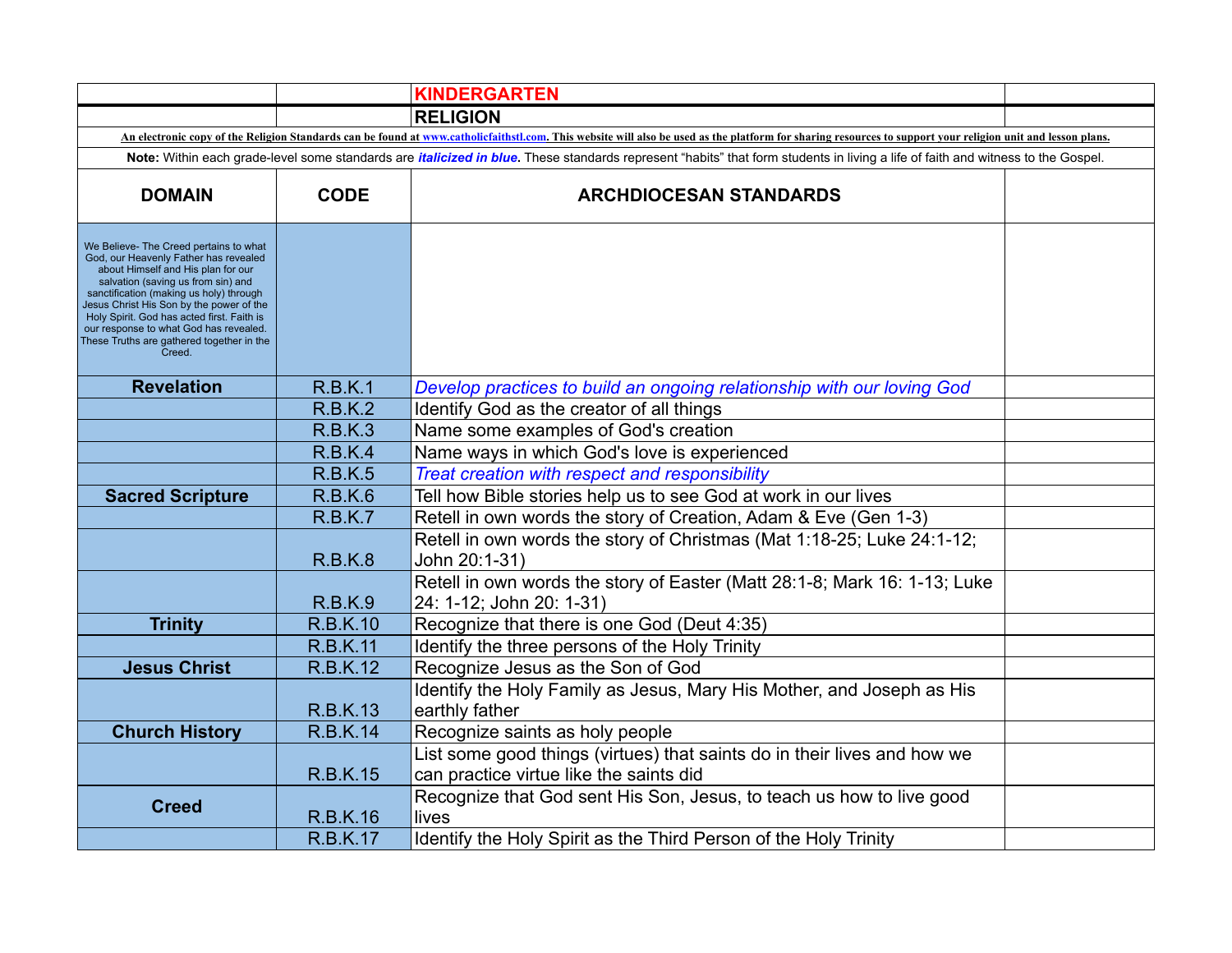| We Worship-This section pertains to the<br>way God continues to make available to<br>us His grace won for us by Jesus' saving<br>Death and Resurrection. We receive<br>God's saving grace in the sacraments<br>which are actions of God to bring us into<br>communion with Him and to strengthen<br>us to remain in communion with Him. He<br>has given us a share in His divine life- for<br>no other reason than He loves us. We<br>need to respond to the grace God gives<br>us in the Sacraments. |                |                                                                             |  |
|-------------------------------------------------------------------------------------------------------------------------------------------------------------------------------------------------------------------------------------------------------------------------------------------------------------------------------------------------------------------------------------------------------------------------------------------------------------------------------------------------------|----------------|-----------------------------------------------------------------------------|--|
| Liturgy/ Liturgical                                                                                                                                                                                                                                                                                                                                                                                                                                                                                   |                |                                                                             |  |
| Year                                                                                                                                                                                                                                                                                                                                                                                                                                                                                                  | <b>R.W.K.1</b> | Demonstrate reverent behavior in church                                     |  |
|                                                                                                                                                                                                                                                                                                                                                                                                                                                                                                       | <b>R.W.K.2</b> | Participate in seasonal liturgical activities                               |  |
|                                                                                                                                                                                                                                                                                                                                                                                                                                                                                                       | <b>R.W.K.3</b> | Identify the liturgical seasons of Advent, Christmas, Lent and Easter       |  |
|                                                                                                                                                                                                                                                                                                                                                                                                                                                                                                       |                | Understand sacraments are an opportunity to meet Jesus and grow in our      |  |
| <b>Sacraments</b>                                                                                                                                                                                                                                                                                                                                                                                                                                                                                     | <b>R.W.K.4</b> | relationship to Him                                                         |  |
|                                                                                                                                                                                                                                                                                                                                                                                                                                                                                                       | <b>R.W.K.5</b> | <b>Identify Baptism as a sacrament</b>                                      |  |
|                                                                                                                                                                                                                                                                                                                                                                                                                                                                                                       |                | Understand that through the Sacrament of Baptism we become a child of       |  |
|                                                                                                                                                                                                                                                                                                                                                                                                                                                                                                       | <b>R.W.K.6</b> | God and members of the church                                               |  |
|                                                                                                                                                                                                                                                                                                                                                                                                                                                                                                       | <b>R.W.K.7</b> | Identify water as a sign of God's life and an important part of Baptism     |  |
|                                                                                                                                                                                                                                                                                                                                                                                                                                                                                                       | <b>R.W.K.8</b> | Discuss other symbols and signs of Baptism (i.e. light, oil, white garment) |  |
| <b>Eucharist</b>                                                                                                                                                                                                                                                                                                                                                                                                                                                                                      | <b>R.W.K.9</b> | Understand that Jesus is present at Mass.                                   |  |
| We Live- Life in Christ is about how we<br>should respond to Jesus' love by the way<br>we live. As his brothers and sisters, we<br>should love as he has asked. The moral<br>ife is not an arbitrary list of rules, but laws<br>of love that help us to know how to live<br>and stay close to Jesus. Living life as<br>Jesus asks us to leads to true joy and<br>peace                                                                                                                                |                |                                                                             |  |
| <b>Dignity of the Human</b>                                                                                                                                                                                                                                                                                                                                                                                                                                                                           |                | Recognize that all people are made in the image and likeness of God         |  |
| <b>Person</b>                                                                                                                                                                                                                                                                                                                                                                                                                                                                                         | <b>R.L.K.1</b> | (Gen 1:26)                                                                  |  |
|                                                                                                                                                                                                                                                                                                                                                                                                                                                                                                       | <b>R.L.K.2</b> | Recognize that each person is uniquely special to God                       |  |
| <b>The Human</b>                                                                                                                                                                                                                                                                                                                                                                                                                                                                                      |                |                                                                             |  |
| <b>Community</b>                                                                                                                                                                                                                                                                                                                                                                                                                                                                                      | <b>R.L.K.3</b> | Understand that by doing what is right and good we are obeying God          |  |
|                                                                                                                                                                                                                                                                                                                                                                                                                                                                                                       |                | Understand that parents, family members, teachers, and other adults in      |  |
|                                                                                                                                                                                                                                                                                                                                                                                                                                                                                                       | <b>R.L.K.4</b> | the community are God's helpers in our lives                                |  |
| <b>Grace</b>                                                                                                                                                                                                                                                                                                                                                                                                                                                                                          | <b>R.L.K.5</b> | Understand that God loves us and is always ready to forgive us.             |  |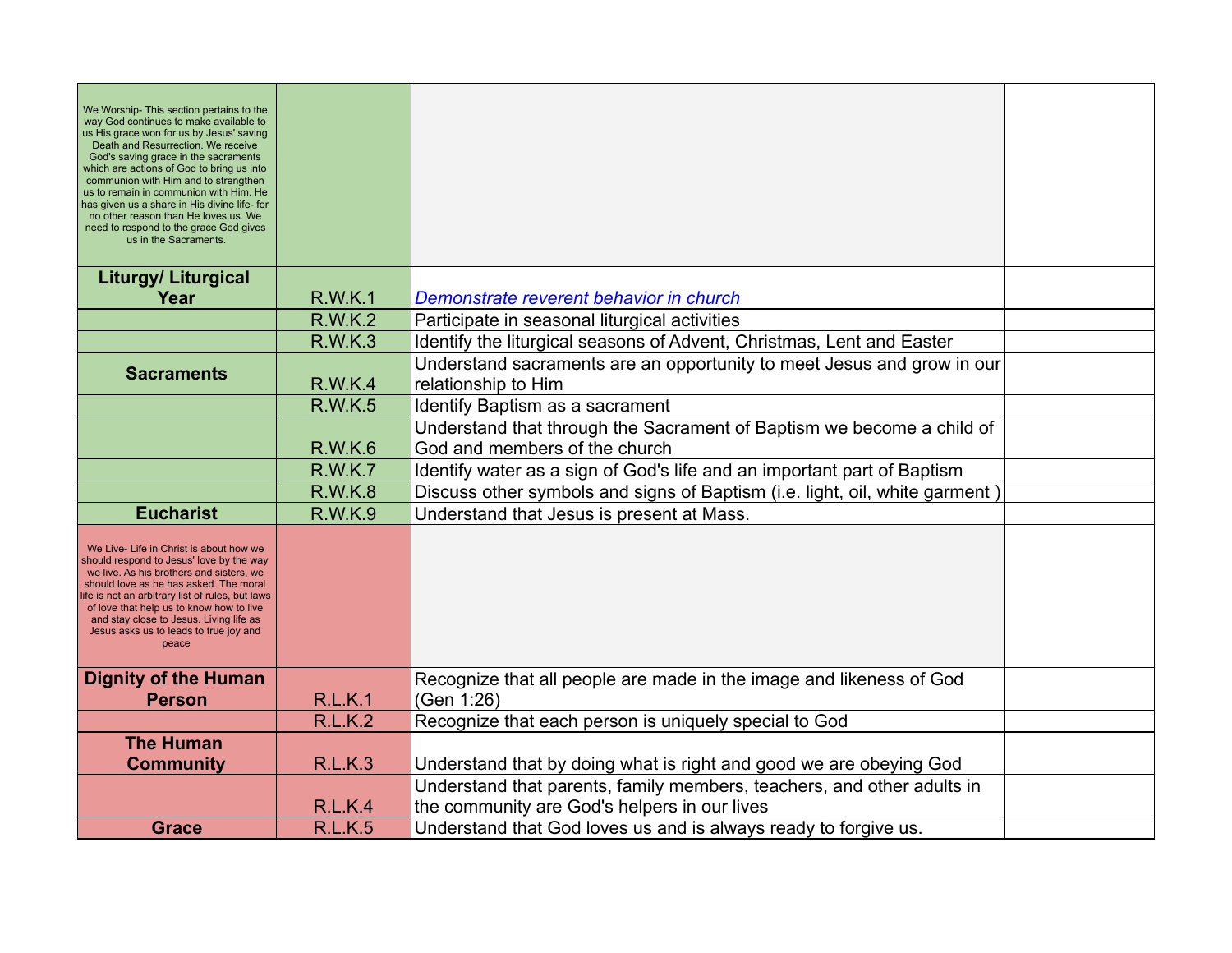| Virtue, Sin, and                                                                                                                                                                                                                      |                 |                                                                                                                                                                                                                      |  |
|---------------------------------------------------------------------------------------------------------------------------------------------------------------------------------------------------------------------------------------|-----------------|----------------------------------------------------------------------------------------------------------------------------------------------------------------------------------------------------------------------|--|
| <b>Forming Conscience</b>                                                                                                                                                                                                             | <b>R.L.K.6</b>  | Discuss the difference between right and wrong                                                                                                                                                                       |  |
|                                                                                                                                                                                                                                       | <b>R.L.K.7</b>  | Affirm that God gives us the freedom to make right choices                                                                                                                                                           |  |
| <b>The Ten</b>                                                                                                                                                                                                                        |                 | Understand that God gives us rules to live by called the Ten                                                                                                                                                         |  |
| <b>Commandments</b>                                                                                                                                                                                                                   | <b>R.L.K.8</b>  | Commandments                                                                                                                                                                                                         |  |
|                                                                                                                                                                                                                                       |                 | Understand that we honor our parents and teachers with respect and                                                                                                                                                   |  |
|                                                                                                                                                                                                                                       | <b>R.L.K.9</b>  | obedience                                                                                                                                                                                                            |  |
|                                                                                                                                                                                                                                       | <b>R.L.K.10</b> | Understand that we must respect the property of others.                                                                                                                                                              |  |
|                                                                                                                                                                                                                                       | <b>R.L.K.11</b> | Show respect for others in our work and play                                                                                                                                                                         |  |
|                                                                                                                                                                                                                                       | <b>R.L.K.12</b> | Demonstrate respect of the property of others                                                                                                                                                                        |  |
| We Pray- prayer is an essential way we<br>respond to God who loved us first. Prayer<br>is necessary if we are to know God<br>personally and to do His will. Living the<br>Christian life is only possible with the help<br>of prayer. |                 |                                                                                                                                                                                                                      |  |
| <b>Prayer</b>                                                                                                                                                                                                                         | <b>R.P.K.1</b>  | Define prayer as talking to and listening to God                                                                                                                                                                     |  |
|                                                                                                                                                                                                                                       | <b>R.P.K.2</b>  | Recite traditional prayers in a group (i.e. Sign of the Cross, Meal time<br>prayers, Our Father, Glory Be, Hail Mary, Angel of God, etc.)<br>Identify appropriate times for prayer (morning, before bed, meal times, |  |
|                                                                                                                                                                                                                                       | <b>R.P.K.3</b>  | etc.                                                                                                                                                                                                                 |  |
|                                                                                                                                                                                                                                       | R.P.K.4         | Demonstrate spontaneous prayer                                                                                                                                                                                       |  |
|                                                                                                                                                                                                                                       | <b>R.P.K.5</b>  | Identify and explain that the church building is God's house and the place<br>where we come together as God's family to pray                                                                                         |  |
|                                                                                                                                                                                                                                       | R.P.K.6         | Understand that Mass is the most important prayer                                                                                                                                                                    |  |
|                                                                                                                                                                                                                                       | <b>R.P.K.7</b>  | Demonstrate prayer gestures: folding hands to pray and kneeling                                                                                                                                                      |  |
|                                                                                                                                                                                                                                       |                 |                                                                                                                                                                                                                      |  |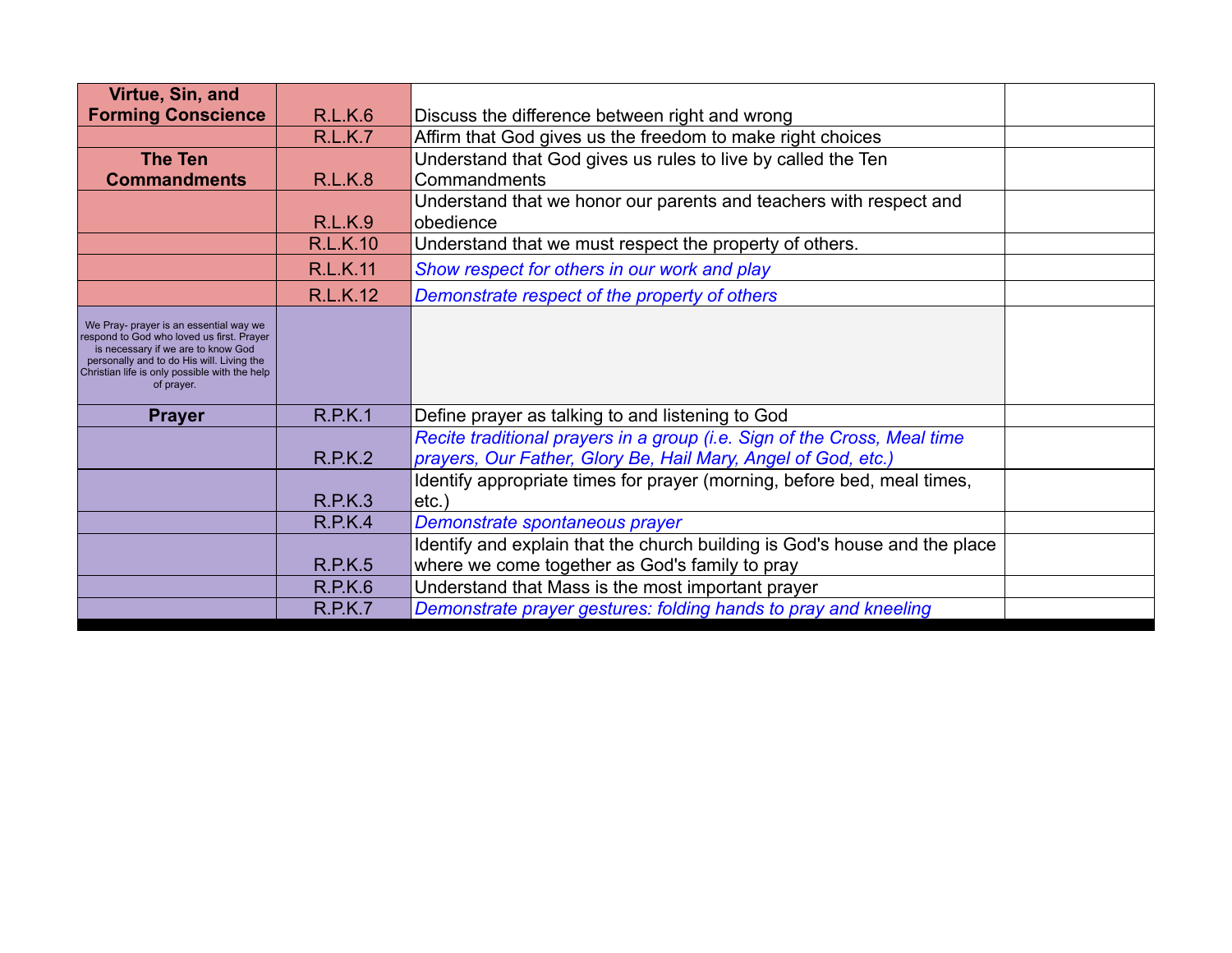|                                                                                                                                                                                                                                                                                                                                                                                                   |             | <b>FIRST GRADE</b>                                                                                                                                                                                          |  |
|---------------------------------------------------------------------------------------------------------------------------------------------------------------------------------------------------------------------------------------------------------------------------------------------------------------------------------------------------------------------------------------------------|-------------|-------------------------------------------------------------------------------------------------------------------------------------------------------------------------------------------------------------|--|
|                                                                                                                                                                                                                                                                                                                                                                                                   |             | <b>RELIGION</b>                                                                                                                                                                                             |  |
|                                                                                                                                                                                                                                                                                                                                                                                                   |             | An electronic copy of the Religion Standards can be found at www.catholicfaithstl.com. This website will also be used as the platform for sharing resources to support your religion unit and lesson plans. |  |
|                                                                                                                                                                                                                                                                                                                                                                                                   |             | Note: Within each grade-level some standards are <i>italicized in blue</i> . These standards represent "habits" that form students in living a life of faith and witness to the Gospel.                     |  |
| <b>DOMAIN</b>                                                                                                                                                                                                                                                                                                                                                                                     | <b>CODE</b> | <b>ARCHDIOCESAN STANDARDS</b>                                                                                                                                                                               |  |
| We Believe- The Creed pertains to what<br>God, our Heavenly Father has revealed<br>about Himself and His plan for our<br>salvation (saving us from sin) and<br>sanctification (making us holy) through<br>Jesus Christ His Son by the power of the<br>Holy Spirit. God has acted first. Faith is<br>our response to what God has revealed.<br>These Truths are gathered together in the<br>Creed. |             |                                                                                                                                                                                                             |  |
| <b>Revelation</b>                                                                                                                                                                                                                                                                                                                                                                                 | R.B.1.1     | Develop practices to build an ongoing relationship with our loving God                                                                                                                                      |  |
|                                                                                                                                                                                                                                                                                                                                                                                                   | R.B.1.2     | Explore how God, Our Father, made all things to reveal His love                                                                                                                                             |  |
| <b>Sacred Scripture</b>                                                                                                                                                                                                                                                                                                                                                                           | R.B.1.3     | Know that the Bible is the "Word of God"                                                                                                                                                                    |  |
|                                                                                                                                                                                                                                                                                                                                                                                                   | R.B.1.4     | Tell the story of Jesus' birth, death, and resurrection                                                                                                                                                     |  |
| <b>Trinity</b>                                                                                                                                                                                                                                                                                                                                                                                    | R.B.1.5     | Recognize God as Father, Jesus as Son, and the Holy Spirit as Helper                                                                                                                                        |  |
|                                                                                                                                                                                                                                                                                                                                                                                                   | R.B.1.6     | Explore how the Holy Spirit helps each person grow in holiness                                                                                                                                              |  |
| <b>Jesus Christ</b>                                                                                                                                                                                                                                                                                                                                                                               | R.B.1.7     | Describe how God, our Father, sent Jesus to save each person                                                                                                                                                |  |
|                                                                                                                                                                                                                                                                                                                                                                                                   | R.B.1.8     | Honor Mary as the Mother of Jesus (the Second Person of the Trinity), as<br>our mother                                                                                                                      |  |
|                                                                                                                                                                                                                                                                                                                                                                                                   | R.B.1.9     | Share how Jesus is the model and teacher who shows each person how<br>to live as a Christian                                                                                                                |  |
| <b>Church History</b>                                                                                                                                                                                                                                                                                                                                                                             | R.B.1.10    | List the key events of Jesus' life starting with the Mysteries of the Rosary                                                                                                                                |  |
|                                                                                                                                                                                                                                                                                                                                                                                                   | R.B.1.11    | Identify the apostles and their role in the history of the church                                                                                                                                           |  |
|                                                                                                                                                                                                                                                                                                                                                                                                   | R.B.1.12    | Explore how one becomes a saint                                                                                                                                                                             |  |
| <b>Creed</b>                                                                                                                                                                                                                                                                                                                                                                                      | R.B.1.13    | Know that there is one God and that God is three persons- Father, Son<br>and Holy Spirit                                                                                                                    |  |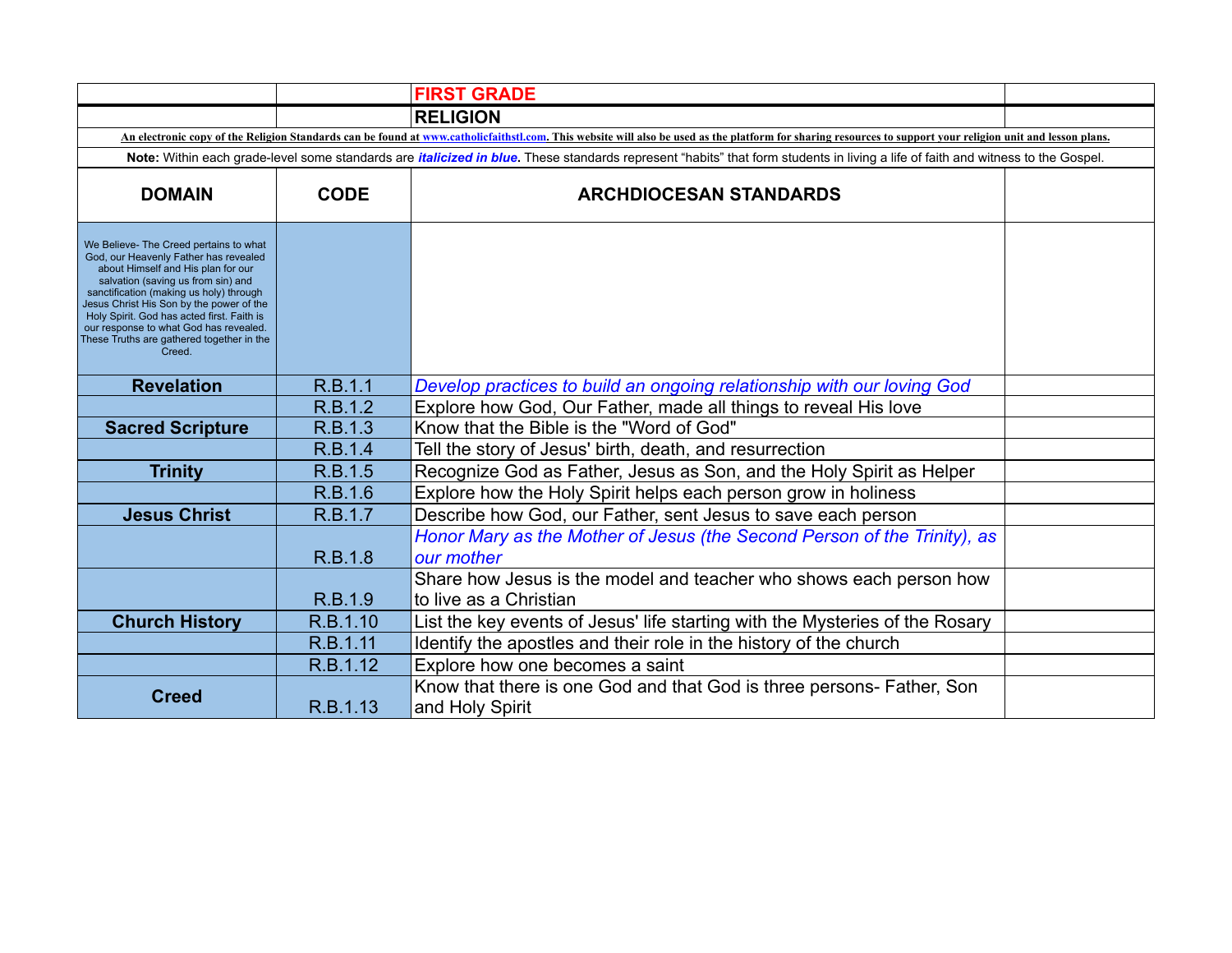| We Worship-This section pertains to the                                                                                  |  |
|--------------------------------------------------------------------------------------------------------------------------|--|
| way God continues to make available to<br>us His grace won for us by Jesus' saving<br>Death and Resurrection. We receive |  |
| God's saving grace in the sacraments<br>which are actions of God to bring us into                                        |  |
| communion with Him and to strengthen<br>us to remain in communion with Him. He                                           |  |
| has given us a share in His divine life- for<br>no other reason than He loves us. We                                     |  |
| need to respond to the grace God gives<br>us in the Sacraments.                                                          |  |
|                                                                                                                          |  |
| <b>Liturgy/ Liturgical</b><br>R.W.1.1<br>Demonstrate reverent behavior in church<br>Year                                 |  |
| R.W.1.2<br>Identify and celebrate the liturgical seasons of the year                                                     |  |
| Recognize that the Church celebrates many special days dedicated to                                                      |  |
| R.W.1.3<br>Mary.                                                                                                         |  |
| Recognize and use Liturgical gestures (i.e. kneeling, standing, folding                                                  |  |
| R.W.1.4<br>hands, blessing with holy water)                                                                              |  |
| Explain that the church building is the house of God and a house of                                                      |  |
| R.W.1.5<br>prayer<br>Explain how, through the Sacrament of Baptism, each person becomes a                                |  |
| <b>Sacraments</b><br>R.W.1.6<br>member of God's family, the Church                                                       |  |
| Recall that blessing yourself with holy water is a reminder of your                                                      |  |
| R.W.1.7<br>Baptism, and prepares us to receive God's grace                                                               |  |
| R.W.1.8<br>Explain how Jesus gives Himself to each person in the Eucharist                                               |  |
| R.W.1.9<br><b>Eucharist</b><br>Understand the Eucharist has a special and central place in our own life                  |  |
| R.W.1.10<br>Summarize what Jesus said and did at the Last Supper                                                         |  |
| R.W.1.11<br>Recognize Jesus in the tabernacle                                                                            |  |
| We Live- Life in Christ is about how we                                                                                  |  |
| should respond to Jesus' love by the way<br>we live. As his brothers and sisters, we                                     |  |
| should love as he has asked. The moral<br>life is not an arbitrary list of rules, but laws                               |  |
| of love that help us to know how to live<br>and stay close to Jesus. Living life as                                      |  |
| Jesus asks us to live leads to true joy and<br>peace                                                                     |  |
|                                                                                                                          |  |
|                                                                                                                          |  |
| <b>Dignity of the Human</b><br>Recognize that everyone has a vocation, a special calling by God to love                  |  |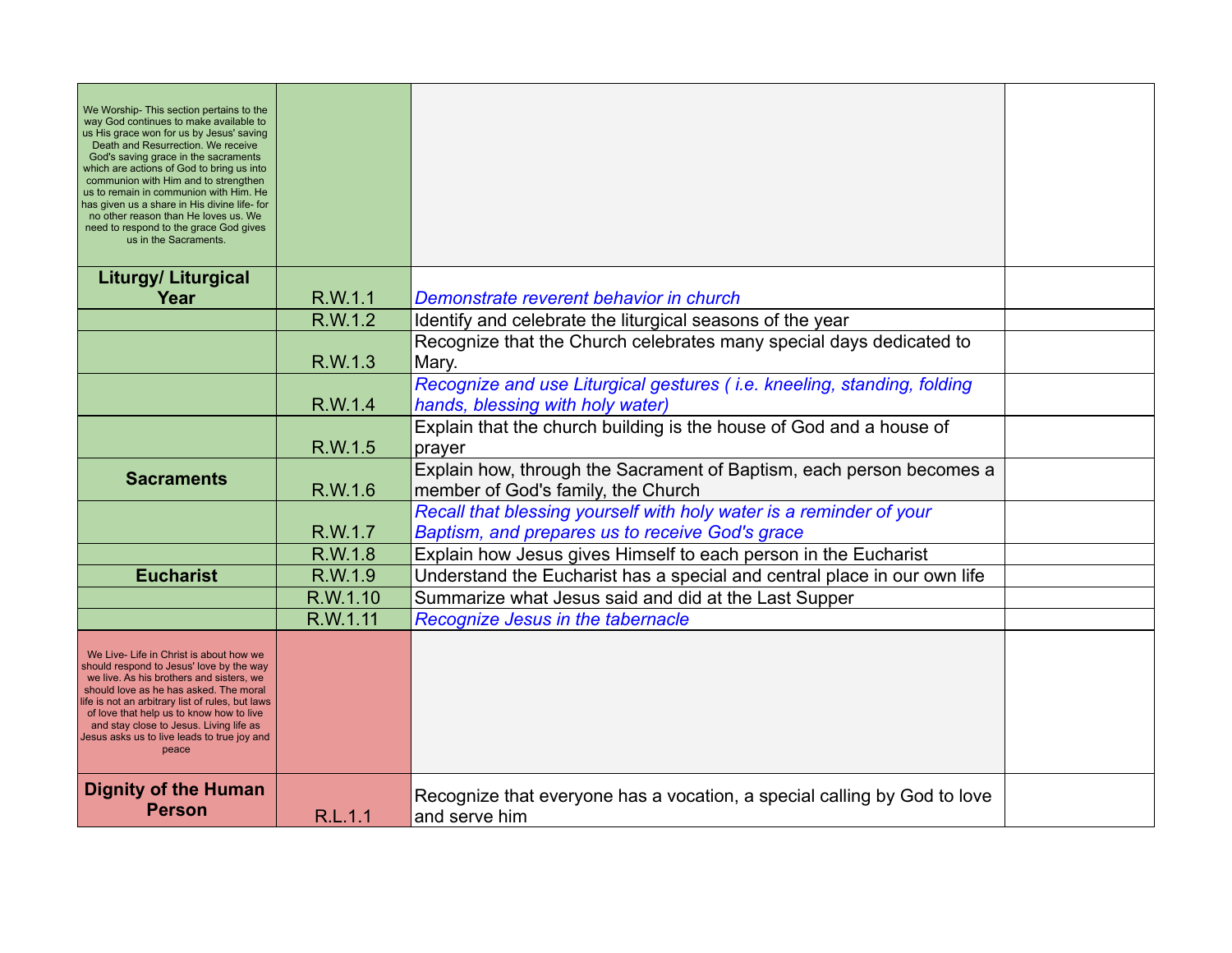|                           | R.L.1.2  | Explain what it means to live as a child of God                                                                                       |  |
|---------------------------|----------|---------------------------------------------------------------------------------------------------------------------------------------|--|
|                           |          |                                                                                                                                       |  |
| <b>The Human</b>          | R.L.1.3  | Explain how each person is called to treat others with respect<br>Discuss how each person is an important member of a family, school, |  |
| <b>Community</b>          | R.L.1.4  | and parish                                                                                                                            |  |
|                           |          | Demonstrate how each person is called to participate in and contribute to                                                             |  |
|                           | R.L.1.5  | the well-being of family, parish, and community                                                                                       |  |
|                           |          |                                                                                                                                       |  |
| <b>Grace</b>              |          |                                                                                                                                       |  |
|                           | R.L.1.6  | Discuss how God's grace helps each person to live a good life                                                                         |  |
| Virtue, Sin, and          |          |                                                                                                                                       |  |
| <b>Forming Conscience</b> | R.L.1.7  | Understand that God loves us and is always ready to forgive us.                                                                       |  |
|                           |          |                                                                                                                                       |  |
|                           | R.L.1.8  | Describe sin as being an offense against God                                                                                          |  |
|                           |          |                                                                                                                                       |  |
|                           | R.L.1.9  | Understand that we should express sorrow for our sins.                                                                                |  |
|                           | R.L.1.10 | Understand that, like Jesus, we should always love and be ready to<br>forgive others who have hurt us.                                |  |
|                           |          |                                                                                                                                       |  |
|                           | R.L.1.11 | Understand that Jesus wants us to be like him                                                                                         |  |
|                           |          |                                                                                                                                       |  |
|                           | R.L.1.12 | Understand that we must listen to what God tells us                                                                                   |  |
|                           |          | Understand that God gives us the ability to choose freely to do what is                                                               |  |
|                           | R.L.1.13 | good and avoid what is wrong                                                                                                          |  |
|                           |          |                                                                                                                                       |  |
|                           | R.L.1.14 | Describe how choices have consequences                                                                                                |  |
| <b>The Ten</b>            |          |                                                                                                                                       |  |
| <b>Commandments</b>       | R.L.1.15 | Know the story of Moses and the Ten Commandments                                                                                      |  |
|                           | R.L.1.16 | Explore the Ten Commandments as God's rules and guide to teach us<br>how to behave as his children                                    |  |
|                           |          |                                                                                                                                       |  |
|                           | R.L.1.17 | Understand that God's name is holy                                                                                                    |  |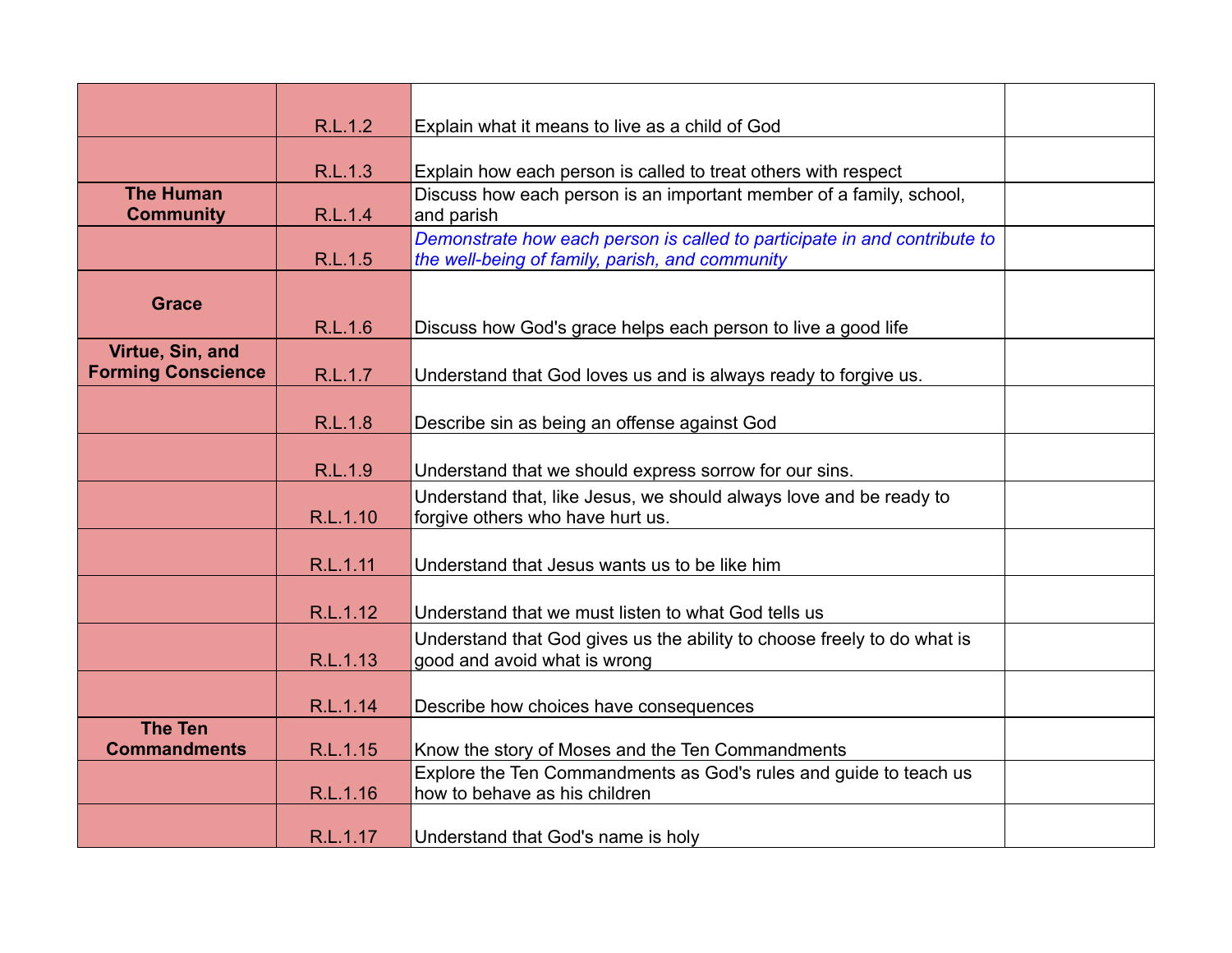|                                                                                                                                                                                                                                       | R.L.1.18 | Understand that God wants us to obey our parents and teachers                                                                                       |  |
|---------------------------------------------------------------------------------------------------------------------------------------------------------------------------------------------------------------------------------------|----------|-----------------------------------------------------------------------------------------------------------------------------------------------------|--|
|                                                                                                                                                                                                                                       | R.L.1.19 | Identify lying as a sin and understand that God wants us to tell the truth.                                                                         |  |
| We Pray- prayer is an essential way we<br>respond to God who loved us first. Prayer<br>is necessary if we are to know God<br>personally and to do His will. Living the<br>Christian life is only possible with the help<br>of prayer. |          |                                                                                                                                                     |  |
| <b>Prayer</b>                                                                                                                                                                                                                         | R.P.1.1  | Comprehend that prayer is listening to and talking to God                                                                                           |  |
|                                                                                                                                                                                                                                       | R.P.1.2  | Explain how God hears our prayers and answers them according to His<br>will                                                                         |  |
|                                                                                                                                                                                                                                       | R.P.1.3  | Name the five basic types of prayer: blessing, petition, intercession,<br>thanksgiving, praise (CCC 2623-2649)                                      |  |
|                                                                                                                                                                                                                                       | R.P.1.4  | Describe how the Mass is the highest form of prayer and each person is<br>called to participate by praying and singing                              |  |
|                                                                                                                                                                                                                                       | R.P.1.5  | Understand and experience the Catholic Christian life of prayer                                                                                     |  |
|                                                                                                                                                                                                                                       | R.P.1.6  | Recite individually and participate communally in the tradition of prayers<br>for the Church: (i.e. Sign of the Cross, Our Father, Hail Mary, Grace |  |
|                                                                                                                                                                                                                                       | R.P.1.7  | before Meals, Glory Be)                                                                                                                             |  |
|                                                                                                                                                                                                                                       | R.P.1.8  | Demonstrate that prayers can be said aloud or silently<br>Explain how Jesus teaches each person how to listen and talk with God                     |  |
|                                                                                                                                                                                                                                       |          |                                                                                                                                                     |  |
|                                                                                                                                                                                                                                       | R.P.1.9  | Explain that Jesus told us in the Lord's prayer to ask for whatever we<br>need, and trust in God to help us                                         |  |
|                                                                                                                                                                                                                                       |          |                                                                                                                                                     |  |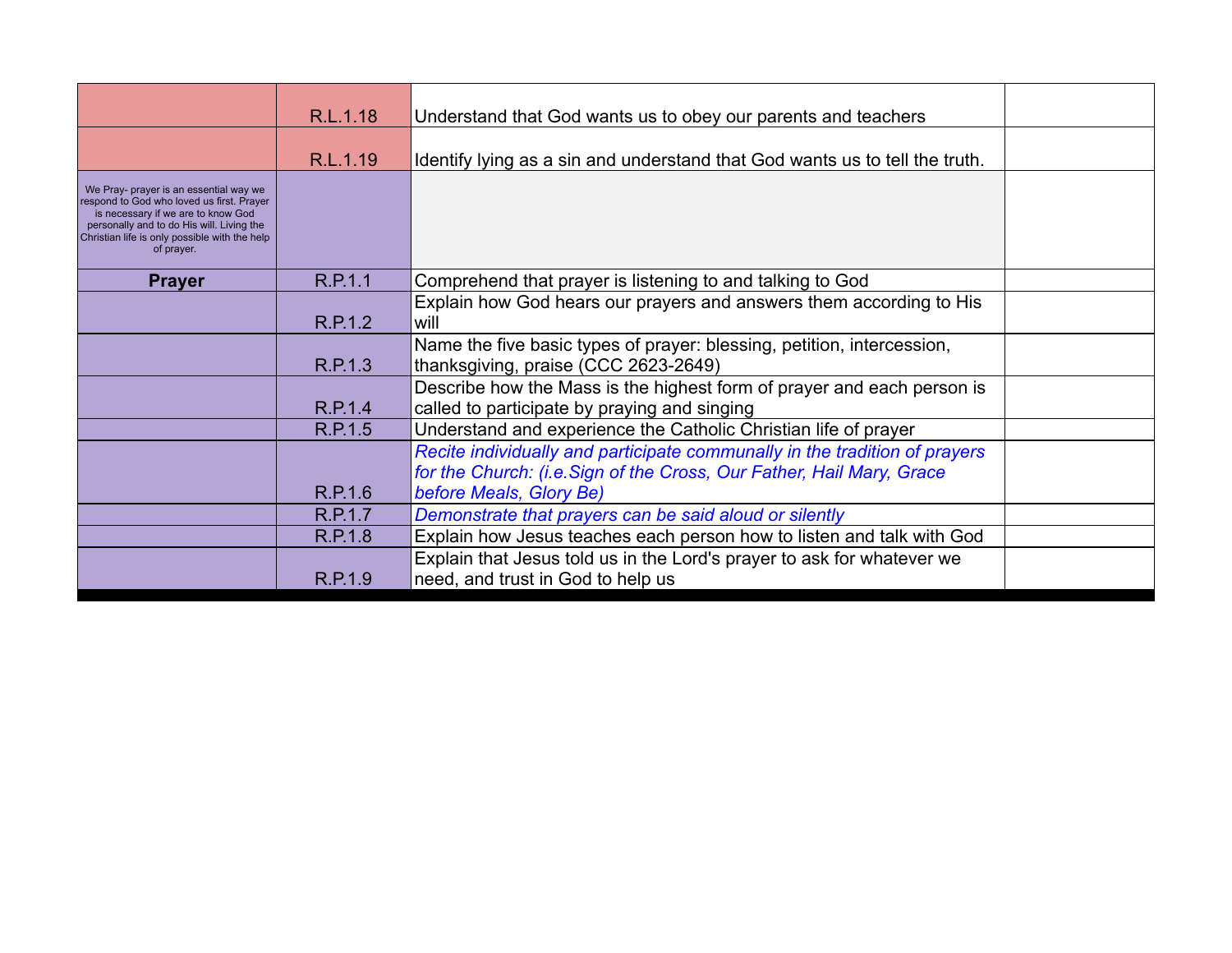|                                                                                                                                                                                                                                                                                                                                                                                                  |             | <b>SECOND GRADE</b>                                                                                                                                                                                         |  |
|--------------------------------------------------------------------------------------------------------------------------------------------------------------------------------------------------------------------------------------------------------------------------------------------------------------------------------------------------------------------------------------------------|-------------|-------------------------------------------------------------------------------------------------------------------------------------------------------------------------------------------------------------|--|
|                                                                                                                                                                                                                                                                                                                                                                                                  |             | <b>RELIGION</b>                                                                                                                                                                                             |  |
|                                                                                                                                                                                                                                                                                                                                                                                                  |             | An electronic copy of the Religion Standards can be found at www.catholicfaithstl.com. This website will also be used as the platform for sharing resources to support your religion unit and lesson plans. |  |
|                                                                                                                                                                                                                                                                                                                                                                                                  |             | Note: Within each grade-level some standards are <i>italicized in blue</i> . These standards represent "habits" that form students in living a life of faith and witness to the Gospel.                     |  |
| <b>DOMAIN</b>                                                                                                                                                                                                                                                                                                                                                                                    | <b>CODE</b> | <b>ARCHDIOCESAN STANDARDS</b>                                                                                                                                                                               |  |
| We Believe-The Creed pertains to what<br>God, our Heavenly Father has revealed<br>about Himself and His plan for our<br>salvation (saving us from sin) and<br>sanctification (making us holy) through<br>Jesus Christ His Son by the power of the<br>Holy Spirit. God has acted first. Faith is<br>our response to what God has revealed.<br>These Truths are gathered together in the<br>Creed. |             |                                                                                                                                                                                                             |  |
| <b>Revelation</b>                                                                                                                                                                                                                                                                                                                                                                                | R.B.2.1     | Develop practices to build an ongoing relationship with our loving God                                                                                                                                      |  |
|                                                                                                                                                                                                                                                                                                                                                                                                  | R.B.2.2     | Understand why God made us to know Him, love Him, and serve Him by<br>loving ourselves and others as He loves us                                                                                            |  |
|                                                                                                                                                                                                                                                                                                                                                                                                  | R.B.2.3     | Discover how the goodness of creation reflects the perfect truth,<br>goodness, and beauty of the Creator                                                                                                    |  |
| <b>Sacred Scripture</b>                                                                                                                                                                                                                                                                                                                                                                          | R.B.2.4     | Recognize how the Bible is the "Word of God" and that it is proclaimed<br>during liturgical services                                                                                                        |  |
|                                                                                                                                                                                                                                                                                                                                                                                                  | R.B.2.5     | Recognize that the Bible is composed of Christian Scriptures; the Old<br><b>Testament and the New Testament</b>                                                                                             |  |
|                                                                                                                                                                                                                                                                                                                                                                                                  | R.B.2.6     | Discover how the Bible tells the story of God's love for his people and his<br>faithfulness to his promise                                                                                                  |  |
| <b>Trinity</b>                                                                                                                                                                                                                                                                                                                                                                                   | R.B.2.7     | Relate that there is only one God in three persons: Father, Son, and Holy<br>Spirit                                                                                                                         |  |
|                                                                                                                                                                                                                                                                                                                                                                                                  | R.B.2.8     | Identify the Trinity as the central mystery of our faith that calls us to<br>always seek to know and love God in all that we do.                                                                            |  |
|                                                                                                                                                                                                                                                                                                                                                                                                  | R.B.2.9     | Understand God the Father's special role in Creation, God the Son's<br>special role in Salvation, and God the Holy Spirit's special role as Helper.                                                         |  |
| <b>Jesus Christ</b>                                                                                                                                                                                                                                                                                                                                                                              | R.B.2.10    | Understand that Jesus is God's Son who became a man and lived on<br>earth, died on the cross, and rose from the dead                                                                                        |  |
|                                                                                                                                                                                                                                                                                                                                                                                                  | R.B.2.11    | Recognize that through Mary's "yes" to the Holy Spirit at the<br>Annunciation, the Father gives Jesus to the world.                                                                                         |  |
| <b>Church History</b>                                                                                                                                                                                                                                                                                                                                                                            | R.B.2.12    | Discover how Jesus established the Church                                                                                                                                                                   |  |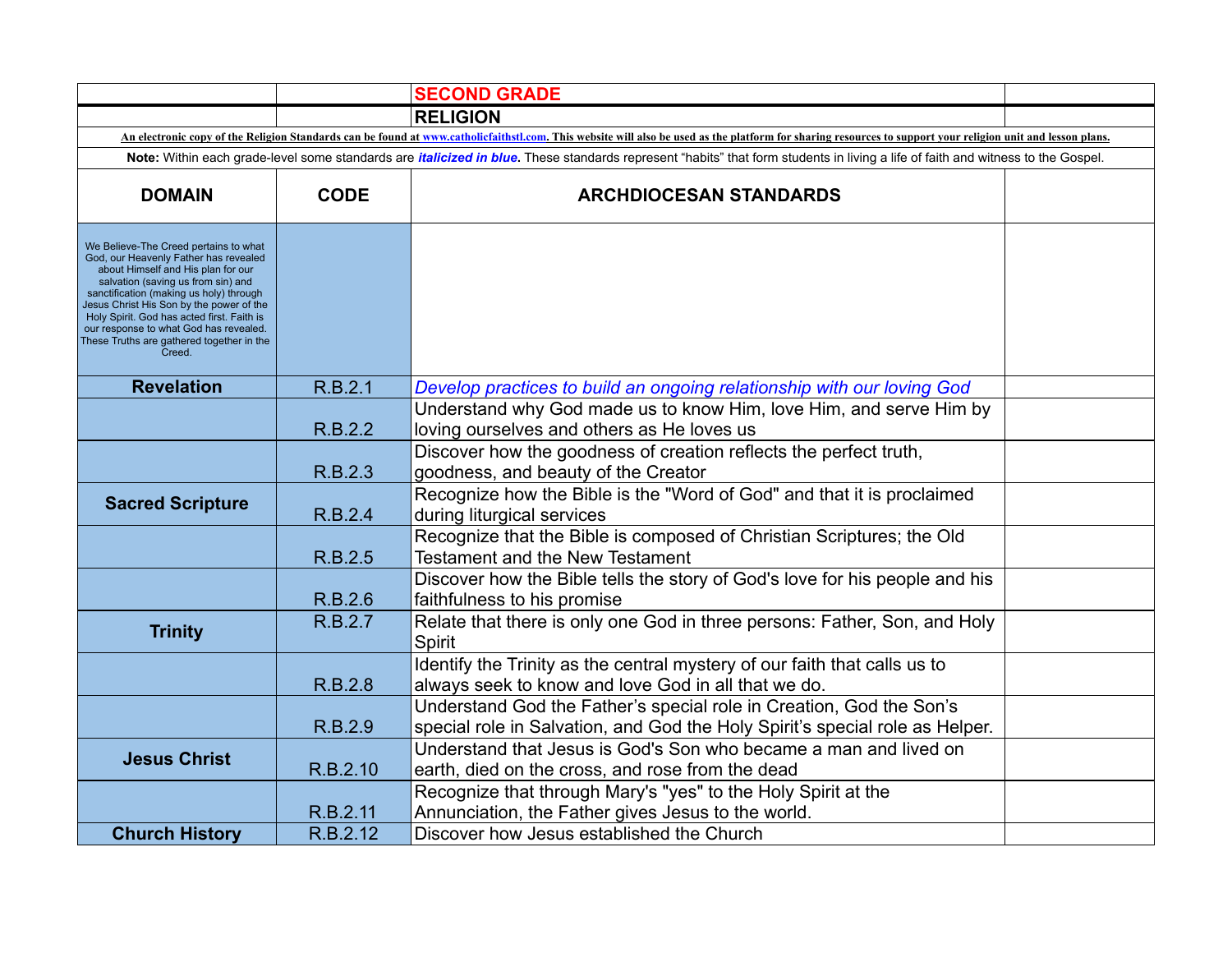|                                                                                                                                                                                                                                                                                                                                                                                                                                                                                                        | R.B.2.13 | Understand how, the Holy Spirit gave the apostles power and courage to                                                                                                                                                                                           |  |
|--------------------------------------------------------------------------------------------------------------------------------------------------------------------------------------------------------------------------------------------------------------------------------------------------------------------------------------------------------------------------------------------------------------------------------------------------------------------------------------------------------|----------|------------------------------------------------------------------------------------------------------------------------------------------------------------------------------------------------------------------------------------------------------------------|--|
|                                                                                                                                                                                                                                                                                                                                                                                                                                                                                                        |          | preach about Jesus and to baptize many who became believers                                                                                                                                                                                                      |  |
|                                                                                                                                                                                                                                                                                                                                                                                                                                                                                                        |          | Understand that the Church is built on the person and teaching of Jesus                                                                                                                                                                                          |  |
|                                                                                                                                                                                                                                                                                                                                                                                                                                                                                                        | R.B.2.14 | Christ                                                                                                                                                                                                                                                           |  |
| <b>Creed</b>                                                                                                                                                                                                                                                                                                                                                                                                                                                                                           | R.B.2.15 | Understand that God is our beginning and our end                                                                                                                                                                                                                 |  |
|                                                                                                                                                                                                                                                                                                                                                                                                                                                                                                        | R.B.2.16 |                                                                                                                                                                                                                                                                  |  |
|                                                                                                                                                                                                                                                                                                                                                                                                                                                                                                        |          | Explain that Jesus is the Son of God, one with the Father                                                                                                                                                                                                        |  |
| We Worship- This section pertains to the<br>way God continues to make available to<br>us His grace won for us by Jesus' saving<br>Death and Resurrection. We receive<br>God's saving grace in the sacraments<br>which are actions of God to bring us into<br>communion with Him and to strengthen<br>us to remain in communion with Him. He<br>has given us a share in His divine life- for<br>no other reason than He loves us. We<br>need to respond to the grace God gives<br>us in the Sacraments. |          |                                                                                                                                                                                                                                                                  |  |
| <b>Liturgy/ Liturgical</b>                                                                                                                                                                                                                                                                                                                                                                                                                                                                             |          |                                                                                                                                                                                                                                                                  |  |
| Year                                                                                                                                                                                                                                                                                                                                                                                                                                                                                                   | R.W.2.1  | Demonstrate reverent behavior in church                                                                                                                                                                                                                          |  |
|                                                                                                                                                                                                                                                                                                                                                                                                                                                                                                        |          | Know Advent, Christmas, Lent and Easter are Liturgical seasons and                                                                                                                                                                                               |  |
|                                                                                                                                                                                                                                                                                                                                                                                                                                                                                                        |          | identify their appropriate symbols (e.g., colors, Advent wreath, crib,                                                                                                                                                                                           |  |
|                                                                                                                                                                                                                                                                                                                                                                                                                                                                                                        | R.W.2.2  | fasting, almsgiving)                                                                                                                                                                                                                                             |  |
|                                                                                                                                                                                                                                                                                                                                                                                                                                                                                                        |          | Identify items found in the church worship space (including, but not                                                                                                                                                                                             |  |
|                                                                                                                                                                                                                                                                                                                                                                                                                                                                                                        | R.W.2.3  | limited to the baptismal font, altar, chalice, tabernacle)                                                                                                                                                                                                       |  |
|                                                                                                                                                                                                                                                                                                                                                                                                                                                                                                        | R.W.2.4  | Connect celebrations of the Liturgical Year with events in Scripture from<br>Christ's life (e.g., Christmas, Lk. 2:1-14. Mt. 2:7-12; The Last Supper, Mt.<br>26:17-19, 26-28, Lk. 22:14-20; the Crucifixion, Lk. 23:33-49; Easter, Jn.<br>20:1-18, Lk. 24:13-35) |  |
| <b>Sacraments</b>                                                                                                                                                                                                                                                                                                                                                                                                                                                                                      | R.W.2.5  | Recognize the seven sacraments and describe how they are a<br>celebration of God's love and presence                                                                                                                                                             |  |
|                                                                                                                                                                                                                                                                                                                                                                                                                                                                                                        | R.W.2.6  | Name and describe the three Sacraments of Initiation: Baptism,<br>Eucharist, and Confirmation                                                                                                                                                                    |  |
|                                                                                                                                                                                                                                                                                                                                                                                                                                                                                                        | R.W.2.7  | Explain how, through the sacrament of Baptism, each person receives<br>new life and becomes a member of God's family, the Church                                                                                                                                 |  |
|                                                                                                                                                                                                                                                                                                                                                                                                                                                                                                        | R.W.2.8  | Explain that Jesus is present in the sacraments and is the one who acts<br>in the sacraments to give us grace                                                                                                                                                    |  |
|                                                                                                                                                                                                                                                                                                                                                                                                                                                                                                        | R.W.2.9  | Explain the relation between contrition, confession, absolution, and<br>penance in the Sacrament of Reconciliation.                                                                                                                                              |  |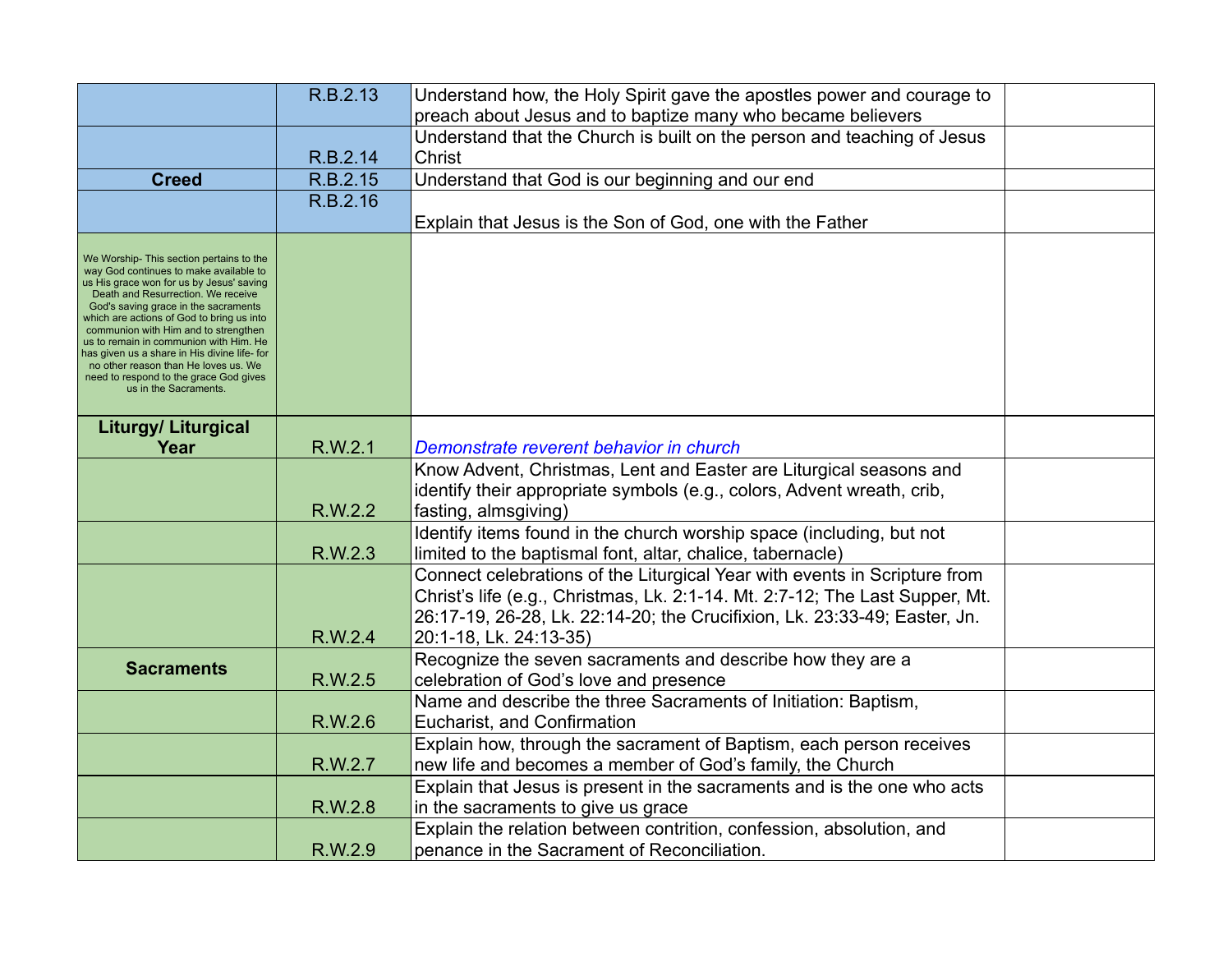|                                                                                                                                                                                                                                                                                                                                                                        |          | Receive Penance through the sacrament of Reconciliation and             |  |
|------------------------------------------------------------------------------------------------------------------------------------------------------------------------------------------------------------------------------------------------------------------------------------------------------------------------------------------------------------------------|----------|-------------------------------------------------------------------------|--|
|                                                                                                                                                                                                                                                                                                                                                                        | R.W.2.10 | understand its grace of forgiveness                                     |  |
|                                                                                                                                                                                                                                                                                                                                                                        |          | Recognize that some men have a vocation to the Sacrament of Holy        |  |
|                                                                                                                                                                                                                                                                                                                                                                        | R.W.2.11 | Orders to become deacons, priests, and bishops                          |  |
|                                                                                                                                                                                                                                                                                                                                                                        | R.W.2.12 | Identify the Sacrament of Matrimony as a vocation                       |  |
| <b>Eucharist</b>                                                                                                                                                                                                                                                                                                                                                       |          | Recognize the Eucharist is Christ's body and blood in the form of bread |  |
|                                                                                                                                                                                                                                                                                                                                                                        | R.W.2.13 | and wine; e.g., the real presence of Christ                             |  |
|                                                                                                                                                                                                                                                                                                                                                                        |          | Explain how the Holy Eucharist was instituted by Jesus at the Last      |  |
|                                                                                                                                                                                                                                                                                                                                                                        | R.W.2.14 | Supper                                                                  |  |
|                                                                                                                                                                                                                                                                                                                                                                        |          | Explain how the Eucharist is a remembrance of Jesus' death and          |  |
|                                                                                                                                                                                                                                                                                                                                                                        | R.W.2.15 | resurrection                                                            |  |
|                                                                                                                                                                                                                                                                                                                                                                        | R.W.2.16 | Define the word Eucharist as meaning "thanksgiving"                     |  |
|                                                                                                                                                                                                                                                                                                                                                                        |          | Recognize the Liturgy of the Word and the Liturgy of the Eucharist as   |  |
|                                                                                                                                                                                                                                                                                                                                                                        | R.W.2.17 | parts of the Mass                                                       |  |
|                                                                                                                                                                                                                                                                                                                                                                        |          | Know the practice of fasting one hour prior to receiving communion and  |  |
|                                                                                                                                                                                                                                                                                                                                                                        | R.W.2.18 | the importance of being free from serious sin                           |  |
|                                                                                                                                                                                                                                                                                                                                                                        | R.W.2.19 | Show reverence when receiving Holy Communion                            |  |
| We Live- Life in Christ is about how we<br>should respond to Jesus' love by the way<br>we live. As his brothers and sisters, we<br>should love as he has asked. The moral<br>ife is not an arbitrary list of rules, but laws<br>of love that help us to know how to live<br>and stay close to Jesus. Living life as<br>Jesus asks us to leads to true joy and<br>peace |          |                                                                         |  |
| <b>Dignity of the Human</b>                                                                                                                                                                                                                                                                                                                                            |          |                                                                         |  |
| <b>Person</b>                                                                                                                                                                                                                                                                                                                                                          | R.L.2.1  | Recognize a human is body and soul                                      |  |
| <b>The Human</b>                                                                                                                                                                                                                                                                                                                                                       |          |                                                                         |  |
| <b>Community</b>                                                                                                                                                                                                                                                                                                                                                       | R.L.2.2  | Exhibit ways to share with others                                       |  |
|                                                                                                                                                                                                                                                                                                                                                                        | R.L.2.3  | Demonstrate basic peacemaking skills                                    |  |
|                                                                                                                                                                                                                                                                                                                                                                        |          | Describe the responsibilities each person has to one another and the    |  |
|                                                                                                                                                                                                                                                                                                                                                                        | R.L.2.4  | conditions and needs of the communities of the world                    |  |
|                                                                                                                                                                                                                                                                                                                                                                        |          | Recognize that some men and women have vocations to serve God in a      |  |
|                                                                                                                                                                                                                                                                                                                                                                        | R.L.2.5  | special way by becoming monks, nuns, friars, sisters, and brothers      |  |
| <b>Grace</b>                                                                                                                                                                                                                                                                                                                                                           |          | Understand that grace is a special gift of God's love and action in our |  |
|                                                                                                                                                                                                                                                                                                                                                                        | R.L.2.6  | lives                                                                   |  |
|                                                                                                                                                                                                                                                                                                                                                                        | R.L.2.7  | Explain that through God's grace, we can receive forgiveness for sins   |  |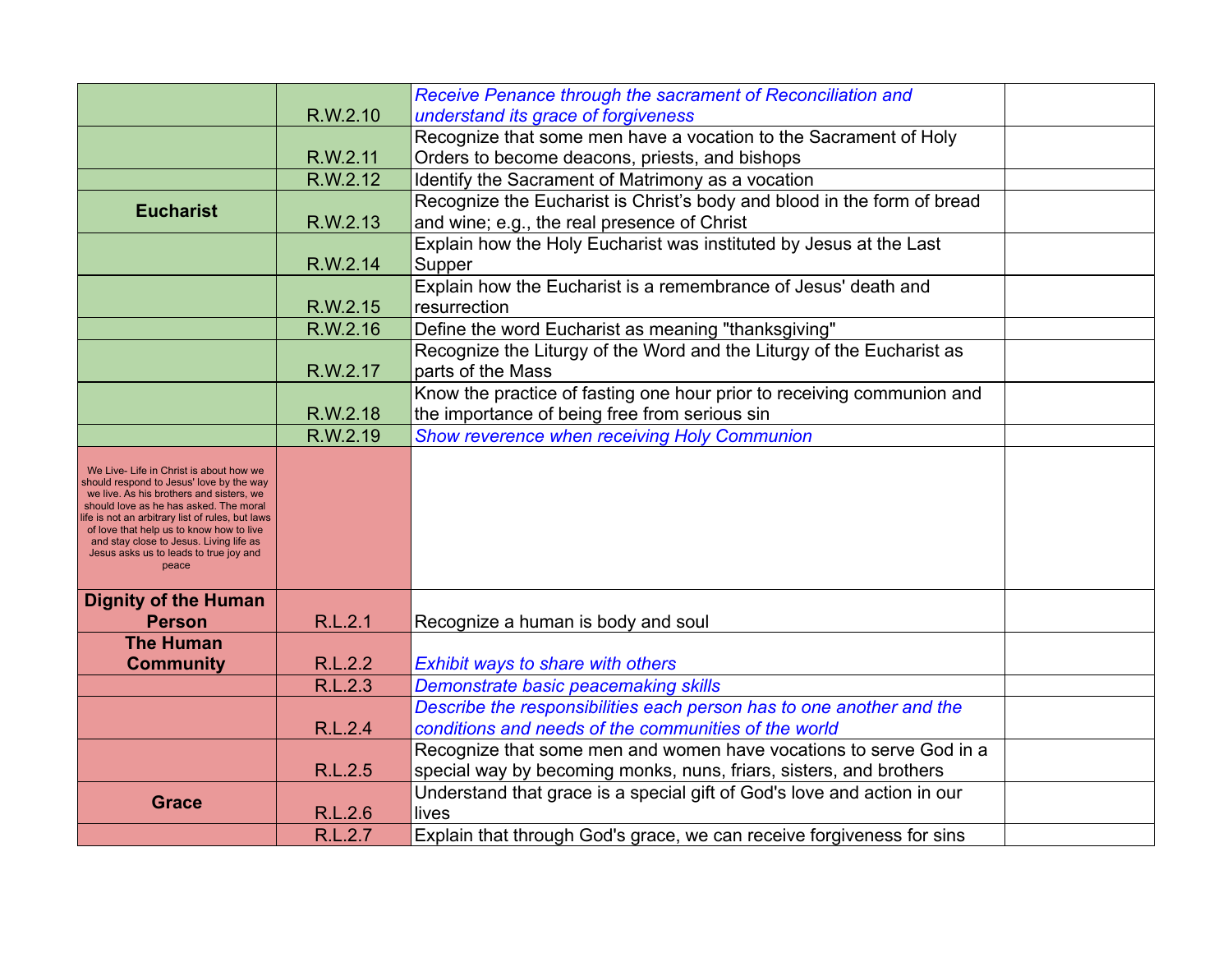| Virtue, Sin, and                                                                                                                                                                                                                     |          | Understand that being loving, kind, forgiving, and helpful is modeling     |  |
|--------------------------------------------------------------------------------------------------------------------------------------------------------------------------------------------------------------------------------------|----------|----------------------------------------------------------------------------|--|
| <b>Forming Conscience</b>                                                                                                                                                                                                            | R.L.2.8  | Jesus                                                                      |  |
|                                                                                                                                                                                                                                      | R.L.2.9  | Identify the lives of the saints as examples of how to live like Jesus     |  |
|                                                                                                                                                                                                                                      | R.L.2.10 | Understand the difference between an accident, mistake and sin             |  |
|                                                                                                                                                                                                                                      | R.L.2.11 | Understand that sin harms or breaks our relationship with God              |  |
|                                                                                                                                                                                                                                      |          | Describe sin as making deliberate choices not to love God, self, or others |  |
|                                                                                                                                                                                                                                      |          | properly and proportionately and recognize our free choice to do right or  |  |
|                                                                                                                                                                                                                                      | R.L.2.12 | wrong                                                                      |  |
|                                                                                                                                                                                                                                      |          | Understand that if we are sorry for our sins, God will forgive our sins no |  |
|                                                                                                                                                                                                                                      | R.L.2.13 | matter how serious they are.                                               |  |
|                                                                                                                                                                                                                                      | R.L.2.14 | Recognize that avoiding evil and choosing love forms our conscience        |  |
|                                                                                                                                                                                                                                      | R.L.2.15 | Practice examining his/her conscience in preparation for Reconciliation    |  |
|                                                                                                                                                                                                                                      |          | Describe the story and meaning of the Prodigal Son (Lk. 15: 11-24); the    |  |
|                                                                                                                                                                                                                                      |          | Parable of the Lost Sheep (Mt. 18: 12-14, Lk 15:3-7); Washing of the Feet  |  |
|                                                                                                                                                                                                                                      | R.L.2.16 | $Jn 13:1-17$ ;                                                             |  |
| <b>The Ten</b>                                                                                                                                                                                                                       |          | Understand the Ten Commandments are God's law that teach us to love        |  |
| <b>Commandments</b>                                                                                                                                                                                                                  | R.L.2.17 | God and others                                                             |  |
|                                                                                                                                                                                                                                      | R.L.2.18 | Describe the story and meaning of the Ten Commandments (Ex 20: 1-17)       |  |
|                                                                                                                                                                                                                                      |          | Know that stealing is taking the property of another without permission    |  |
|                                                                                                                                                                                                                                      | R.L.2.19 | and is against the seventh commandment.                                    |  |
| We Pray- prayer is an essential way we<br>espond to God who loved us first. Prayer<br>is necessary if we are to know God<br>personally and to do His will. Living the<br>Christian life is only possible with the help<br>of prayer. |          |                                                                            |  |
| <b>Prayer</b>                                                                                                                                                                                                                        |          | Experience the power of meeting God in one's heart through guided          |  |
|                                                                                                                                                                                                                                      | R.P.2.1  | prayer                                                                     |  |
|                                                                                                                                                                                                                                      | R.P.2.2  | Understand prayer as raising one's mind and heart to God                   |  |
|                                                                                                                                                                                                                                      |          | Experience community prayer by praying in a group, attending liturgies or  |  |
|                                                                                                                                                                                                                                      | R.P.2.3  | para-liturgies, and visiting the Church                                    |  |
|                                                                                                                                                                                                                                      | R.P.2.4  | Understand prayer as a daily practice                                      |  |
|                                                                                                                                                                                                                                      | R.P.2.5  | Recognize the importance of praying as a family                            |  |
|                                                                                                                                                                                                                                      |          | Celebrate rituals, devotions, and activities; e.g., the Advent calendar,   |  |
|                                                                                                                                                                                                                                      | R.P.2.6  | Jesse Tree, Easter symbols, The Rosary                                     |  |
|                                                                                                                                                                                                                                      |          | Recite the Act of Contrition and understand that it expresses sorrow for   |  |
|                                                                                                                                                                                                                                      | R.P.2.7  | our sins, the desire to do better, and to become more like Jesus.          |  |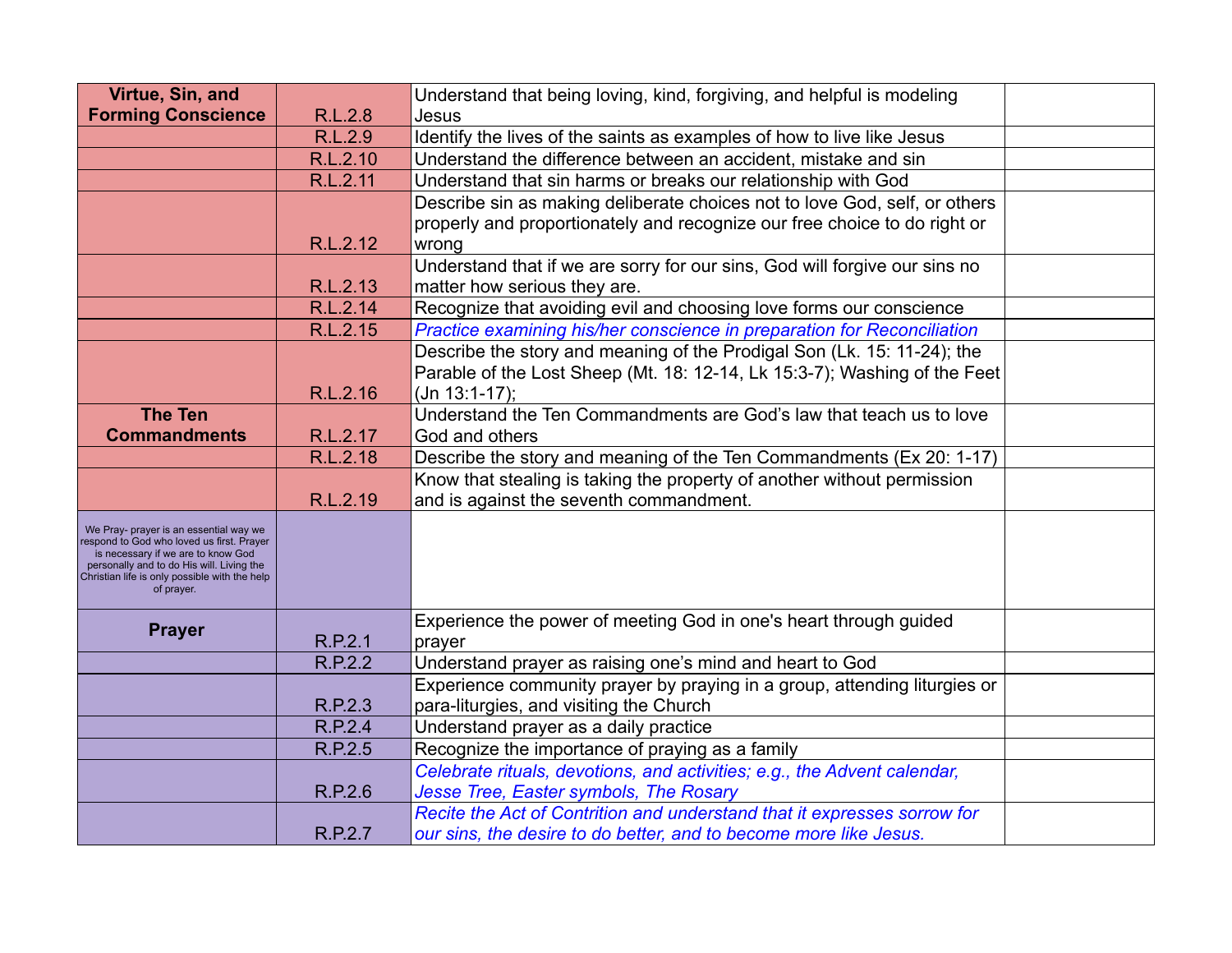|          | Proclaim as fact and as witness, the Nicene Creed and Apostles Creed    |  |
|----------|-------------------------------------------------------------------------|--|
| R.P.2.8  | as a group                                                              |  |
|          | Explain that Jesus gave us the "Our Father" when the apostles asked him |  |
| R.P.2.9  | how to pray                                                             |  |
| R.P.2.10 | Understand the basic intercessions included in the Lord's prayer        |  |
|          | Review and practice all prayers previously learned/memorized (i.e. Our  |  |
| R.P.2.11 | Father, Hail Mary, Glory Be, grace before meals, etc.)                  |  |
|          |                                                                         |  |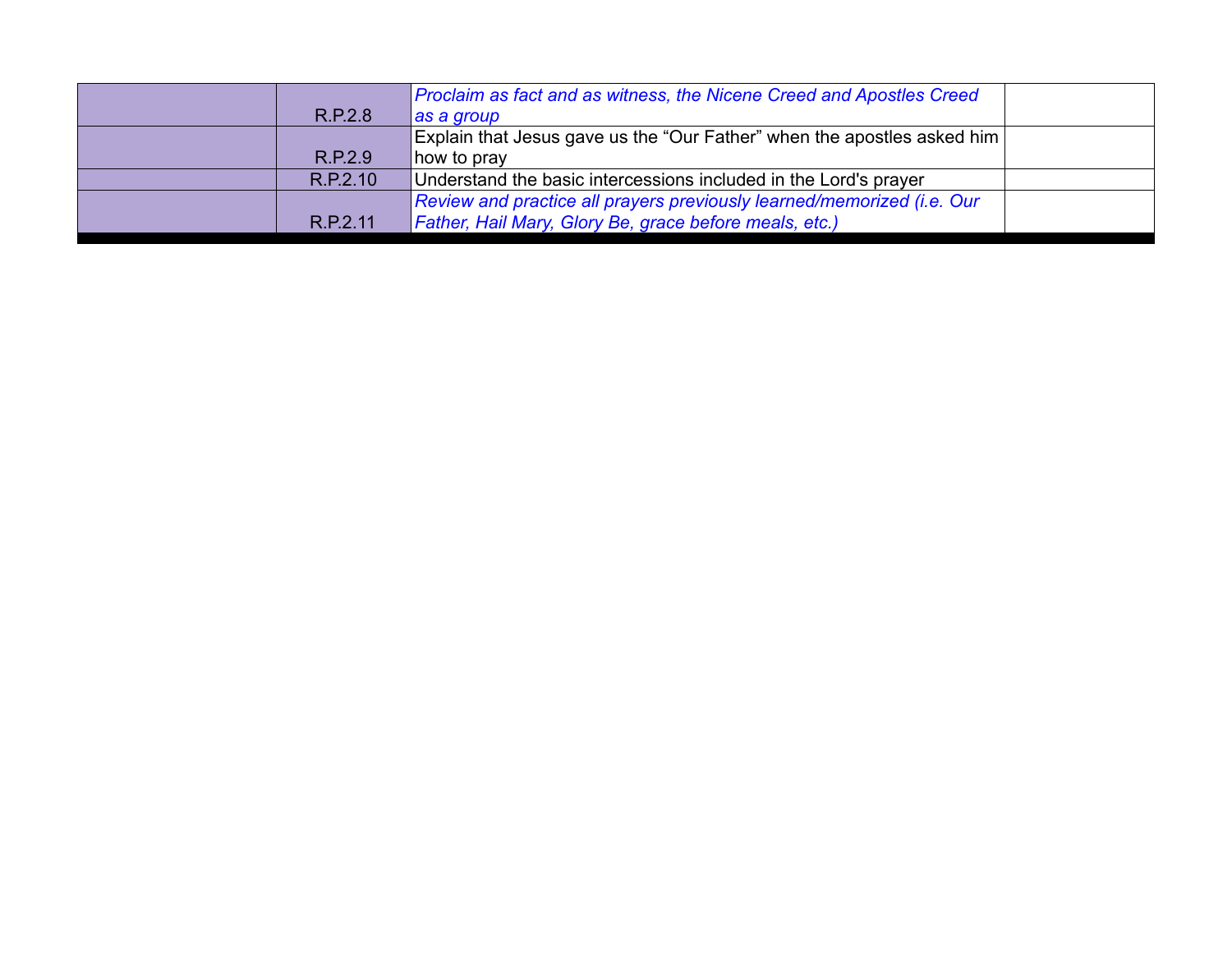|                                                                                                                                                                                                                                                                                                                                                                                                   |             | <b>THIRD GRADE</b>                                                                                                                                                                                          |  |
|---------------------------------------------------------------------------------------------------------------------------------------------------------------------------------------------------------------------------------------------------------------------------------------------------------------------------------------------------------------------------------------------------|-------------|-------------------------------------------------------------------------------------------------------------------------------------------------------------------------------------------------------------|--|
|                                                                                                                                                                                                                                                                                                                                                                                                   |             | <b>RELIGION</b>                                                                                                                                                                                             |  |
|                                                                                                                                                                                                                                                                                                                                                                                                   |             | An electronic copy of the Religion Standards can be found at www.catholicfaithstl.com. This website will also be used as the platform for sharing resources to support your religion unit and lesson plans. |  |
|                                                                                                                                                                                                                                                                                                                                                                                                   |             | Note: Within each grade-level some standards are <i>italicized in blue</i> . These standards represent "habits" that form students in living a life of faith and witness to the Gospel.                     |  |
| <b>DOMAIN</b>                                                                                                                                                                                                                                                                                                                                                                                     | <b>CODE</b> | <b>ARCHDIOCESAN STANDARDS</b>                                                                                                                                                                               |  |
| We Believe- The Creed pertains to what<br>God, our Heavenly Father has revealed<br>about Himself and His plan for our<br>salvation (saving us from sin) and<br>sanctification (making us holy) through<br>Jesus Christ His Son by the power of the<br>Holy Spirit. God has acted first. Faith is<br>our response to what God has revealed.<br>These Truths are gathered together in the<br>Creed. |             |                                                                                                                                                                                                             |  |
| <b>Revelation</b>                                                                                                                                                                                                                                                                                                                                                                                 | R.B.3.1     | Develop practices to build an ongoing relationship with our loving God                                                                                                                                      |  |
| <b>Sacred Scripture</b>                                                                                                                                                                                                                                                                                                                                                                           | R.B.3.2     | Explain that God speaks to us through Jesus, through Holy Scripture, and<br>through the Church                                                                                                              |  |
|                                                                                                                                                                                                                                                                                                                                                                                                   | R.B.3.3     | Identify Biblical Citation as Book, Chapter, and Verse                                                                                                                                                      |  |
|                                                                                                                                                                                                                                                                                                                                                                                                   | R.B.3.4     | Demonstrate finding passages in the Bible                                                                                                                                                                   |  |
|                                                                                                                                                                                                                                                                                                                                                                                                   | R.B.3.5     | Understand the difference between the Old and New Testaments                                                                                                                                                |  |
|                                                                                                                                                                                                                                                                                                                                                                                                   | R.B.3.6     | Describe the Old Testament as God's relationship with his chosen<br>people, the Hebrews, and as a preparation for the coming of Jesus Christ                                                                |  |
| <b>Trinity</b>                                                                                                                                                                                                                                                                                                                                                                                    | R.B.3.7     | Describe the Father's role in creation, Jesus's role in salvation and the<br>Holy Spirit's role as helping and sanctifying us                                                                               |  |
| <b>Jesus Christ</b>                                                                                                                                                                                                                                                                                                                                                                               | R.B.3.8     | Understand Jesus is our Savior and that "Jesus" means "God Saves"                                                                                                                                           |  |
|                                                                                                                                                                                                                                                                                                                                                                                                   | R.B.3.9     | Describe Jesus' mission as proclaiming the Good News and bringing<br>about the Kingdom of God                                                                                                               |  |
| <b>Church History</b>                                                                                                                                                                                                                                                                                                                                                                             | R.B.3.10    | Identify the Pope and bishops as leaders of the Catholic Church                                                                                                                                             |  |
|                                                                                                                                                                                                                                                                                                                                                                                                   | R.B.3.11    | Name qualities that the saints exhibit                                                                                                                                                                      |  |
|                                                                                                                                                                                                                                                                                                                                                                                                   | R.B.3.12    | Identify Jesus' twelve apostles                                                                                                                                                                             |  |
|                                                                                                                                                                                                                                                                                                                                                                                                   |             | Understand that at the Annunciation the announcement was made to                                                                                                                                            |  |
|                                                                                                                                                                                                                                                                                                                                                                                                   |             | Mary that she was specially chosen and prepared to be the mother of                                                                                                                                         |  |
|                                                                                                                                                                                                                                                                                                                                                                                                   |             | Jesus (the Second Person of the Trinity), and Mary accepted the                                                                                                                                             |  |
|                                                                                                                                                                                                                                                                                                                                                                                                   | R.B.3.13    | invitation.                                                                                                                                                                                                 |  |
|                                                                                                                                                                                                                                                                                                                                                                                                   | R.B.3.14    | Honor Mary as the Mother of Jesus (the Second Person of the Trinity), as<br>our mother, and as the Church's model of faith and charity                                                                      |  |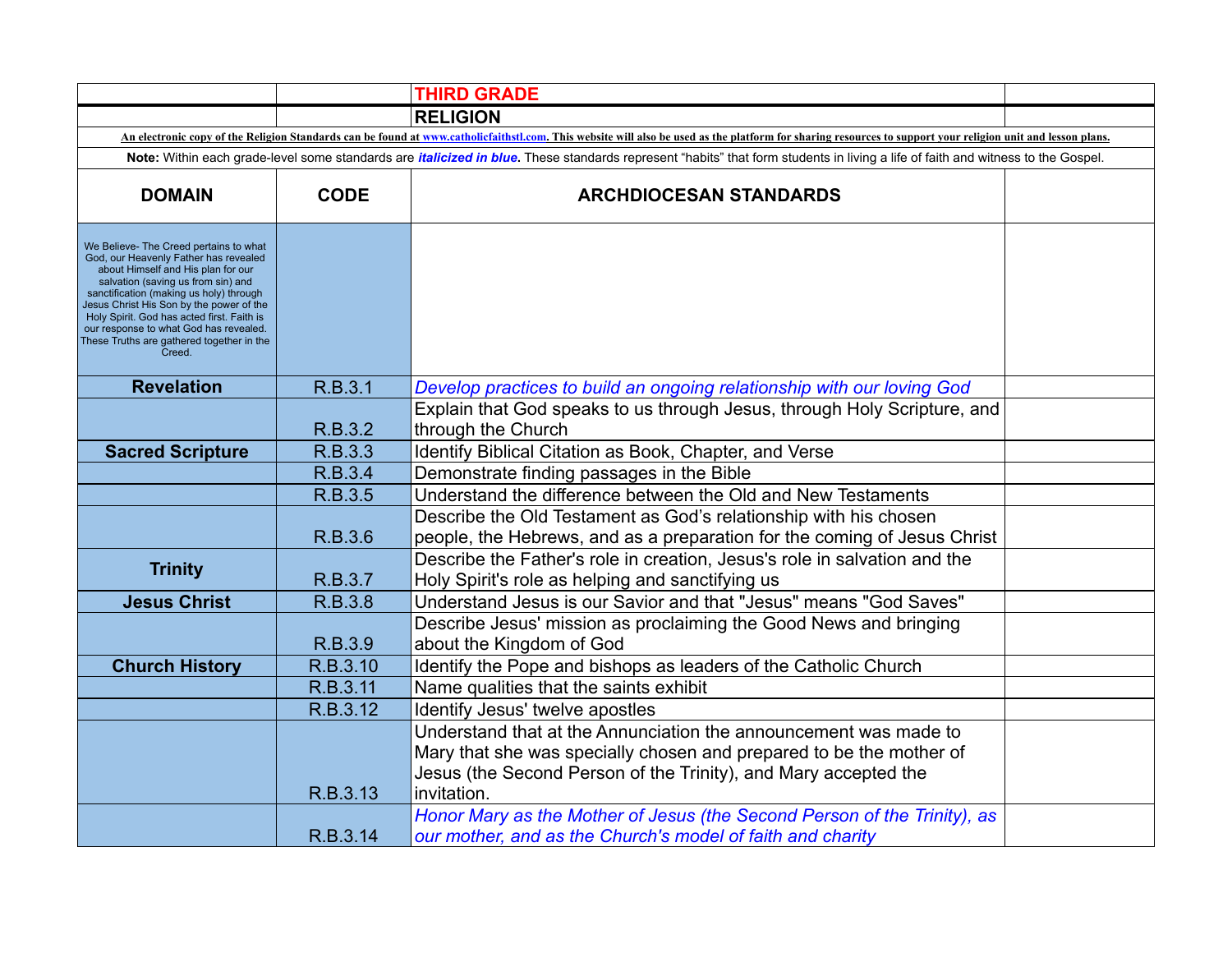|                                                                                      |          | Understand that there are different religious orders of priest or brother   |  |
|--------------------------------------------------------------------------------------|----------|-----------------------------------------------------------------------------|--|
|                                                                                      | R.B.3.15 | and sisters (e.g. Franciscans, Dominicans, Benedictines, Jesuits, etc.)     |  |
| <b>Creed</b>                                                                         |          | Recognize that the Apostles' Creed expresses belief in God the Father,      |  |
|                                                                                      | R.B.3.16 | God the Son and God the Holy Spirit                                         |  |
|                                                                                      |          | Recognize that God, is Holy, that He is everlasting and that He is present  |  |
|                                                                                      | R.B.3.17 | to everyone/everything He has made                                          |  |
|                                                                                      |          | Identify the Ascension as the entry of Jesus's Glorified Body to the Father |  |
|                                                                                      | R.B.3.18 | in Heaven, which takes place 40 days after His resurrection.                |  |
|                                                                                      |          | Explain that Jesus was conceived by the Holy Spirit and born of the Virgin  |  |
|                                                                                      | R.B.3.19 | Mary                                                                        |  |
|                                                                                      |          | Understand that Mary was kept free of Original Sin and that we call this    |  |
|                                                                                      | R.B.3.20 | the Immaculate Conception.                                                  |  |
| We Worship- This section pertains to the                                             |          |                                                                             |  |
| way God continues to make available to                                               |          |                                                                             |  |
| us His grace won for us by Jesus' saving<br>Death and Resurrection. We receive       |          |                                                                             |  |
| God's saving grace in the sacraments<br>which are actions of God to bring us into    |          |                                                                             |  |
| communion with Him and to strengthen<br>us to remain in communion with Him. He       |          |                                                                             |  |
| has given us a share in His divine life- for<br>no other reason than He loves us. We |          |                                                                             |  |
| need to respond to the grace God gives                                               |          |                                                                             |  |
| us in the Sacraments.                                                                |          |                                                                             |  |
| <b>Liturgy/ Liturgical</b>                                                           |          |                                                                             |  |
| Year                                                                                 | R.W.3.1  | Demonstrate reverent behavior in church                                     |  |
|                                                                                      | R.W.3.2  | Comprehend the seasons of the Liturgical Year                               |  |
|                                                                                      |          | Exhibit an understanding of the Easter Season and describe the primary      |  |
|                                                                                      |          | events, (Palm Sunday, Triduum, Easter Sunday and Pentecost Sunday),         |  |
|                                                                                      | R.W.3.3  | and the rituals and symbols of the Easter Season                            |  |
|                                                                                      | R.W.3.4  | Describe the use of items found in a church worship space                   |  |
|                                                                                      |          | Recognize Holy Days of Obligation as special days of celebration in the     |  |
|                                                                                      | R.W.3.5  | Church                                                                      |  |
|                                                                                      | R.W.3.6  | Identify the liturgy as the work of the Trinity                             |  |
| <b>Sacraments</b>                                                                    | R.W.3.7  | Describe the primary symbols/gestures of each of the seven sacraments       |  |
|                                                                                      |          | Understands the sacraments are signs of God's grace given by Jesus          |  |
|                                                                                      | R.W.3.8  | through the power of the Holy Spirit                                        |  |
|                                                                                      | R.W.3.9  | Understand the Sacrament of Reconciliation as healing forgiveness           |  |
|                                                                                      |          | Identify the sacraments as Sacraments of Initiation, Sacraments of          |  |
|                                                                                      | R.W.3.10 | Healing, and Sacraments at the Service of Communion                         |  |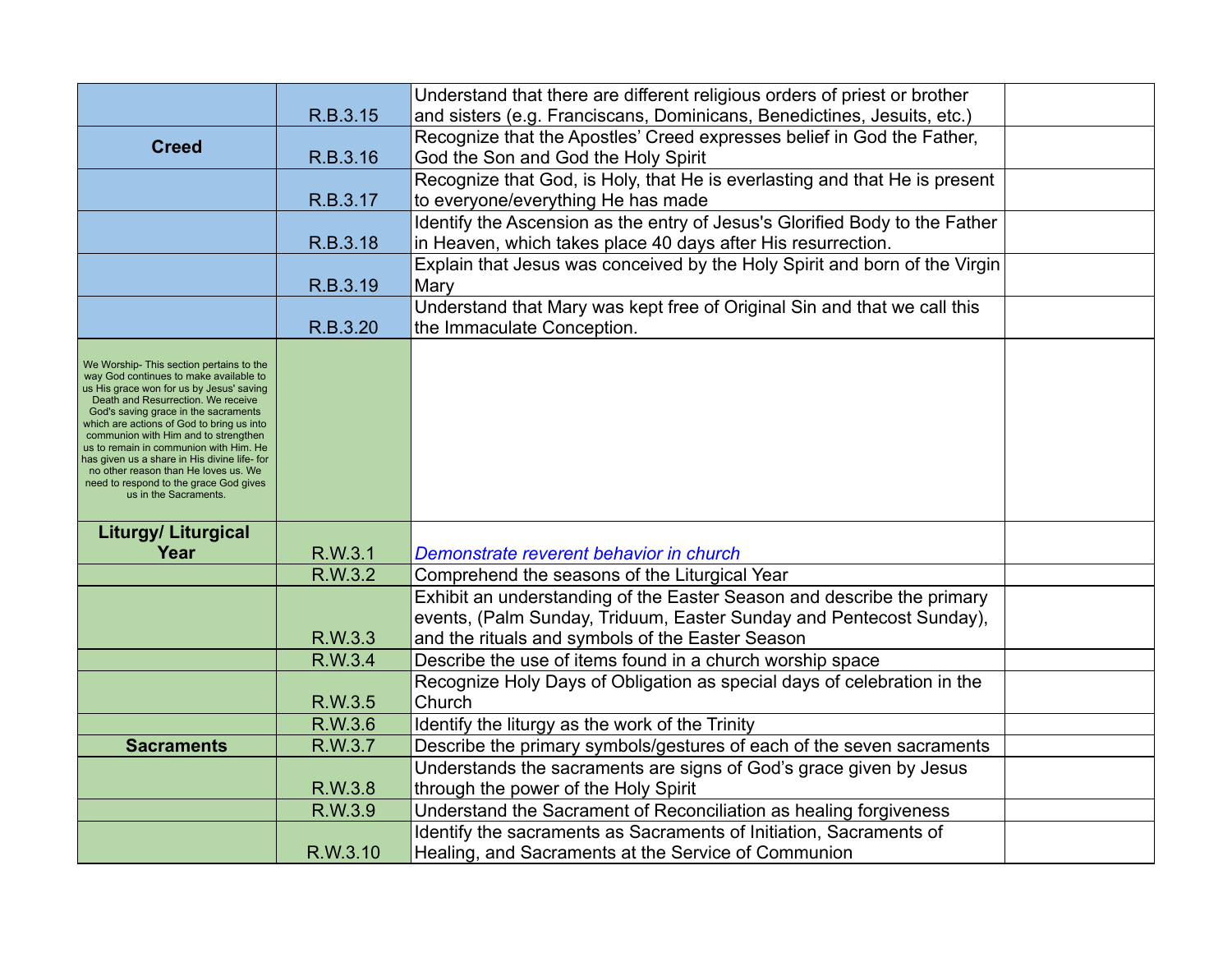|                                                                                                                                                                                                                                                                                                                                                                         | R.W.3.11 | Distinguish the different roles held by bishops, priests, and deacons                                                                                                                                                                                                                                                                                                                  |  |
|-------------------------------------------------------------------------------------------------------------------------------------------------------------------------------------------------------------------------------------------------------------------------------------------------------------------------------------------------------------------------|----------|----------------------------------------------------------------------------------------------------------------------------------------------------------------------------------------------------------------------------------------------------------------------------------------------------------------------------------------------------------------------------------------|--|
| <b>Eucharist</b>                                                                                                                                                                                                                                                                                                                                                        | R.W.3.12 | Recognize the essential importance of regular, active participation at<br><b>Sunday Eucharist</b>                                                                                                                                                                                                                                                                                      |  |
| We Live- Life in Christ is about how we<br>should respond to Jesus' love by the way<br>we live. As his brothers and sisters, we<br>should love as he has asked. The moral<br>life is not an arbitrary list of rules, but laws<br>of love that help us to know how to live<br>and stay close to Jesus. Living life as<br>Jesus asks us to leads to true joy and<br>peace |          |                                                                                                                                                                                                                                                                                                                                                                                        |  |
| <b>Dignity of the Human</b><br><b>Person</b>                                                                                                                                                                                                                                                                                                                            | R.L.3.1  | Discuss the source of human dignity as being created in the image and<br>likeness of God                                                                                                                                                                                                                                                                                               |  |
|                                                                                                                                                                                                                                                                                                                                                                         | R.L.3.2  | Apply respect for all of humanity to concrete situations                                                                                                                                                                                                                                                                                                                               |  |
| <b>The Human</b><br><b>Community</b>                                                                                                                                                                                                                                                                                                                                    | R.L.3.3  | Describe God's desire for us to be in communion with Him and each<br>other                                                                                                                                                                                                                                                                                                             |  |
|                                                                                                                                                                                                                                                                                                                                                                         | R.L.3.4  | Recognize the love of the Father, Son, and Holy Spirit as the model for<br>harmony among human persons                                                                                                                                                                                                                                                                                 |  |
|                                                                                                                                                                                                                                                                                                                                                                         | R.L.3.5  | Understand the two pillars of Love in Action: Charity, the theological<br>virtue by which we love God above all things for his own sake, and our<br>neighbor as ourselves for the love of God (i.e. direct service) and Justice,<br>the cardinal moral virtue which consists in the constant and firm will to<br>give their due to God and neighbor (i.e. dignity of the human person) |  |
|                                                                                                                                                                                                                                                                                                                                                                         | R.L.3.6  | Identify some roles in which lay people serve the Church (e.g.<br>teachers/catechists, principals, lectors, servers, youth ministers, service<br>to the poor, etc.)                                                                                                                                                                                                                    |  |
|                                                                                                                                                                                                                                                                                                                                                                         | R.L.3.7  | Recognize people who demonstrate stewardship in parish, community,<br>and world                                                                                                                                                                                                                                                                                                        |  |
| <b>Grace</b>                                                                                                                                                                                                                                                                                                                                                            | R.L.3.8  | Understand God offers us the gift of eternal life though His grace                                                                                                                                                                                                                                                                                                                     |  |
|                                                                                                                                                                                                                                                                                                                                                                         | R.L.3.9  | Discover the nature and effects of grace                                                                                                                                                                                                                                                                                                                                               |  |
|                                                                                                                                                                                                                                                                                                                                                                         | R.L.3.10 | Describe God's grace as helping restore the damage of sin                                                                                                                                                                                                                                                                                                                              |  |
| Virtue, Sin, and<br><b>Forming Conscience</b>                                                                                                                                                                                                                                                                                                                           | R.L.3.11 | Identify virtues as habitual and firm dispositions to do good                                                                                                                                                                                                                                                                                                                          |  |
|                                                                                                                                                                                                                                                                                                                                                                         | R.L.3.12 | Recognize the seven Corporal and seven Spiritual Works of Mercy                                                                                                                                                                                                                                                                                                                        |  |
|                                                                                                                                                                                                                                                                                                                                                                         | R.L.3.13 | Understand virtues of discipleship (Theological Virtues: Faith, Hope, and<br>Love/Charity)                                                                                                                                                                                                                                                                                             |  |
|                                                                                                                                                                                                                                                                                                                                                                         | R.L.3.14 | Recognize the difference between mortal and venial sin                                                                                                                                                                                                                                                                                                                                 |  |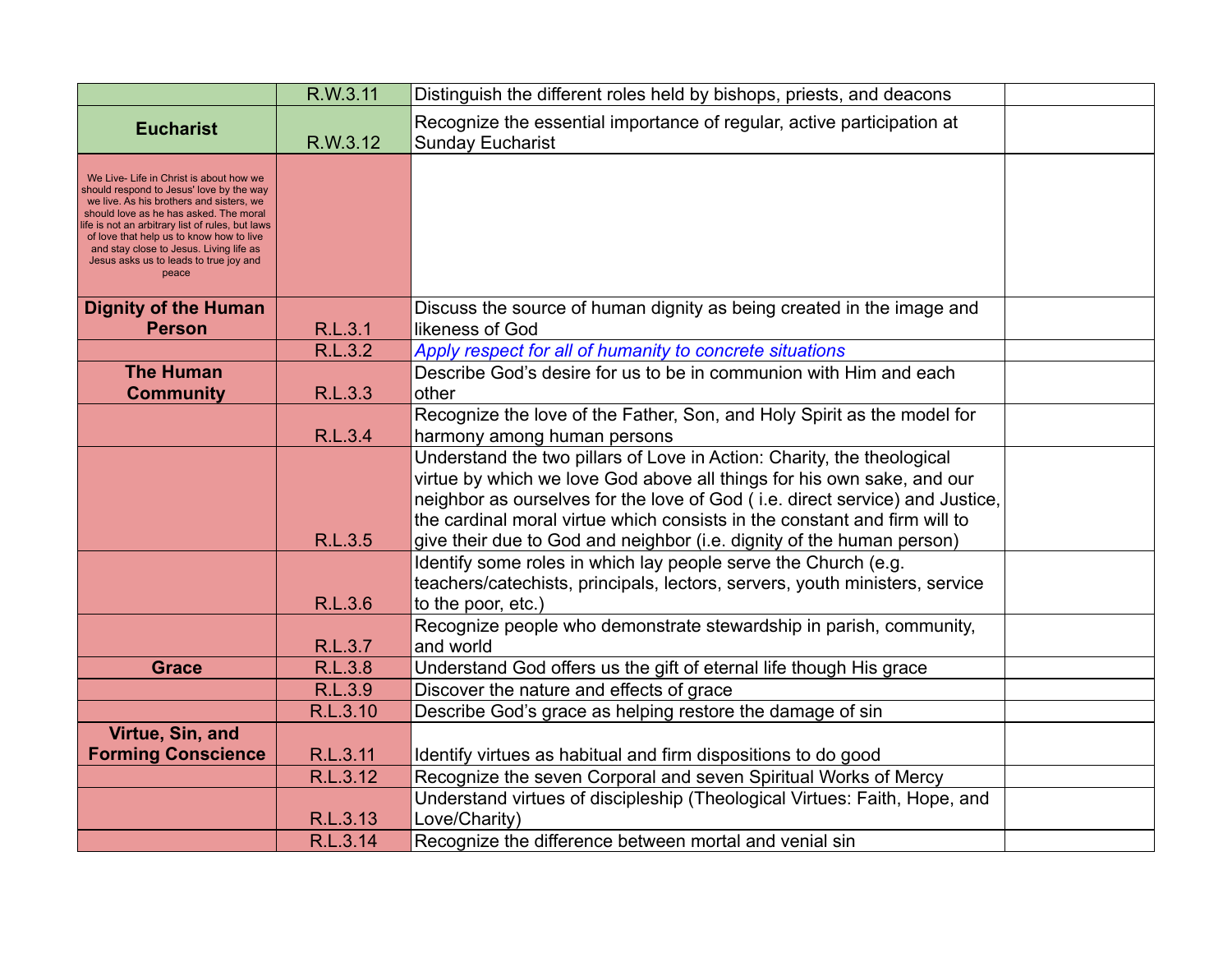|                                                                                                                                                                                                                                       | R.L.3.15 | Describe how sin hurts the whole community                                                              |  |
|---------------------------------------------------------------------------------------------------------------------------------------------------------------------------------------------------------------------------------------|----------|---------------------------------------------------------------------------------------------------------|--|
|                                                                                                                                                                                                                                       | R.L.3.16 | Know the meaning of God's mercy and forgiveness                                                         |  |
|                                                                                                                                                                                                                                       | R.L.3.17 | Understand that we form our conscience through prayer and listening to<br>God's word                    |  |
|                                                                                                                                                                                                                                       | R.L.3.18 | Recognize that we need to follow our conscience.                                                        |  |
| <b>The Ten</b><br><b>Commandments</b>                                                                                                                                                                                                 | R.L.3.19 | Understand that the Ten Commandments are a gift from God                                                |  |
|                                                                                                                                                                                                                                       | R.L.3.20 | Recognize the two Great Commandments as guides for loving God and<br>one another                        |  |
|                                                                                                                                                                                                                                       | R.L.3.21 | Identify which commandments are about loving God and which<br>commandments are about loving others      |  |
|                                                                                                                                                                                                                                       | R.L.3.22 | Recognize that Sunday is the Lord's day and Catholics must attend Mass<br>every Sunday.                 |  |
| We Pray- prayer is an essential way we<br>respond to God who loved us first. Prayer<br>is necessary if we are to know God<br>personally and to do His will. Living the<br>Christian life is only possible with the help<br>of prayer. |          |                                                                                                         |  |
| <b>Prayer</b>                                                                                                                                                                                                                         | R.P.3.1  | Understand that we pray with the guidance of the Holy Spirit                                            |  |
|                                                                                                                                                                                                                                       | R.P.3.2  | Understand that prayer is vital to love for Christ and should be practiced<br>daily                     |  |
|                                                                                                                                                                                                                                       | R.P.3.3  | Recognize the importance of rituals and devotions                                                       |  |
|                                                                                                                                                                                                                                       | R.P.3.4  | <b>Understand and recite The Angelus</b>                                                                |  |
|                                                                                                                                                                                                                                       | R.P.3.5  | Identify and write prayers of blessing, petition, intercession, thanksgiving,<br>praise (CCC 2623-2649) |  |
|                                                                                                                                                                                                                                       |          |                                                                                                         |  |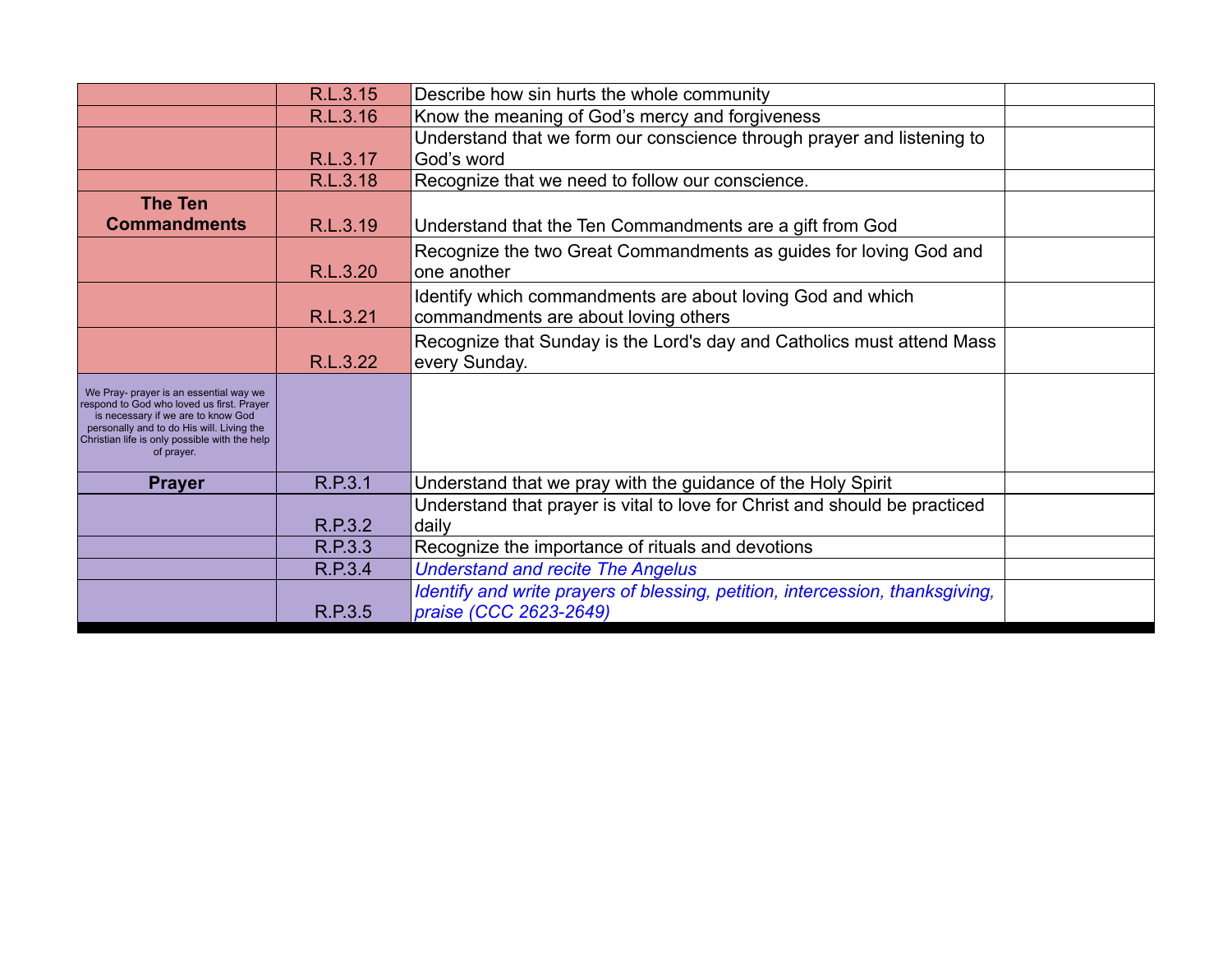|                                                                                                                                                                                                                                                                                                                                                                                                   |             | <b>FOURTH GRADE</b>                                                                                                                                                                                                                                                         |  |
|---------------------------------------------------------------------------------------------------------------------------------------------------------------------------------------------------------------------------------------------------------------------------------------------------------------------------------------------------------------------------------------------------|-------------|-----------------------------------------------------------------------------------------------------------------------------------------------------------------------------------------------------------------------------------------------------------------------------|--|
|                                                                                                                                                                                                                                                                                                                                                                                                   |             | <b>RELIGION</b>                                                                                                                                                                                                                                                             |  |
|                                                                                                                                                                                                                                                                                                                                                                                                   |             | An electronic copy of the Religion Standards can be found at www.catholicfaithstl.com. This website will also be used as the platform for sharing resources to support your religion unit and lesson plans.                                                                 |  |
|                                                                                                                                                                                                                                                                                                                                                                                                   |             | Note: Within each grade-level some standards are <i>italicized in blue</i> . These standards represent "habits" that form students in living a life of faith and witness to the Gospel.                                                                                     |  |
| <b>DOMAIN</b>                                                                                                                                                                                                                                                                                                                                                                                     | <b>CODE</b> | <b>ARCHDIOCESAN STANDARDS</b>                                                                                                                                                                                                                                               |  |
| We Believe- The Creed pertains to what<br>God, our Heavenly Father has revealed<br>about Himself and His plan for our<br>salvation (saving us from sin) and<br>sanctification (making us holy) through<br>Jesus Christ His Son by the power of the<br>Holy Spirit. God has acted first. Faith is<br>our response to what God has revealed.<br>These Truths are gathered together in the<br>Creed. |             |                                                                                                                                                                                                                                                                             |  |
| <b>Revelation</b>                                                                                                                                                                                                                                                                                                                                                                                 | R.B.4.1     | Develop practices to build an ongoing relationship with our loving God                                                                                                                                                                                                      |  |
|                                                                                                                                                                                                                                                                                                                                                                                                   | R.B.4.2     | Understand that God reveals himself gradually to us (CCC 53,287-288,<br>684, 758-759, 992, 2607)                                                                                                                                                                            |  |
|                                                                                                                                                                                                                                                                                                                                                                                                   | R.B.4.3     | Describe the goodness of God's creation and how God cares for it                                                                                                                                                                                                            |  |
|                                                                                                                                                                                                                                                                                                                                                                                                   | R.B.4.4     | Understand grace as a sharing of God's life                                                                                                                                                                                                                                 |  |
| <b>Sacred Scripture</b>                                                                                                                                                                                                                                                                                                                                                                           | R.B.4.5     | Apply the ability to locate passages in the Bible                                                                                                                                                                                                                           |  |
|                                                                                                                                                                                                                                                                                                                                                                                                   | R.B.4.6     | Understand that the story of Adam and Eve describes how the first man<br>and woman sinned against God                                                                                                                                                                       |  |
|                                                                                                                                                                                                                                                                                                                                                                                                   | R.B.4.7     | Recognize and describe the following Scripture passages about God's<br>love for us, our love for others, and our need for mercy and forgiveness:<br>Ten Commandments (Ex 20: 2-17); Beatitudes (Mt 5: 1-12); Good<br>Samaritan (Lk 10: 25-37); Prodigal Son (Lk 15: 11-24). |  |
|                                                                                                                                                                                                                                                                                                                                                                                                   | R.B.4.8     | Understand the meaning of the covenant with Noah, Abraham and Moses<br>(Gn 9: 1-3, 17: 1-9; Ex 19: 1-8)                                                                                                                                                                     |  |
|                                                                                                                                                                                                                                                                                                                                                                                                   | R.B.4.9     | Understand why God gave his law to Moses and the people of Israel                                                                                                                                                                                                           |  |
| <b>Trinity</b>                                                                                                                                                                                                                                                                                                                                                                                    | R.B.4.10    | Understand that our faith is Trinitarian as expressed in Baptism                                                                                                                                                                                                            |  |
|                                                                                                                                                                                                                                                                                                                                                                                                   | R.B.4.11    | Articulate that the Holy Spirit is our helper and guide in making good<br>choices                                                                                                                                                                                           |  |
| <b>Jesus Christ</b>                                                                                                                                                                                                                                                                                                                                                                               | R.B.4.12    | Explain how Jesus is our Savior and that "Jesus" means "God Saves"                                                                                                                                                                                                          |  |
|                                                                                                                                                                                                                                                                                                                                                                                                   | R.B.4.13    | Describe Jesus' mission as proclaiming the Good News and bringing<br>about the Kingdom of God                                                                                                                                                                               |  |
|                                                                                                                                                                                                                                                                                                                                                                                                   | R.B.4.14    | Understand that Christ's death and resurrection were part of God's plan                                                                                                                                                                                                     |  |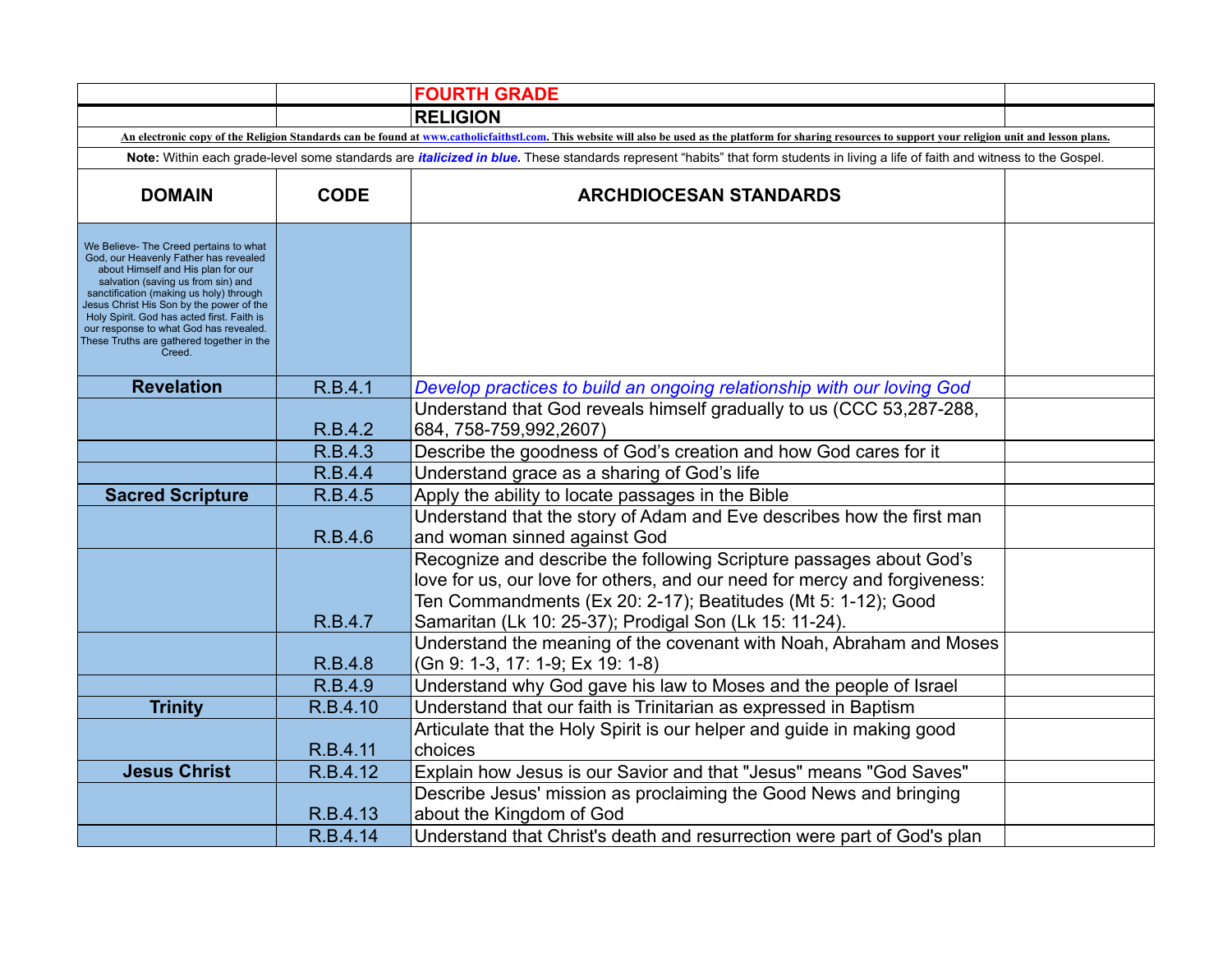| <b>Church History</b>                                                                                                                                                                                                                                                                                                                                                                                                                                                                                 |          | Understand that Mary is the Mother of God as she is the Mother of Jesus       |  |
|-------------------------------------------------------------------------------------------------------------------------------------------------------------------------------------------------------------------------------------------------------------------------------------------------------------------------------------------------------------------------------------------------------------------------------------------------------------------------------------------------------|----------|-------------------------------------------------------------------------------|--|
|                                                                                                                                                                                                                                                                                                                                                                                                                                                                                                       | R.B.4.15 | (the Second Person of the Trinity)                                            |  |
|                                                                                                                                                                                                                                                                                                                                                                                                                                                                                                       |          | Explore how Mary appeared in numerous places throughout history to            |  |
|                                                                                                                                                                                                                                                                                                                                                                                                                                                                                                       |          | strengthen people in their faith in her son Jesus (i.e., Our Lady of          |  |
|                                                                                                                                                                                                                                                                                                                                                                                                                                                                                                       |          | Guadalupe, Our Lady of Fatima, Our Lady of Lourdes, Our Lady of La            |  |
|                                                                                                                                                                                                                                                                                                                                                                                                                                                                                                       | R.B.4.16 | Salette, Our Lady of Kibeho, etc.)                                            |  |
|                                                                                                                                                                                                                                                                                                                                                                                                                                                                                                       |          | Identify Our Lady of Guadalupe as the patroness of the Americas (North        |  |
|                                                                                                                                                                                                                                                                                                                                                                                                                                                                                                       | R.B.4.17 | and South)                                                                    |  |
|                                                                                                                                                                                                                                                                                                                                                                                                                                                                                                       | R.B.4.18 | Demonstrate how saints are models of love and mercy                           |  |
|                                                                                                                                                                                                                                                                                                                                                                                                                                                                                                       | R.B.4.19 | Identify our own lives with the lives of the saints                           |  |
|                                                                                                                                                                                                                                                                                                                                                                                                                                                                                                       |          | Explain that the Church is present in local churches, over which the          |  |
|                                                                                                                                                                                                                                                                                                                                                                                                                                                                                                       | R.B.4.20 | Church of Rome presides                                                       |  |
| <b>Creed</b>                                                                                                                                                                                                                                                                                                                                                                                                                                                                                          | R.B.4.21 | Identify that God is truth and God is all-knowing                             |  |
|                                                                                                                                                                                                                                                                                                                                                                                                                                                                                                       |          | Recall "Christians are baptized in the name of the Father and of the Son      |  |
|                                                                                                                                                                                                                                                                                                                                                                                                                                                                                                       | R.B.4.22 | and of the Holy Spirit"                                                       |  |
|                                                                                                                                                                                                                                                                                                                                                                                                                                                                                                       | R.B.4.23 | Discuss how in everything Jesus did, he is our model.                         |  |
|                                                                                                                                                                                                                                                                                                                                                                                                                                                                                                       | R.B.4.24 | Understand Mary continues to pray for us.                                     |  |
| We Worship-This section pertains to the<br>way God continues to make available to<br>us His grace won for us by Jesus' saving<br>Death and Resurrection. We receive<br>God's saving grace in the sacraments<br>which are actions of God to bring us into<br>communion with Him and to strengthen<br>us to remain in communion with Him. He<br>has given us a share in His divine life- for<br>no other reason than He loves us. We<br>need to respond to the grace God gives<br>us in the Sacraments. |          |                                                                               |  |
| <b>Liturgy/ Liturgical</b>                                                                                                                                                                                                                                                                                                                                                                                                                                                                            |          |                                                                               |  |
| Year                                                                                                                                                                                                                                                                                                                                                                                                                                                                                                  | R.W.4.1  | Demonstrate reverent behavior in church                                       |  |
|                                                                                                                                                                                                                                                                                                                                                                                                                                                                                                       |          | Differentiate the seasons of the Liturgical Year and the symbolic colors of   |  |
|                                                                                                                                                                                                                                                                                                                                                                                                                                                                                                       | R.W.4.2  | each season                                                                   |  |
|                                                                                                                                                                                                                                                                                                                                                                                                                                                                                                       |          | Identify the significance of practices involved in the liturgical seasons and |  |
|                                                                                                                                                                                                                                                                                                                                                                                                                                                                                                       | R.W.4.3  | feasts                                                                        |  |
|                                                                                                                                                                                                                                                                                                                                                                                                                                                                                                       | R.W.4.4  | Name the Holy Days of Obligation                                              |  |
| <b>Sacraments</b>                                                                                                                                                                                                                                                                                                                                                                                                                                                                                     |          | Understand that the sacraments are signs of grace and encounters with         |  |
|                                                                                                                                                                                                                                                                                                                                                                                                                                                                                                       | R.W.4.5  | <b>Jesus Christ</b>                                                           |  |
|                                                                                                                                                                                                                                                                                                                                                                                                                                                                                                       |          | Celebrate Reconciliation as a sacrament of conversion, God's                  |  |
|                                                                                                                                                                                                                                                                                                                                                                                                                                                                                                       | R.W.4.6  | forgiveness, mercy, and love                                                  |  |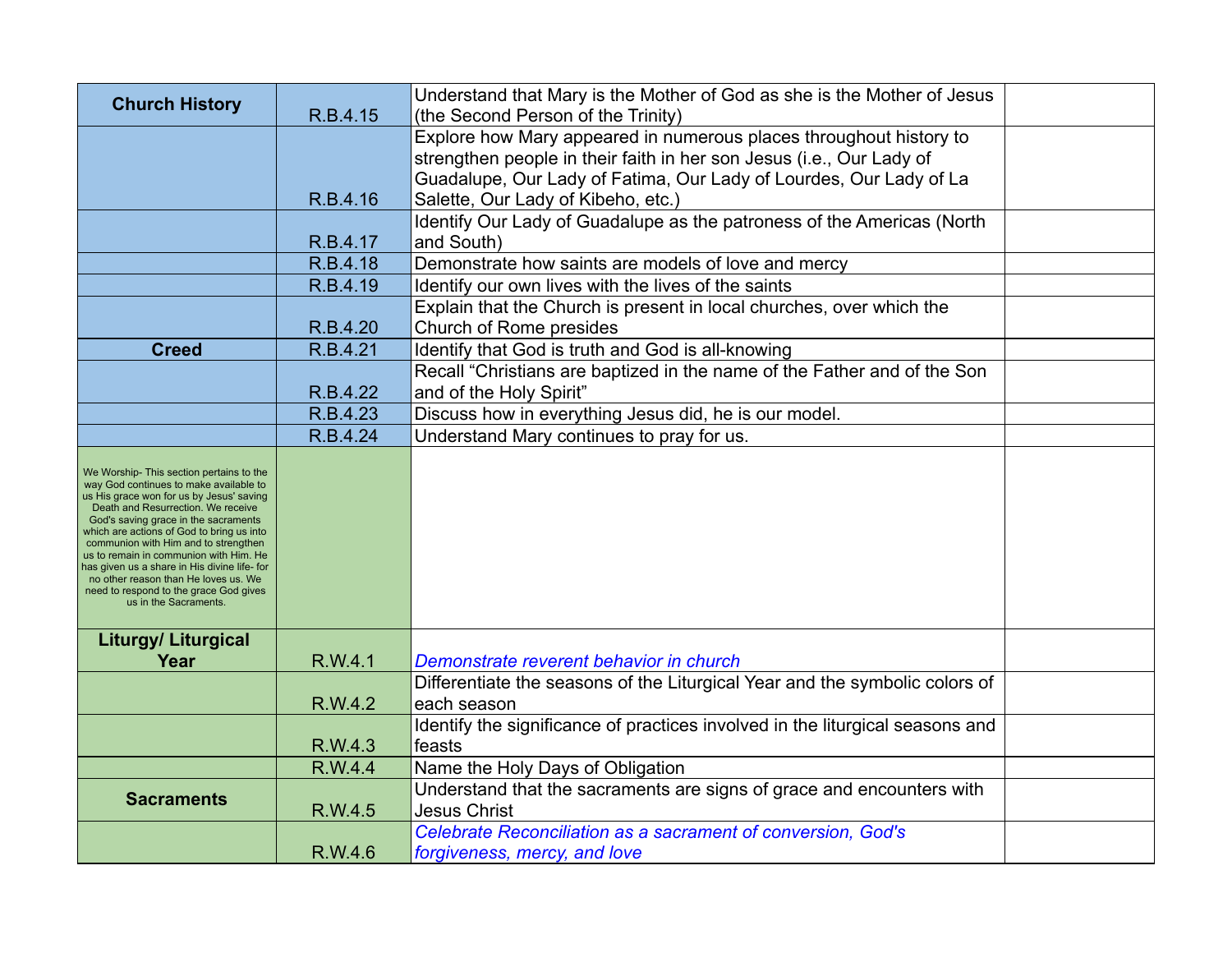|                                                                                                                                                                                                                                                                                                                                                                         | R.W.4.7  | Recognize the process and value in examining one's conscience                                                       |  |
|-------------------------------------------------------------------------------------------------------------------------------------------------------------------------------------------------------------------------------------------------------------------------------------------------------------------------------------------------------------------------|----------|---------------------------------------------------------------------------------------------------------------------|--|
|                                                                                                                                                                                                                                                                                                                                                                         | R.W.4.8  | Understand prayers of contrition express sorrow for sins.                                                           |  |
| <b>Eucharist</b>                                                                                                                                                                                                                                                                                                                                                        | R.W.4.9  | Recognize the celebration of the Eucharist as a sacrament of the<br>Church's unity                                  |  |
|                                                                                                                                                                                                                                                                                                                                                                         | R.W.4.10 | Understand the importance of regular participation in the Sunday<br>Eucharist                                       |  |
|                                                                                                                                                                                                                                                                                                                                                                         | R.W.4.11 | Explain the ways Christ is present at Mass                                                                          |  |
|                                                                                                                                                                                                                                                                                                                                                                         | R.W.4.12 | Explain how in the Mass, we join our prayers to those of Mary and the<br>saints in heaven.                          |  |
| We Live- Life in Christ is about how we<br>should respond to Jesus' love by the way<br>we live. As his brothers and sisters, we<br>should love as he has asked. The moral<br>life is not an arbitrary list of rules, but laws<br>of love that help us to know how to live<br>and stay close to Jesus. Living life as<br>Jesus asks us to leads to true joy and<br>peace |          |                                                                                                                     |  |
| <b>Dignity of the Human</b><br><b>Person</b>                                                                                                                                                                                                                                                                                                                            | R.L.4.1  | Explain that God created us in his own image with a spiritual soul,<br>including intellect and free will            |  |
|                                                                                                                                                                                                                                                                                                                                                                         | R.L.4.2  | Recognizes the Beatitudes as a way of life modeled by Christ to bring<br>happiness (Mt 5: 1-12)                     |  |
| <b>The Human</b><br><b>Community</b>                                                                                                                                                                                                                                                                                                                                    | R.L.4.3  | Describe the Corporal and Spiritual Works of Mercy as ways of<br>responding to the needs of others                  |  |
|                                                                                                                                                                                                                                                                                                                                                                         | R.L.4.4  | Demonstrate Catholic Social Teaching by reaching out to others through<br>positive words and actions                |  |
| <b>Grace</b>                                                                                                                                                                                                                                                                                                                                                            | R.L.4.5  | Recognizes the Seven Gifts of the Holy Spirit (Is 11: 2)                                                            |  |
|                                                                                                                                                                                                                                                                                                                                                                         | R.L.4.6  | Define holiness as the call of all Christians and explain how holiness may<br>look different from person to person. |  |
| Virtue, Sin, and<br><b>Forming Conscience</b>                                                                                                                                                                                                                                                                                                                           | R.L.4.7  | Examine the four Cardinal Virtues: prudence, justice, temperance, and<br>fortitude                                  |  |
|                                                                                                                                                                                                                                                                                                                                                                         | R.L.4.8  | Identify the seven lively virtues                                                                                   |  |
|                                                                                                                                                                                                                                                                                                                                                                         | R.L.4.9  | Identify the seven capital (deadly) sins                                                                            |  |
|                                                                                                                                                                                                                                                                                                                                                                         | R.L.4.10 | Understand that temptation is a pull toward something we know is sinful,<br>and is a part of everyone's life        |  |
|                                                                                                                                                                                                                                                                                                                                                                         | R.L.4.11 | Understand that original sin is the human condition into which we are all<br>born                                   |  |
|                                                                                                                                                                                                                                                                                                                                                                         | R.L.4.12 | Distinguish between mortal and venial sin                                                                           |  |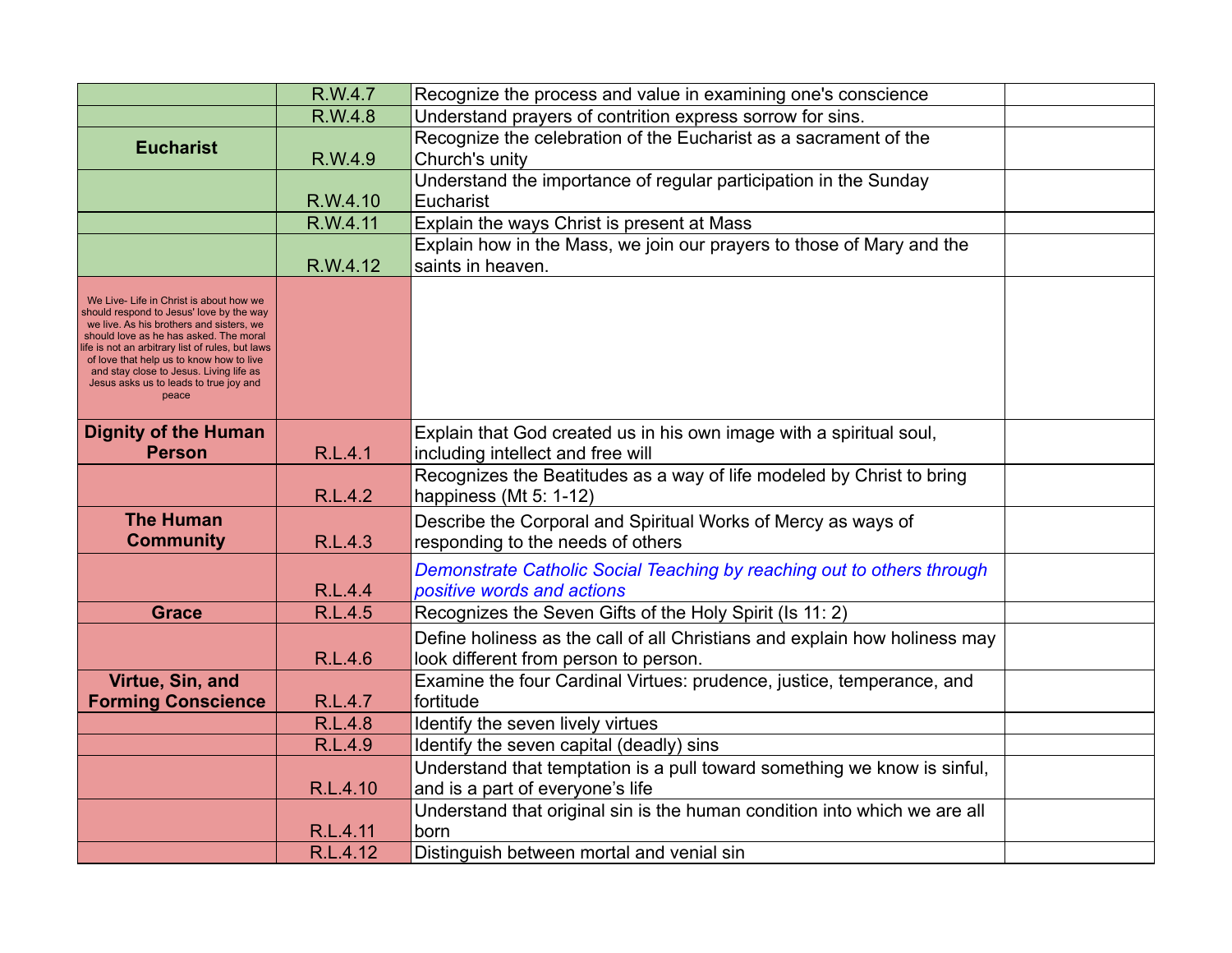|                                                                                                                                                                                                                                       | R.L.4.13 | Explain how sin creates harm within a community                                                                                                       |  |
|---------------------------------------------------------------------------------------------------------------------------------------------------------------------------------------------------------------------------------------|----------|-------------------------------------------------------------------------------------------------------------------------------------------------------|--|
|                                                                                                                                                                                                                                       | R.L.4.14 | Understand the meaning of God's mercy and forgiveness                                                                                                 |  |
|                                                                                                                                                                                                                                       |          | Understand that our feelings and emotions are gifts of God, but they are                                                                              |  |
|                                                                                                                                                                                                                                       | R.L.4.15 | not always indicators of right and wrong.                                                                                                             |  |
| <b>The Ten</b>                                                                                                                                                                                                                        |          |                                                                                                                                                       |  |
| <b>Commandments</b>                                                                                                                                                                                                                   | R.L.4.16 | Articulate the Ten Commandments                                                                                                                       |  |
|                                                                                                                                                                                                                                       |          | Recall the two Great Commandments as guides for loving God and one                                                                                    |  |
|                                                                                                                                                                                                                                       | R.L.4.17 | another                                                                                                                                               |  |
|                                                                                                                                                                                                                                       | R.L.4.18 | Demonstrate how the Ten Commandments help us live God's life of love                                                                                  |  |
|                                                                                                                                                                                                                                       |          | Understand that blasphemy is using the name of God, Jesus, or Mary                                                                                    |  |
|                                                                                                                                                                                                                                       | R.L.4.19 | and the saints in an offensive way                                                                                                                    |  |
|                                                                                                                                                                                                                                       |          | Understand that we must participate in Mass on Sundays and Holy Days                                                                                  |  |
|                                                                                                                                                                                                                                       | R.L.4.20 | of Obligation                                                                                                                                         |  |
|                                                                                                                                                                                                                                       |          | Recognize that we must respect our bodies and the bodies of others as                                                                                 |  |
|                                                                                                                                                                                                                                       | R.L.4.21 | temples of the Holy Spirit.                                                                                                                           |  |
|                                                                                                                                                                                                                                       |          | Demonstrate how to do an examination of conscience using the Ten                                                                                      |  |
|                                                                                                                                                                                                                                       | R.L.4.22 | <b>Commandments.</b>                                                                                                                                  |  |
| We Pray- prayer is an essential way we<br>respond to God who loved us first. Prayer<br>is necessary if we are to know God<br>personally and to do His will. Living the<br>Christian life is only possible with the help<br>of prayer. |          |                                                                                                                                                       |  |
| <b>Prayer</b>                                                                                                                                                                                                                         | R.P.4.1  | Compare and contrast communal prayer and private prayer                                                                                               |  |
|                                                                                                                                                                                                                                       | R.P.4.2  | Explain the difference between formal prayer and informal prayer and<br>give examples (i.e. Our Father, Hail Mary, Glory Be vs spontaneous<br>prayer) |  |
|                                                                                                                                                                                                                                       |          | Understand and recite the Hail, Holy Queen and Identify the Mysteries of                                                                              |  |
|                                                                                                                                                                                                                                       | R.P.4.3  | the Rosary                                                                                                                                            |  |
|                                                                                                                                                                                                                                       | R.P.4.4  | Recognize Jesus as a model of prayer                                                                                                                  |  |
|                                                                                                                                                                                                                                       | R.P.4.5  | Define the creeds as the statements of Catholic beliefs                                                                                               |  |
|                                                                                                                                                                                                                                       |          | Understand that daily prayer connects us to and builds our relationship                                                                               |  |
|                                                                                                                                                                                                                                       | R.P.4.6  | with God the Father, Son, and Holy Spirit                                                                                                             |  |
|                                                                                                                                                                                                                                       |          | Recognize Jesus' last days through participation in the Stations of the                                                                               |  |
|                                                                                                                                                                                                                                       | R.P.4.7  | <b>Cross</b>                                                                                                                                          |  |
|                                                                                                                                                                                                                                       | R.P.4.8  | Demonstrate reverence and praise through prayer                                                                                                       |  |
|                                                                                                                                                                                                                                       |          | Understand that seeking God's kingdom means desiring to follow what                                                                                   |  |
|                                                                                                                                                                                                                                       | R.P.4.9  | He wants us to be                                                                                                                                     |  |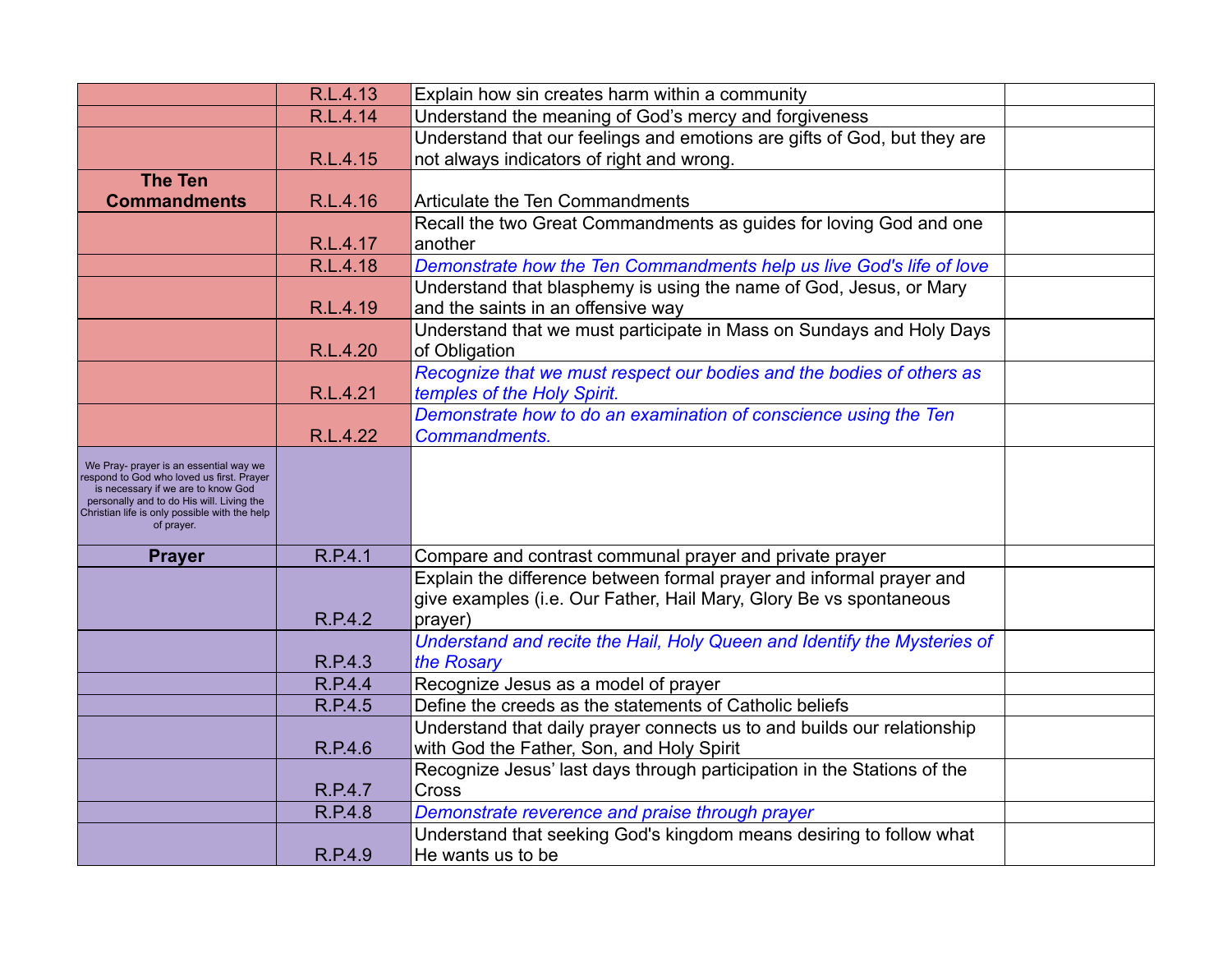I can name vocations: priesthood, marriage, religious and single life, and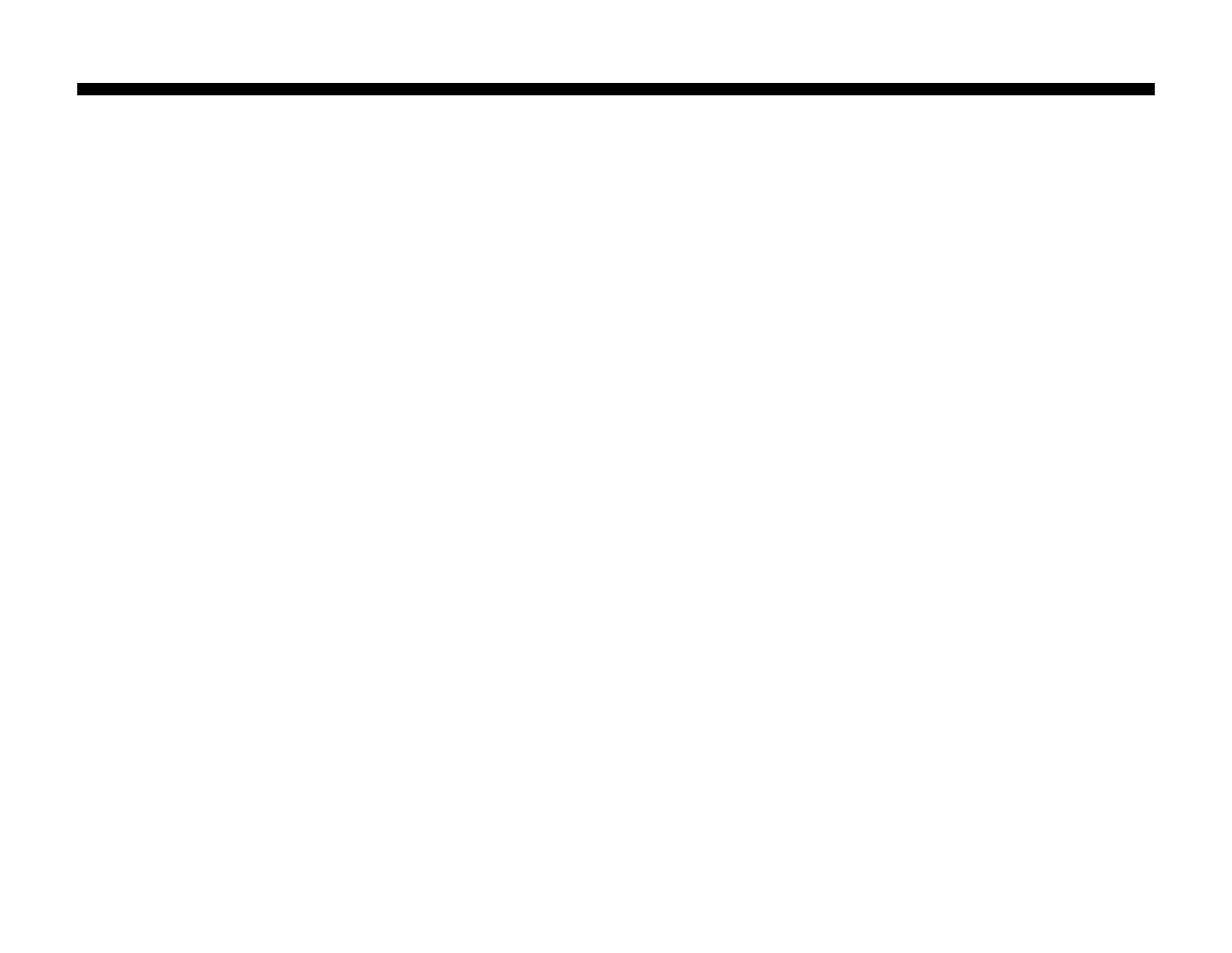|                                                                                                                                                                                                                                                                                                                                                                                                   |             | <b>FIFTH GRADE</b>                                                                                                                                                                                                                              |  |
|---------------------------------------------------------------------------------------------------------------------------------------------------------------------------------------------------------------------------------------------------------------------------------------------------------------------------------------------------------------------------------------------------|-------------|-------------------------------------------------------------------------------------------------------------------------------------------------------------------------------------------------------------------------------------------------|--|
|                                                                                                                                                                                                                                                                                                                                                                                                   |             | <b>RELIGION</b>                                                                                                                                                                                                                                 |  |
|                                                                                                                                                                                                                                                                                                                                                                                                   |             | An electronic copy of the Religion Standards can be found at www.catholicfaithstl.com. This website will also be used as the platform for sharing resources to support your religion unit and lesson plans.                                     |  |
|                                                                                                                                                                                                                                                                                                                                                                                                   |             | Note: Within each grade-level some standards are <i>italicized in blue</i> . These standards represent "habits" that form students in living a life of faith and witness to the Gospel.                                                         |  |
| <b>DOMAIN</b>                                                                                                                                                                                                                                                                                                                                                                                     | <b>CODE</b> | <b>ARCHDIOCESAN STANDARDS</b>                                                                                                                                                                                                                   |  |
| We Believe- The Creed pertains to what<br>God, our Heavenly Father has revealed<br>about Himself and His plan for our<br>salvation (saving us from sin) and<br>sanctification (making us holy) through<br>Jesus Christ His Son by the power of the<br>Holy Spirit. God has acted first. Faith is<br>our response to what God has revealed.<br>These Truths are gathered together in the<br>Creed. |             |                                                                                                                                                                                                                                                 |  |
| <b>Revelation</b>                                                                                                                                                                                                                                                                                                                                                                                 | R.B.5.1     | Develop practices to build an ongoing relationship with our loving God                                                                                                                                                                          |  |
|                                                                                                                                                                                                                                                                                                                                                                                                   | R.B.5.2     | Understand that God is the Creator, all-powerful, who made the world<br>good                                                                                                                                                                    |  |
|                                                                                                                                                                                                                                                                                                                                                                                                   | R.B.5.3     | Explain how the environment is God's creation and is ours to respect                                                                                                                                                                            |  |
| <b>Sacred Scripture</b>                                                                                                                                                                                                                                                                                                                                                                           | R.B.5.4     | Understand that the Old Testament is fulfilled in the New Testament                                                                                                                                                                             |  |
| <b>Trinity</b>                                                                                                                                                                                                                                                                                                                                                                                    | R.B.5.5     | Describe ways we experience the mystery of the Trinity in our lives                                                                                                                                                                             |  |
|                                                                                                                                                                                                                                                                                                                                                                                                   | R.B.5.6     | Explain that the Holy Spirit works as Sanctifier in the Church and in the<br>lives of people                                                                                                                                                    |  |
| <b>Jesus Christ</b>                                                                                                                                                                                                                                                                                                                                                                               | R.B.5.7     | Recognize and express belief that Jesus is the Son of God, the Word<br>Made Flesh, and our Redeemer                                                                                                                                             |  |
|                                                                                                                                                                                                                                                                                                                                                                                                   | R.B.5.8     | Understand the meaning of the Ascension as the transition of Jesus'<br>historical/physical presence on Earth to his Glorified presence at the<br>Father's right hand in heaven, and his presence in the Mystical Body of<br>Christ, the Church. |  |
|                                                                                                                                                                                                                                                                                                                                                                                                   | R.B.5.9     | Understand that Jesus will come again to judge the living and the dead.                                                                                                                                                                         |  |
| <b>Church History</b>                                                                                                                                                                                                                                                                                                                                                                             | R.B.5.10    | Identify ways that the Church carries on the mission of Jesus under the<br>leadership of the Pope and the bishops                                                                                                                               |  |
|                                                                                                                                                                                                                                                                                                                                                                                                   | R.B.5.11    | Explain the Communion of Saints                                                                                                                                                                                                                 |  |
|                                                                                                                                                                                                                                                                                                                                                                                                   | R.B.5.12    | Recognize various titles for Mary (i.e. Mother of God, Our Lady of<br>Sorrows, the Immaculate Conception, Blessed Mother, Blessed Virgin<br>Mary, Queen of Heaven, etc.)                                                                        |  |
|                                                                                                                                                                                                                                                                                                                                                                                                   | R.B.5.13    | Understand that the Assumption celebrates Mary taken to heaven, body<br>and soul                                                                                                                                                                |  |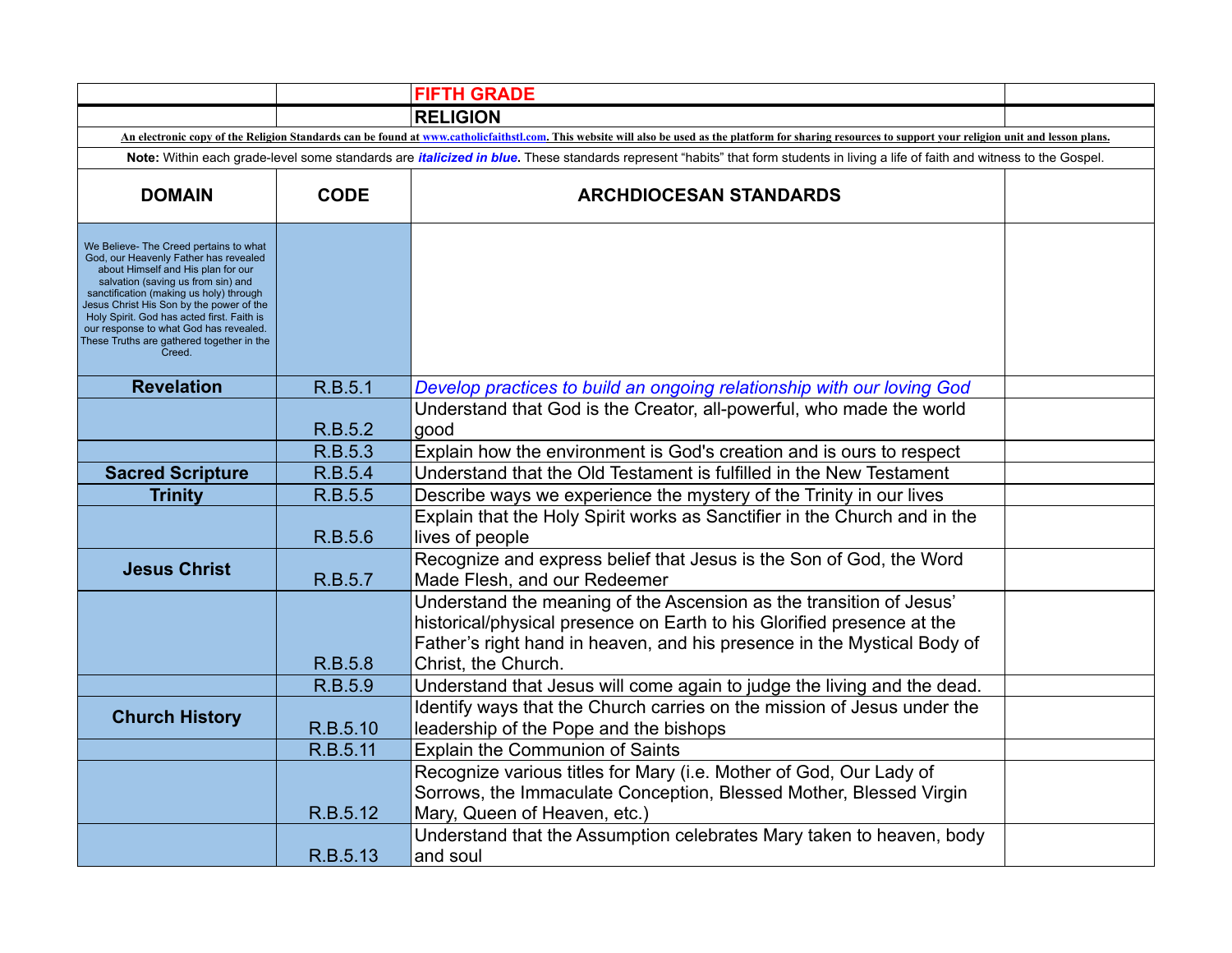|                                                                                                                                                                                                                                                                                                                                            |          | Identify past and present Christian role models and recognize their            |  |
|--------------------------------------------------------------------------------------------------------------------------------------------------------------------------------------------------------------------------------------------------------------------------------------------------------------------------------------------|----------|--------------------------------------------------------------------------------|--|
|                                                                                                                                                                                                                                                                                                                                            | R.B.5.14 | diverse qualities, talents, interests, vocations, etc.; e.g., patron saints    |  |
| <b>Creed</b>                                                                                                                                                                                                                                                                                                                               |          | Understand the Nicene and Apostles Creeds as statements of Catholic            |  |
|                                                                                                                                                                                                                                                                                                                                            | R.B.5.15 | belief                                                                         |  |
|                                                                                                                                                                                                                                                                                                                                            |          | Recognize that to say the Credo (Nicene and Apostles Creed) with faith is      |  |
|                                                                                                                                                                                                                                                                                                                                            |          | to enter into communion with God, Father, Son and Holy Spirit and with         |  |
|                                                                                                                                                                                                                                                                                                                                            | R.B.5.16 | the whole Church                                                               |  |
|                                                                                                                                                                                                                                                                                                                                            |          | Understand that Mary was kept free of Original Sin (through her                |  |
|                                                                                                                                                                                                                                                                                                                                            | R.B.5.17 | Immaculate Conception) in order to give birth to the Son of God                |  |
|                                                                                                                                                                                                                                                                                                                                            |          | Explain our general vocation to holiness and our specific vocation within      |  |
|                                                                                                                                                                                                                                                                                                                                            |          | our baptismal call: ordained life, consecrated religious life, or lay vocation |  |
|                                                                                                                                                                                                                                                                                                                                            | R.B.5.18 | (single/married life)                                                          |  |
|                                                                                                                                                                                                                                                                                                                                            | R.B.5.19 | Define the vows of poverty, chastity, and obedience                            |  |
| We Worship-This section pertains to the<br>way God continues to make available to<br>us His grace won for us by Jesus' saving<br>Death and Resurrection. We receive<br>God's saving grace in the sacraments<br>which are actions of God to bring us into<br>communion with Him and to strengthen<br>us to remain in communion with Him. He |          |                                                                                |  |
| has given us a share in His divine life- for<br>no other reason than He loves us. We<br>need to respond to the grace God gives<br>us in the Sacraments.                                                                                                                                                                                    |          |                                                                                |  |
| <b>Liturgy/ Liturgical</b>                                                                                                                                                                                                                                                                                                                 |          |                                                                                |  |
| Year                                                                                                                                                                                                                                                                                                                                       | R.W.5.1  | Demonstrate reverent behavior in church                                        |  |
|                                                                                                                                                                                                                                                                                                                                            |          | Recognize the meaning and celebration of the Sacred Triduum and                |  |
|                                                                                                                                                                                                                                                                                                                                            | R.W.5.2  | Easter as our central feast                                                    |  |
|                                                                                                                                                                                                                                                                                                                                            |          | Distinguish that Christmas is the celebration of the birth of Jesus and the    |  |
|                                                                                                                                                                                                                                                                                                                                            |          | Annunciation marks the actual moment Jesus took on flesh, the                  |  |
|                                                                                                                                                                                                                                                                                                                                            | R.W.5.3  | Incarnation.                                                                   |  |
|                                                                                                                                                                                                                                                                                                                                            | R.W.5.4  | Understand the meaning and origin of Pentecost (Acts 2: 1-12)                  |  |
|                                                                                                                                                                                                                                                                                                                                            | R.W.5.5  | Identify the Holy Days of Obligation and explain their meaning                 |  |
|                                                                                                                                                                                                                                                                                                                                            | R.W.5.6  | Explain that the Holy Trinity is at work through the liturgy of the Church     |  |
| <b>Sacraments</b>                                                                                                                                                                                                                                                                                                                          | R.W.5.7  | Recognize ways the Holy Trinity is manifested in the Sacraments                |  |
|                                                                                                                                                                                                                                                                                                                                            |          | Recall and explain the names, meanings, signs, gestures, and symbols of        |  |
|                                                                                                                                                                                                                                                                                                                                            | R.W.5.8  | each of the seven sacraments                                                   |  |
|                                                                                                                                                                                                                                                                                                                                            |          | Summarize why the sacraments were given to the Church by Christ and            |  |
|                                                                                                                                                                                                                                                                                                                                            | R.W.5.9  | how they impact our daily lives                                                |  |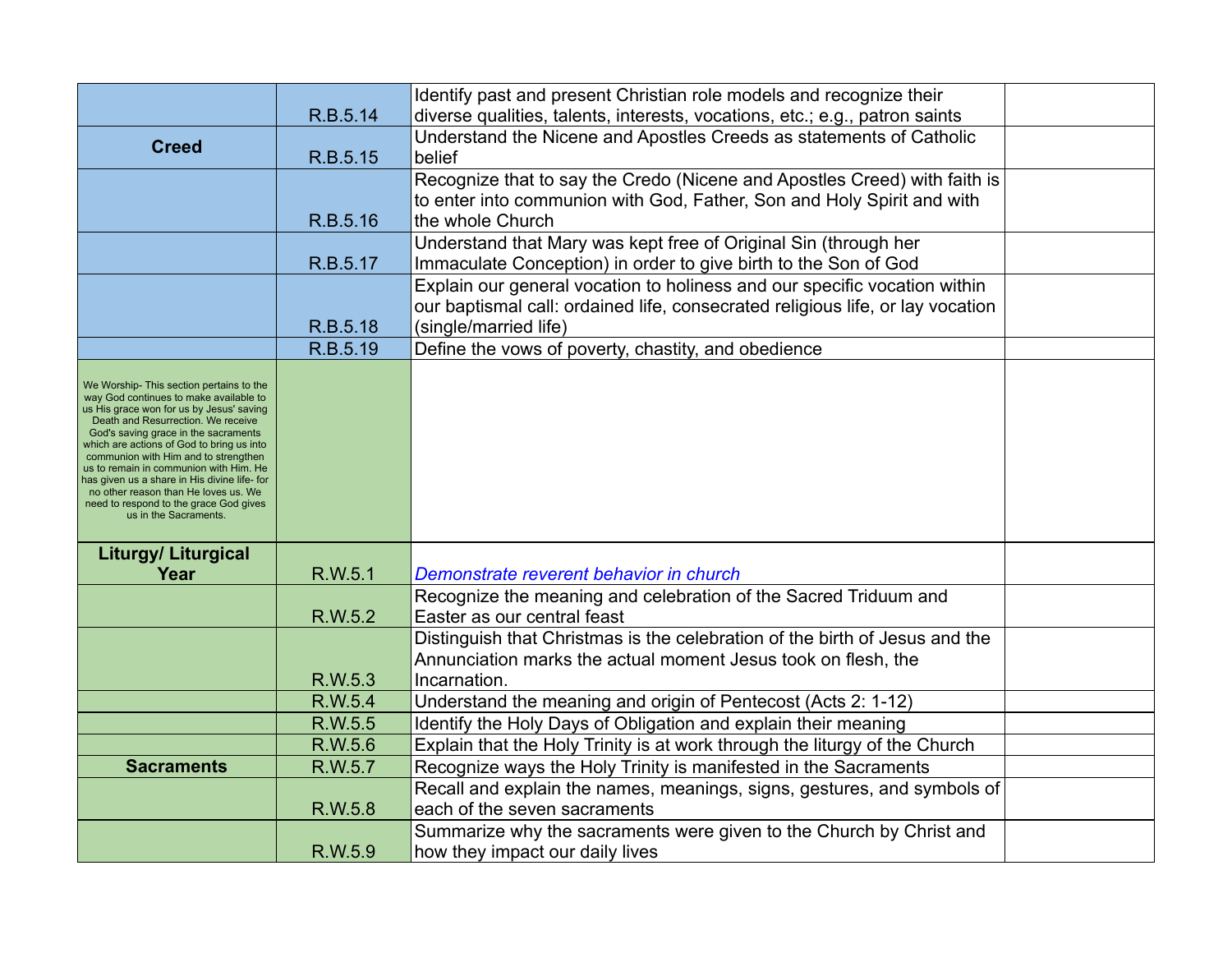|                                                                                              |          | Explain and differentiate the meaning of the Sacraments of Initiation,         |  |
|----------------------------------------------------------------------------------------------|----------|--------------------------------------------------------------------------------|--|
|                                                                                              | R.W.5.10 | Sacraments of Healing, and Sacraments at the Service of Communion              |  |
|                                                                                              | R.W.5.11 | Understand that Baptism forgives original and personal sin                     |  |
|                                                                                              |          | Explain that concupiscence is the inclination (intense desire) every           |  |
|                                                                                              | R.W.5.12 | human being has toward sin.                                                    |  |
|                                                                                              | R.W.5.13 | Understand that the baptized share in the priesthood of Christ                 |  |
|                                                                                              |          | Recognize Christ's presence at Mass: in the assembly, the priest-              |  |
|                                                                                              |          | presider, the proclamation of the Word, and especially in the consecrated      |  |
|                                                                                              | R.W.5.14 | bread and wine                                                                 |  |
|                                                                                              |          | Understand the Sacrament of Holy Orders as the way Christ continues to         |  |
|                                                                                              | R.W.5.15 | preach and sanctify                                                            |  |
|                                                                                              |          | Identify and describe the three degrees of Holy Orders: bishop, priest         |  |
|                                                                                              | R.W.5.16 | (presbyter), deacon                                                            |  |
|                                                                                              |          | Identify "laity" as the members of the Church who are not ordained or          |  |
|                                                                                              |          | consecrated religious; know that the laity shares the mission of bring the     |  |
|                                                                                              | R.W.5.17 | Good News of Christ to the world.                                              |  |
|                                                                                              |          | Understand that in the Sacrament of Matrimony, the family is seen as the       |  |
|                                                                                              | R.W.5.18 | "Domestic Church"                                                              |  |
|                                                                                              |          | Locate and understand Scripture passages related to the sacraments; e.         |  |
|                                                                                              |          | g., Eucharist (Mt 26: 26-30; Mk 14: 22- 26; Lk 22: 7-38; I Co 11: 23-26),      |  |
|                                                                                              |          | Reconciliation (Jn 20: 19-23), Holy Matrimony (Mt 19: 5; Eph 5: 25, 31-        |  |
|                                                                                              | R.W.5.19 | 33)                                                                            |  |
| <b>Eucharist</b>                                                                             | R.W.5.20 | Explain that the Eucharist is the source and summit of Christian life.         |  |
|                                                                                              |          | Understand that the Eucharist is also known as the Lord's Supper, the          |  |
|                                                                                              | R.W.5.21 | Holy Sacrifice of the Mass, and Holy Communion.                                |  |
|                                                                                              |          | Explain that we adore Christ present in the Eucharist, both during Mass,       |  |
|                                                                                              | R.W.5.22 | when reserved in the tabernacle, and when exposed.                             |  |
| We Live- Life in Christ is about how we                                                      |          |                                                                                |  |
| should respond to Jesus' love by the way<br>we live. As his brothers and sisters, we         |          |                                                                                |  |
| should love as he has asked. The moral                                                       |          |                                                                                |  |
| life is not an arbitrary list of rules, but laws<br>of love that help us to know how to live |          |                                                                                |  |
| and stay close to Jesus. Living life as<br>Jesus asks us to leads to true joy and            |          |                                                                                |  |
| peace                                                                                        |          |                                                                                |  |
| <b>Dignity of the Human</b>                                                                  |          | Act out of the belief that mercy and justice are essential to Christian living |  |
| <b>Person</b>                                                                                | R.L.5.1  |                                                                                |  |
|                                                                                              |          |                                                                                |  |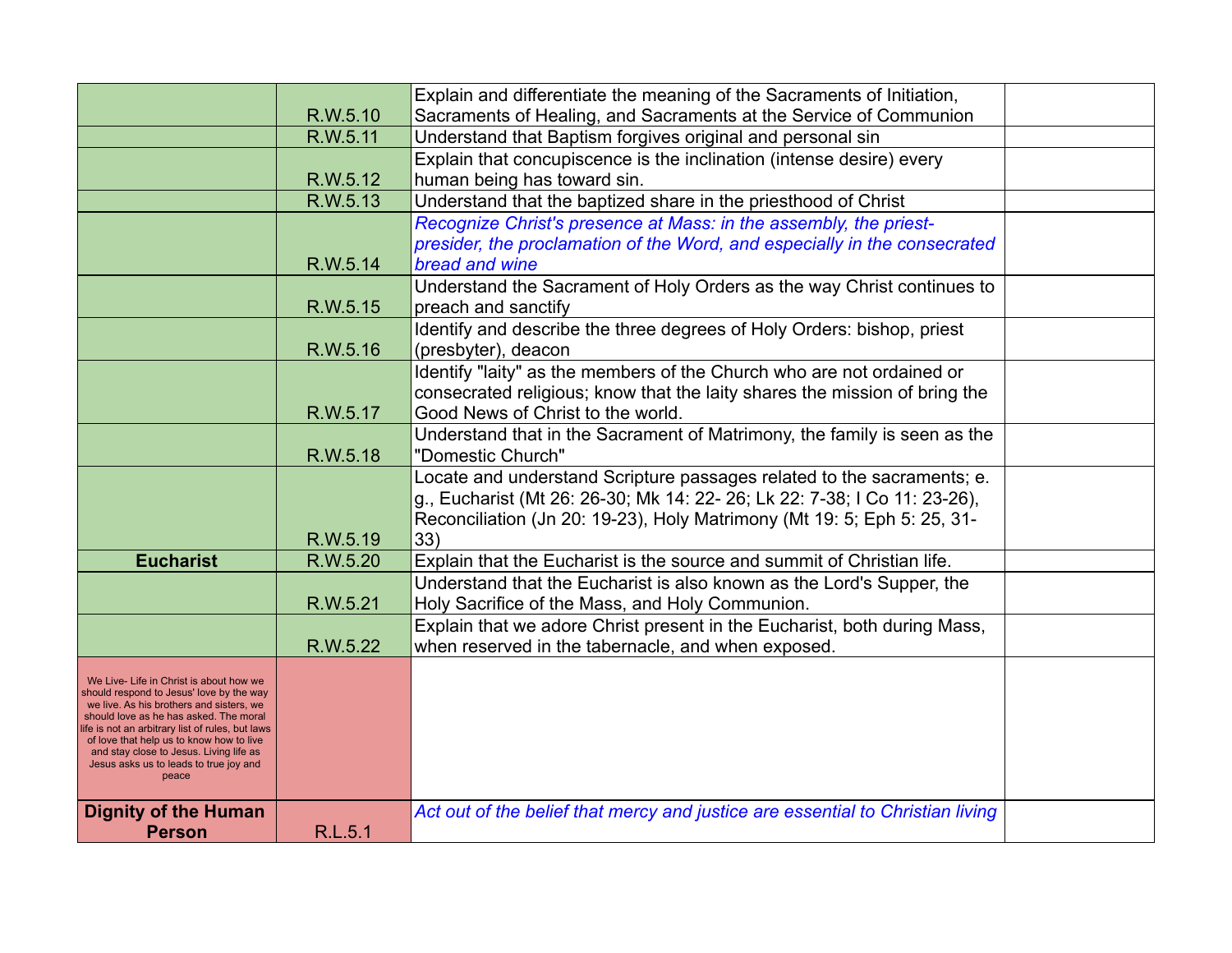| Display appropriate attitudes toward the unborn, the sick, handicapped,                       |  |
|-----------------------------------------------------------------------------------------------|--|
| R.L.5.2<br>aged, and dying                                                                    |  |
| Identify the Corporal and Spiritual Works of Mercy being practiced within<br><b>The Human</b> |  |
| R.L.5.3<br>their community<br><b>Community</b>                                                |  |
| Identify the Theological and Cardinal Virtues and recognize people who                        |  |
| R.L.5.4<br>demonstrate them                                                                   |  |
| R.L.5.5<br>Describe sanctifying grace and actual grace<br><b>Grace</b>                        |  |
| R.L.5.6<br>Understand God gives us the gift of grace to grow in holiness.                     |  |
| R.L.5.7<br>Identify grace as the source of healing for the wound of sin.                      |  |
| Explain how we receive grace through prayer and relationship with God<br>R.L.5.8              |  |
| Understand that we are touched by original sin from the moment of<br>Virtue, Sin, and         |  |
| <b>Forming Conscience</b><br>R.L.5.9<br>conception.                                           |  |
| R.L.5.10<br>Recognize attitudes and actions that are sinful or selfish                        |  |
| Discuss the necessary elements to commit a mortal sin: grave matter, full                     |  |
| R.L.5.11<br>knowledge and deliberate consent                                                  |  |
| Realize that all choices have consequences and are to be made in light of                     |  |
| R.L.5.12<br>Gospel values; e.g., Good Samaritan (Lk 10: 25-37)                                |  |
| Know stories of forgiveness in Bible; e.g., The Unforgiving Steward (Mt                       |  |
| R.L.5.13<br>18: 21-33); Lost Sheep (Lk 15: 1-7); Prodigal Son (Lk 15: 11-24)                  |  |
| Describe how reason and free will guide our response to our own feelings                      |  |
| R.L.5.14<br>as well as the feelings of others                                                 |  |
| Understand that through our conscience God is calling us to continual                         |  |
| R.L.5.15<br>conversion.                                                                       |  |
| <b>The Ten</b><br>Explain how the first three commandments honor God and the other            |  |
| <b>Commandments</b><br>R.L.5.16<br>seven commandments honor others                            |  |
| Understand that the First Commandment requires us to pray and to avoid                        |  |
| R.L.5.17<br>the practices of superstition and magic                                           |  |
| Demonstrate and explain reverence towards sacred images, and                                  |  |
| R.L.5.18<br>understand that only God is worshiped                                             |  |
| Understand that the Fifth Commandment teaches us to respect our own                           |  |
| R.L.5.19<br>lives and the lives of others.                                                    |  |
| We Pray- prayer is an essential way we                                                        |  |
| respond to God who loved us first. Prayer<br>is necessary if we are to know God               |  |
| personally and to do His will. Living the<br>Christian life is only possible with the help    |  |
| of prayer.                                                                                    |  |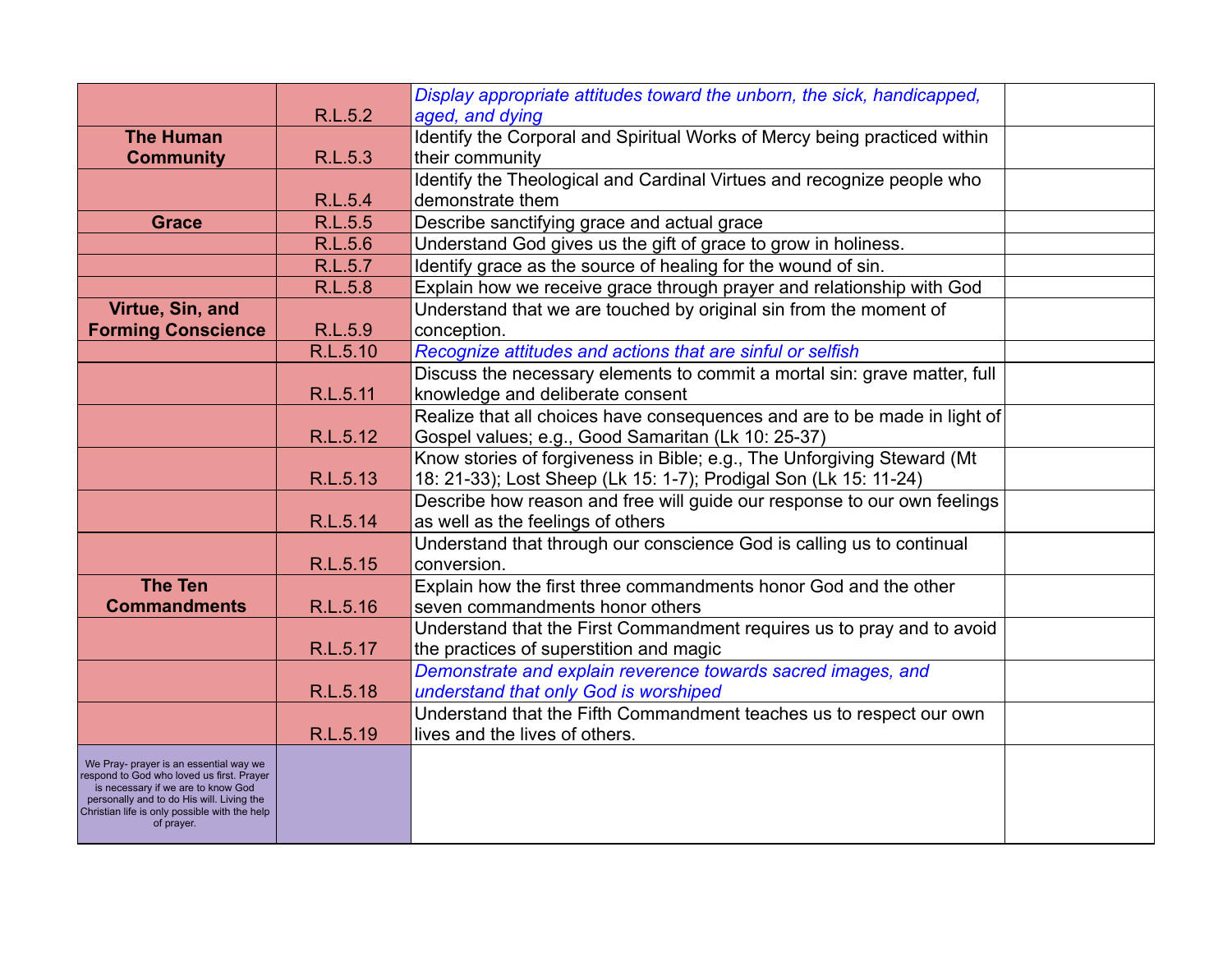| <b>Prayer</b> |          | Understand the difference between the Mass, communal prayer, and                                                                        |  |
|---------------|----------|-----------------------------------------------------------------------------------------------------------------------------------------|--|
|               | R.P.5.1  | private prayer                                                                                                                          |  |
|               | R.P.5.2  | Witness how prayer from the Word of God leads to prayer in life                                                                         |  |
|               | R.P.5.3  | Demonstrate devotion to Mary as essential to Catholic prayer                                                                            |  |
|               |          | Explain how Mary and the Saints desire to intercede for us and we ask for                                                               |  |
|               | R.P.5.4  | their prayers                                                                                                                           |  |
|               |          | Create and participate in a prayer service involving Scriptures and<br>prayers; e.g., the Our Father, Hail Mary, Apostles Creed, Act of |  |
|               | R.P.5.5  | Contrition, Glory Be, Rosary, Stations of the Cross                                                                                     |  |
|               |          | Compose prayers of praise, thanksgiving, contrition, and petition (Prayers)                                                             |  |
|               | R.P.5.6  | of the Faithful)                                                                                                                        |  |
|               |          | Identify and explain when and why the Psalms are said or sung during                                                                    |  |
|               | R.P.5.7  | <b>Mass</b>                                                                                                                             |  |
|               | R.P.5.8  | Demonstrate Scripture as a source of prayer/reflection                                                                                  |  |
|               | R.P.5.9  | Understand that saints assist us through intercessory prayer                                                                            |  |
|               |          | Understand and recite The Memorare and the "St. Michael the Archangel"                                                                  |  |
|               | R.P.5.10 | prayer                                                                                                                                  |  |
|               | R.P.5.11 | Analyze the Lord's Prayer and separate the seven petitions.                                                                             |  |

I can name vocations: priesthood, marriage, religious and single life, and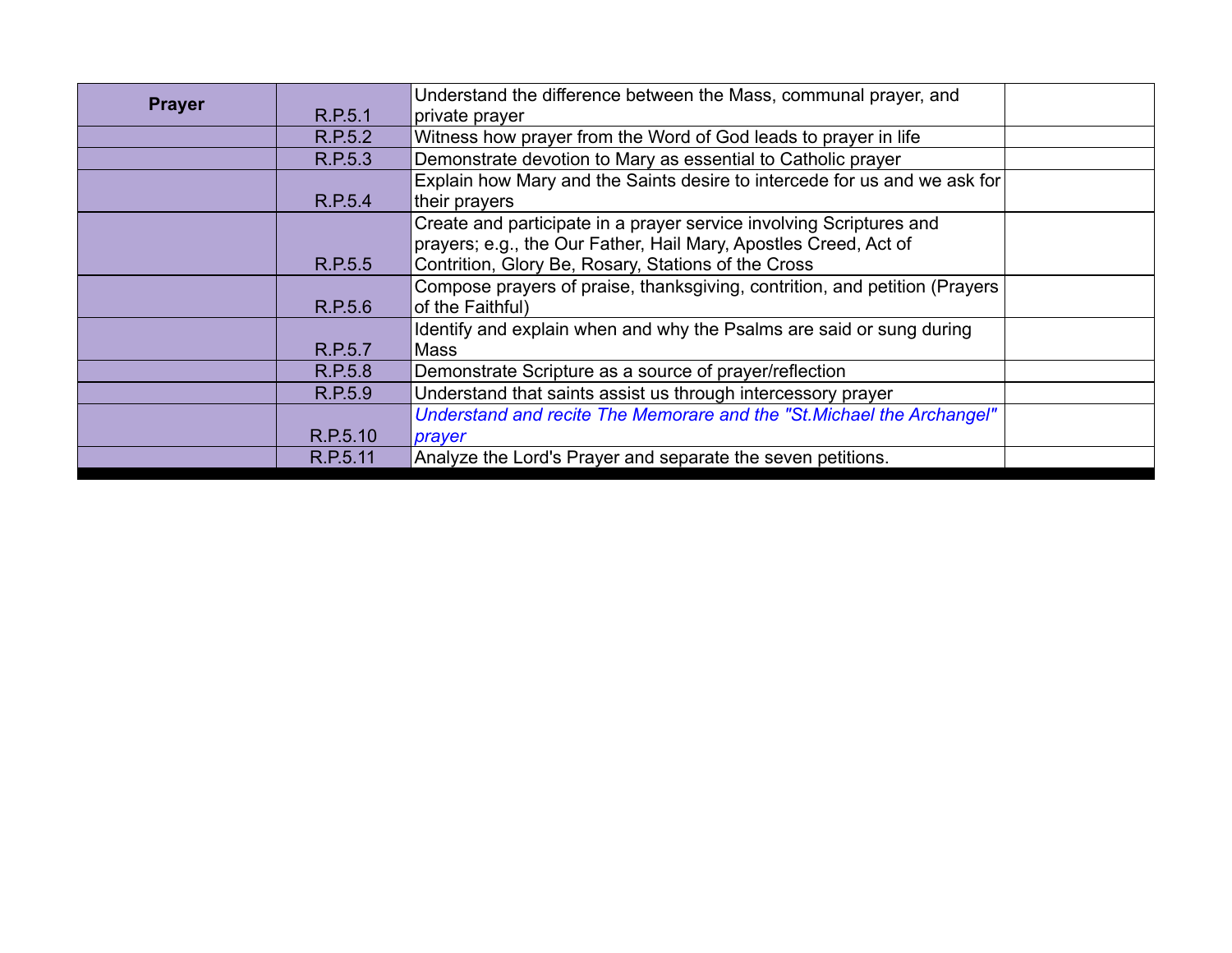|                                                                                                                                                                                                                                                                                                                                                                                                  |                    | <b>SIXTH GRADE</b>                                                                                                                                                                                                                                                                                                                          |  |
|--------------------------------------------------------------------------------------------------------------------------------------------------------------------------------------------------------------------------------------------------------------------------------------------------------------------------------------------------------------------------------------------------|--------------------|---------------------------------------------------------------------------------------------------------------------------------------------------------------------------------------------------------------------------------------------------------------------------------------------------------------------------------------------|--|
|                                                                                                                                                                                                                                                                                                                                                                                                  |                    | <b>RELIGION</b>                                                                                                                                                                                                                                                                                                                             |  |
|                                                                                                                                                                                                                                                                                                                                                                                                  |                    | An electronic copy of the Religion Standards can be found at www.catholicfaithstl.com. This website will also be used as the platform for sharing resources to support your religion unit and lesson plans.                                                                                                                                 |  |
|                                                                                                                                                                                                                                                                                                                                                                                                  |                    | Note: Within each grade-level some standards are <i>italicized in blue</i> . These standards represent "habits" that form students in living a life of faith and witness to the Gospel.                                                                                                                                                     |  |
| <b>DOMAIN</b>                                                                                                                                                                                                                                                                                                                                                                                    | <b>CODE</b>        | <b>ARCHDIOCESAN STANDARDS</b>                                                                                                                                                                                                                                                                                                               |  |
| We Believe-The Creed pertains to what<br>God, our Heavenly Father has revealed<br>about Himself and His plan for our<br>salvation (saving us from sin) and<br>sanctification (making us holy) through<br>Jesus Christ His Son by the power of the<br>Holy Spirit. God has acted first. Faith is<br>our response to what God has revealed.<br>These Truths are gathered together in the<br>Creed. |                    |                                                                                                                                                                                                                                                                                                                                             |  |
| <b>Revelation</b>                                                                                                                                                                                                                                                                                                                                                                                | R.B.6.1            | Develop practices to build an ongoing relationship with our loving God                                                                                                                                                                                                                                                                      |  |
|                                                                                                                                                                                                                                                                                                                                                                                                  | R.B.6.2            | Connect the concept of God as creator and the plan of human salvation<br>revealed by God                                                                                                                                                                                                                                                    |  |
|                                                                                                                                                                                                                                                                                                                                                                                                  | R.B.6.3            | Describe with detail the stories of creation as revealing God's plan for<br>humanity                                                                                                                                                                                                                                                        |  |
| <b>Sacred Scripture</b>                                                                                                                                                                                                                                                                                                                                                                          | R.B.6.4            | Understand that the Old Testament covenants find their culmination in<br>Christ, who is the fullness of Revelation.                                                                                                                                                                                                                         |  |
|                                                                                                                                                                                                                                                                                                                                                                                                  | R.B.6.5            | Discuss how Scripture and Tradition guide us in our Catholic life                                                                                                                                                                                                                                                                           |  |
|                                                                                                                                                                                                                                                                                                                                                                                                  | R.B.6.6            | Articulate relevant theological vocabulary associated with an introduction<br>to Bible study; e.g., religious truth, genealogy, covenant, salvation history,<br>revelation (words, deeds, gradually over time, and through<br>events/realities).                                                                                            |  |
|                                                                                                                                                                                                                                                                                                                                                                                                  | R.B.6.7            | Explain that Holy Spirit inspired human authors to write the biblical texts<br>which really have God as the author, and therefore teaches faithfully and<br>without error the saving truth that God willed to be delivered to us for our<br>salvation (CCC 105, 135)                                                                        |  |
|                                                                                                                                                                                                                                                                                                                                                                                                  | R.B.6.8<br>R.B.6.9 | Understand that the human authors of Scripture might not have been<br>conscious of the deeper implications of what God wanted to<br>communicate, therefore the Church, through the guidance of the Holy<br>Spirit helps us to understand the meaning of the text (CCC 109-114)<br>Summarize key Bible passages related to salvation history |  |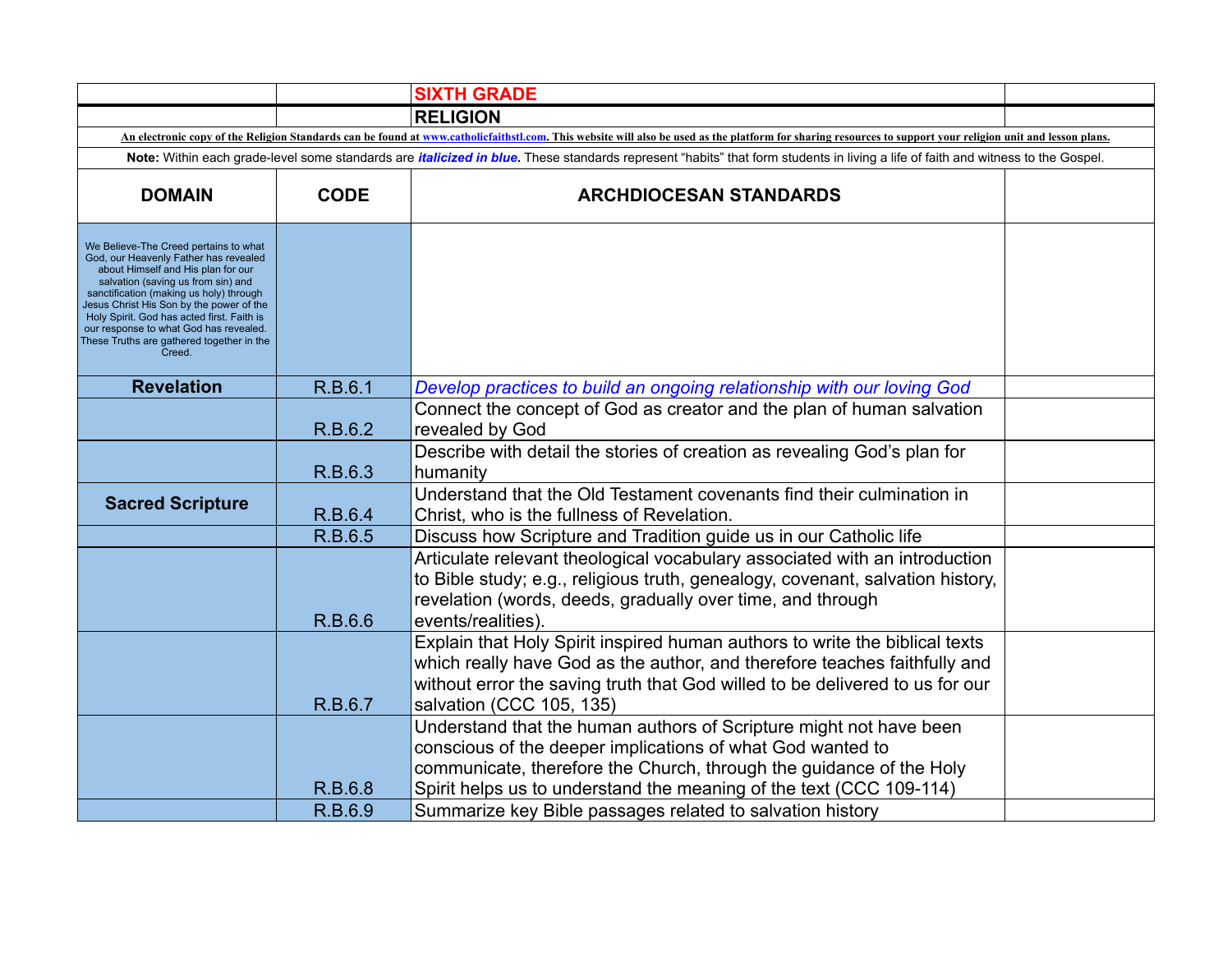|                                                                                      |           | Recognize and provide examples of different literary forms in the Bible; e. |  |
|--------------------------------------------------------------------------------------|-----------|-----------------------------------------------------------------------------|--|
|                                                                                      |           | g., fable, parable, myth, hymn, law, poetry, prophetic writing, narratives, |  |
|                                                                                      | R.B.6.10  | faith history, wisdom, etc.                                                 |  |
|                                                                                      |           | Summarize the development of God's Covenant with Israel: Covenant           |  |
|                                                                                      |           | with Adam (Gen 1-3), Noah (Gen 5-9), Abraham (Gn 15); Joseph (Gen           |  |
|                                                                                      | R.B. 6.11 | 37-50); Moses (Ex 20); and David (1 Sam, 2 Sam)                             |  |
| <b>Trinity</b>                                                                       |           | Explain that the Blessed Trinity is the central mystery of our faith: we    |  |
|                                                                                      | R.B.6.12  | could never have known it if God had not revealed himself                   |  |
|                                                                                      | R.B.6.13  | Describe the Trinity as one nature                                          |  |
|                                                                                      | R.B.6.14  | Explain the role that each person of the Trinity has in creation.           |  |
| <b>Jesus Christ</b>                                                                  |           | Understand and express belief that Jesus is the Son of God, the Word        |  |
|                                                                                      | R.B.6.15  | Made Flesh, and our Redeemer                                                |  |
|                                                                                      |           | Understand the meaning of the Ascension and that Jesus will come again      |  |
|                                                                                      | R.B.6.16  | to judge the living and the dead                                            |  |
| <b>Church History</b>                                                                | R.B.6.17  | Understand Church as Mystical Body of Christ and People of God              |  |
|                                                                                      | R.B.6.18  | Understand and identify the diversity of ministries within the Church       |  |
| <b>Creed</b>                                                                         | R.B.6.19  | Identify and explain the basic concepts of the Creed                        |  |
|                                                                                      |           | Explain how Jesus is the New Adam and Mary is the New Eve (CCC 410-         |  |
|                                                                                      | R.B.6.20  | 411, 504, 511, 539, 721-726)                                                |  |
|                                                                                      | R.B.6.21  | Recognize that Mary cooperated with Christ in the work of redemption        |  |
| We Worship- This section pertains to the                                             |           |                                                                             |  |
| way God continues to make available to<br>us His grace won for us by Jesus' saving   |           |                                                                             |  |
| Death and Resurrection. We receive<br>God's saving grace in the sacraments           |           |                                                                             |  |
| which are actions of God to bring us into                                            |           |                                                                             |  |
| communion with Him and to strengthen<br>us to remain in communion with Him. He       |           |                                                                             |  |
| has given us a share in His divine life- for<br>no other reason than He loves us. We |           |                                                                             |  |
| need to respond to the grace God gives<br>us in the Sacraments.                      |           |                                                                             |  |
|                                                                                      |           |                                                                             |  |
| <b>Liturgy/Liturcial Year</b>                                                        | R.W.6.1   | Demonstrate reverent behavior in church                                     |  |
| <b>Sacraments</b>                                                                    |           | Identify ritual actions in the Old Testament and relate them to the         |  |
|                                                                                      | R.W.6.2   | sacramental life of the Church                                              |  |
|                                                                                      |           | Understand that through the celebration of the Liturgy and sacraments       |  |
|                                                                                      |           | one develops a personal connection with God and with other members of       |  |
|                                                                                      | R.W.6.3   | the Church                                                                  |  |
|                                                                                      |           | Recognize liturgical prayer including celebrations of the sacraments and    |  |
|                                                                                      | R.W.6.4   | the Mass                                                                    |  |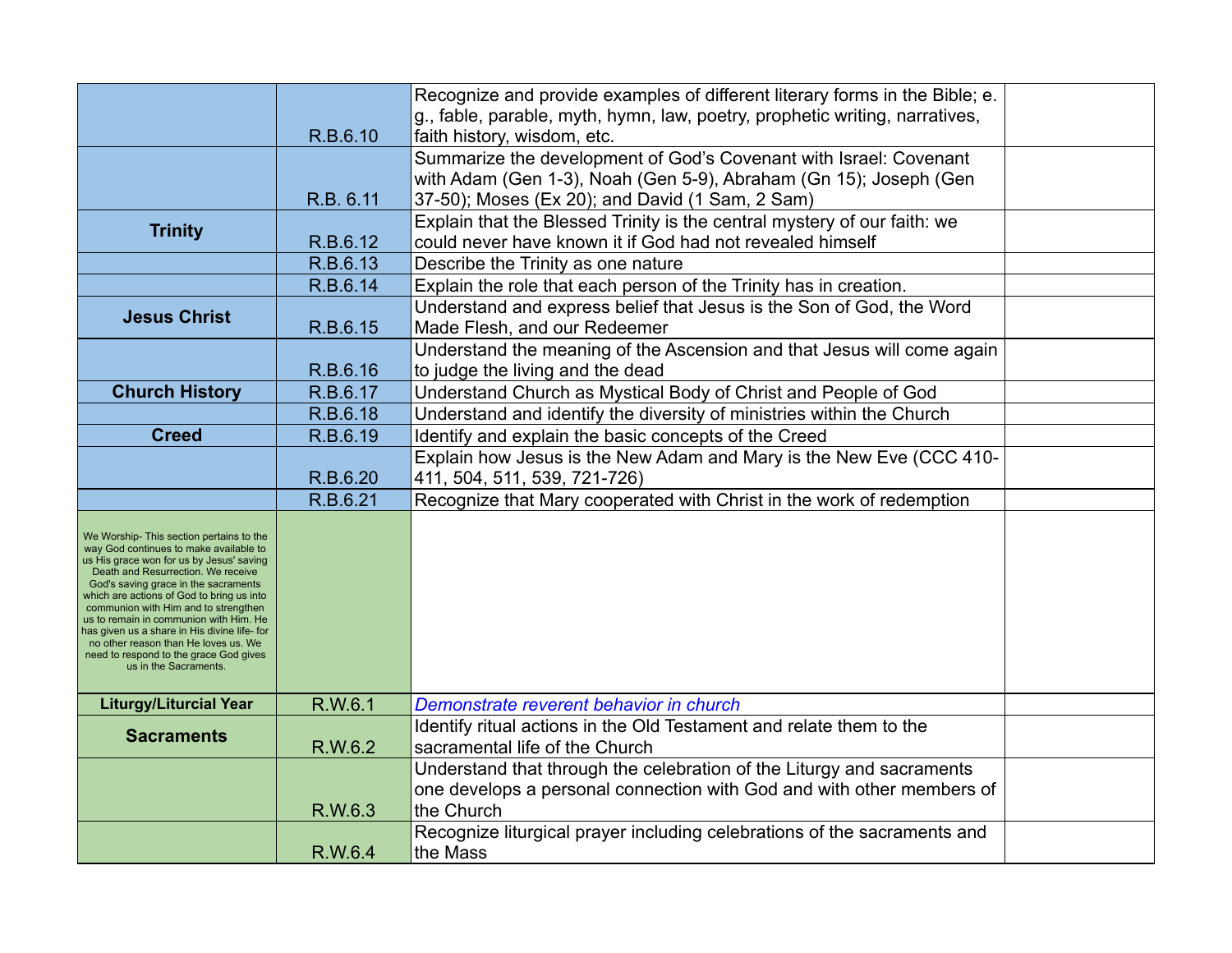|                                                                                             | R.W.6.5  | Identify and explain sacramentals                                            |  |
|---------------------------------------------------------------------------------------------|----------|------------------------------------------------------------------------------|--|
|                                                                                             |          | Describe the importance of participation in active ministry at Eucharist,    |  |
|                                                                                             | R.W.6.6  | Reconciliation, seasonal rituals of the Church, and prayer services          |  |
|                                                                                             |          | Describe symbolic actions in the sacraments and remember that                |  |
|                                                                                             | R.W.6.7  | sacraments actualize what they symbolize                                     |  |
|                                                                                             |          | Recognize that the Mass always celebrates the Paschal Mystery and            |  |
|                                                                                             |          | sometimes celebrates the solemnities, feasts, and memorials of Mary and      |  |
|                                                                                             | R.W.6.8  | the saints                                                                   |  |
|                                                                                             | R.W.6.9  | Connect the seven sacraments to life experiences                             |  |
| <b>Eucharist</b>                                                                            | R.W.6.10 | Reflect upon the Eucharist as both a sacrament and a sacrifice               |  |
|                                                                                             |          | Illustrate how Christ's sacramental presence in the Eucharist is significant |  |
|                                                                                             | R.W.6.11 | for you, in the Church, and throughout the world today                       |  |
|                                                                                             |          |                                                                              |  |
| We Live- Life in Christ is about how we<br>should respond to Jesus' love by the way         |          |                                                                              |  |
| we live. As his brothers and sisters, we<br>should love as he has asked. The moral          |          |                                                                              |  |
| ife is not an arbitrary list of rules, but laws<br>of love that help us to know how to live |          |                                                                              |  |
| and stay close to Jesus. Living life as<br>Jesus asks us to leads to true joy and           |          |                                                                              |  |
| peace                                                                                       |          |                                                                              |  |
| <b>Dignity of the Human</b>                                                                 |          | Identify through the Gospels the characteristics of Jesus that directly      |  |
| <b>Person</b>                                                                               | R.L.6.1  | relate to the human person                                                   |  |
|                                                                                             |          | Defend the idea of human dignity based on the creation and covenant          |  |
|                                                                                             | R.L.6.2  | passages of the Old Testament (i.e. Gen 1:27-31)                             |  |
|                                                                                             |          | Distinguish the two elements of faith: entrusting ourselves to God and       |  |
|                                                                                             | R.L.6.3  | professing the truths He has revealed                                        |  |
|                                                                                             |          | Identify ways in which God is presently calling one to virtue, holiness and  |  |
|                                                                                             | R.L.6.4  | witness.                                                                     |  |
|                                                                                             |          | Associate and practice Reconciliation as a key part of the Christian moral   |  |
| <b>The Human</b>                                                                            |          | life using the Examen of Consciousness (The Daily Examen) as an              |  |
| <b>Community</b>                                                                            | R.L.6.5  | example.                                                                     |  |
|                                                                                             | R.L.6.6  | Integrate the skills of justice and peacemaking into one's own actions       |  |
| <b>Grace</b>                                                                                | R.L.6.7  | Understand that God gives us His grace to make morally good choices          |  |
|                                                                                             | R.L.6.8  | Understand God gives us the gift of grace to grow in holiness.               |  |
|                                                                                             | R.L.6.9  | Explain how we receive grace through prayer and relationship with God        |  |
| Virtue, Sin, and                                                                            |          | Describe how an experience of conscience signals an awareness of right       |  |
| <b>Forming Conscience</b>                                                                   | R.L.6.10 | and wrong                                                                    |  |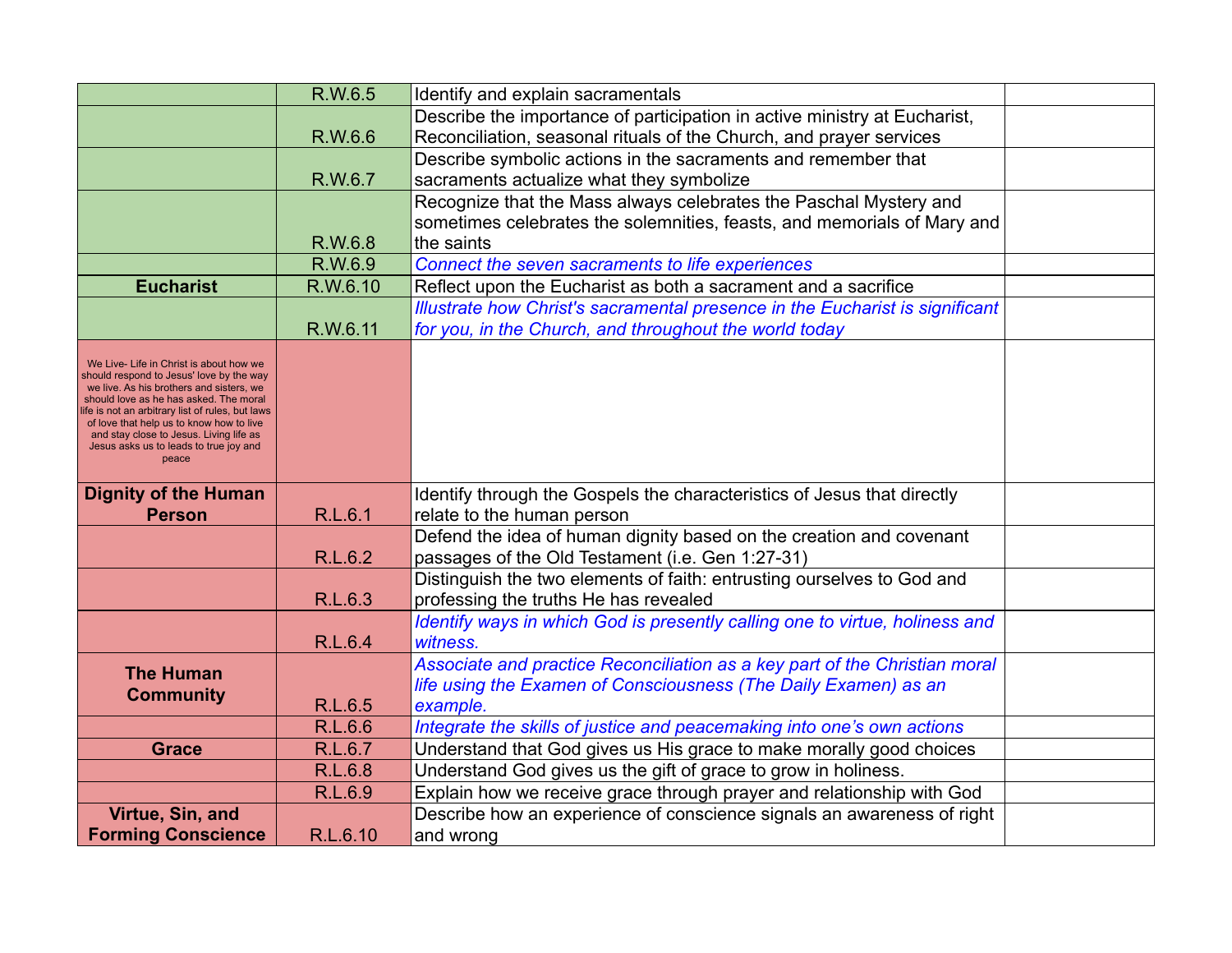|                                                                                                                                                                                                                                       | R.L.6.11 | Apply the Beatitudes as external guides toward moral and social behavior  |  |
|---------------------------------------------------------------------------------------------------------------------------------------------------------------------------------------------------------------------------------------|----------|---------------------------------------------------------------------------|--|
|                                                                                                                                                                                                                                       |          | Establish personal and moral choices as indicators of a Christian life    |  |
|                                                                                                                                                                                                                                       | R.L.6.12 | directed to the call to sainthood                                         |  |
|                                                                                                                                                                                                                                       |          | Understand that mortal sin separates us from God and that mortal sin      |  |
|                                                                                                                                                                                                                                       | R.L.6.13 | requires the Sacrament of Penance and Reconciliation for forgiveness      |  |
|                                                                                                                                                                                                                                       |          | Understand that to form our consciences well, we must follow the Word of  |  |
|                                                                                                                                                                                                                                       |          | God, Church teaching, advice of mature persons, and the help of the Holy  |  |
|                                                                                                                                                                                                                                       | R.L.6.14 | Spirit.                                                                   |  |
| <b>The Ten</b>                                                                                                                                                                                                                        |          | Identify each of the Ten Commandments and explain how they apply and      |  |
| <b>Commandments</b>                                                                                                                                                                                                                   | R.L.6.15 | enrich their own lives                                                    |  |
|                                                                                                                                                                                                                                       |          | Understand that the Law of the Lord is not primarily restrictive, but     |  |
|                                                                                                                                                                                                                                       | R.L.6.16 | ultimately offers true freedom for a life of happiness.                   |  |
|                                                                                                                                                                                                                                       |          | Understand that the Sabbath Day is holy and a memorial sign of God's      |  |
|                                                                                                                                                                                                                                       | R.L.6.17 | covenant with his people                                                  |  |
|                                                                                                                                                                                                                                       |          | Recognize that Catholics have the duty of participating in Mass on        |  |
|                                                                                                                                                                                                                                       |          | Sundays and holy days of obligation and not to do so is a mortal sin that |  |
|                                                                                                                                                                                                                                       | R.L.6.18 | must be confessed before receiving the Eucharist                          |  |
| We Pray- prayer is an essential way we<br>respond to God who loved us first. Prayer<br>is necessary if we are to know God<br>personally and to do His will. Living the<br>Christian life is only possible with the help<br>of prayer. |          |                                                                           |  |
|                                                                                                                                                                                                                                       |          | Understand that the Psalms can be used as a means of personal and         |  |
| <b>Prayer</b>                                                                                                                                                                                                                         | R.P.6.1  | communal prayer                                                           |  |
|                                                                                                                                                                                                                                       | R.P.6.2  | Recognize that, as with the Psalms, music and poetry can express prayer   |  |
|                                                                                                                                                                                                                                       |          | Recognize Abraham as a model of prayer and faith (Gen 12: 1-9; Gen 22:    |  |
|                                                                                                                                                                                                                                       | R.P.6.3  | $1-18$                                                                    |  |
|                                                                                                                                                                                                                                       |          | Describe the stories of figures from the Old Testament as they relate to  |  |
|                                                                                                                                                                                                                                       | R.P.6.4  | God through prayer; e.g., Moses, Elijah, Jeremiah, Esther etc.            |  |
|                                                                                                                                                                                                                                       |          | Understand that silence in various forms and environments is a key        |  |
|                                                                                                                                                                                                                                       | R.P.6.5  | dimension of prayer; e.g., retreat, adoration, meditation                 |  |
|                                                                                                                                                                                                                                       | R.P.6.6  | Review and practice all prayers previously learned/memorized              |  |
|                                                                                                                                                                                                                                       | R.P.6.7  | Understand and recite the "Anima Christi"                                 |  |
|                                                                                                                                                                                                                                       |          | Recognize scripture as a source of prayer using an introduction of Lectio |  |
|                                                                                                                                                                                                                                       | R.P.6.8  | Divina as an example                                                      |  |
|                                                                                                                                                                                                                                       |          |                                                                           |  |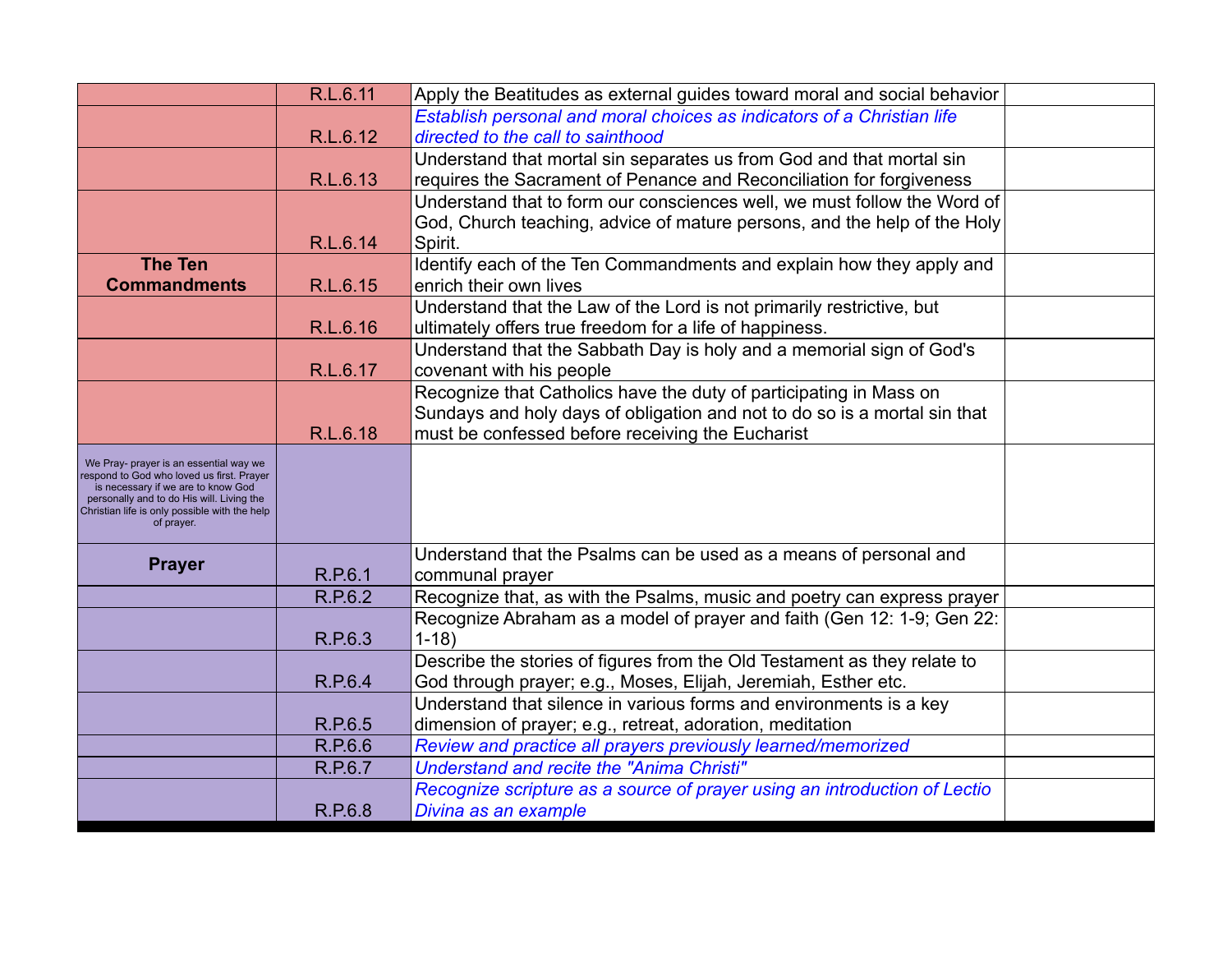|                                                                                                                                                                                                                                                                                                                                                                                                   |                    | <b>SEVENTH GRADE</b>                                                                                                                                                                                                              |  |
|---------------------------------------------------------------------------------------------------------------------------------------------------------------------------------------------------------------------------------------------------------------------------------------------------------------------------------------------------------------------------------------------------|--------------------|-----------------------------------------------------------------------------------------------------------------------------------------------------------------------------------------------------------------------------------|--|
|                                                                                                                                                                                                                                                                                                                                                                                                   |                    | <b>RELIGION</b>                                                                                                                                                                                                                   |  |
|                                                                                                                                                                                                                                                                                                                                                                                                   |                    | An electronic copy of the Religion Standards can be found at www.catholicfaithstl.com. This website will also be used as the platform for sharing resources to support your religion unit and lesson plans.                       |  |
|                                                                                                                                                                                                                                                                                                                                                                                                   |                    | Note: Within each grade-level some standards are <i>italicized in blue</i> . These standards represent "habits" that form students in living a life of faith and witness to the Gospel.                                           |  |
| <b>DOMAIN</b>                                                                                                                                                                                                                                                                                                                                                                                     | <b>CODE</b>        | <b>ARCHDIOCESAN STANDARDS</b>                                                                                                                                                                                                     |  |
| We Believe- The Creed pertains to what<br>God, our Heavenly Father has revealed<br>about Himself and His plan for our<br>salvation (saving us from sin) and<br>sanctification (making us holy) through<br>Jesus Christ His Son by the power of the<br>Holy Spirit. God has acted first. Faith is<br>our response to what God has revealed.<br>These Truths are gathered together in the<br>Creed. |                    |                                                                                                                                                                                                                                   |  |
| <b>Revelation</b>                                                                                                                                                                                                                                                                                                                                                                                 | R.B.7.1            | Develop practices to build an ongoing relationship with our loving God                                                                                                                                                            |  |
|                                                                                                                                                                                                                                                                                                                                                                                                   | R.B.7.2<br>R.B.7.3 | Describe one's relationship with God as a life of faith in Jesus Christ and<br>how that life of faith can be lived out through prayer, study, and service.<br>Recognize that faith is our response to God who gives himself to us |  |
|                                                                                                                                                                                                                                                                                                                                                                                                   | R.B.7.4            | Identify and Explain arguments/"proofs" of God's existence from both the<br>physical world (order and beauty) and the human person's openness to<br>truth, beauty, moral goodness, freedom, voice of conscience (CCC 31-<br>34)   |  |
|                                                                                                                                                                                                                                                                                                                                                                                                   | R.B.7.5            | Explain that we can know of God's existence through reason and through<br>experience (CCC 36-39)                                                                                                                                  |  |
|                                                                                                                                                                                                                                                                                                                                                                                                   | R.B.7.6            | Recognize Jesus Christ as the greatest of God's gifts to us                                                                                                                                                                       |  |
|                                                                                                                                                                                                                                                                                                                                                                                                   | R.B.7.7            | Know that God revealed Himself gradually to us in words and actions,<br>though fully by sending his Son; and that our understanding of God<br>continues to grow                                                                   |  |
|                                                                                                                                                                                                                                                                                                                                                                                                   | R.B.7.8            | Articulate the kerygma (The Story of salvation) in both summary and<br>narrative forms                                                                                                                                            |  |
| <b>Sacred Scripture</b>                                                                                                                                                                                                                                                                                                                                                                           | R.B.7.9            | Explain that God has revealed Himself to us gradually through Scripture<br>and discuss the reasons why God chose to reveal Himself in this way                                                                                    |  |
|                                                                                                                                                                                                                                                                                                                                                                                                   | R.B.7.10           | Narrate and relate the importance of key moments in Salvation History<br>from the Bible and the history of the Church                                                                                                             |  |
| <b>Trinity</b>                                                                                                                                                                                                                                                                                                                                                                                    | R.B.7.11           | Explain how God revealed himself as Trinity, and how this remains the<br>central mystery of our faith.                                                                                                                            |  |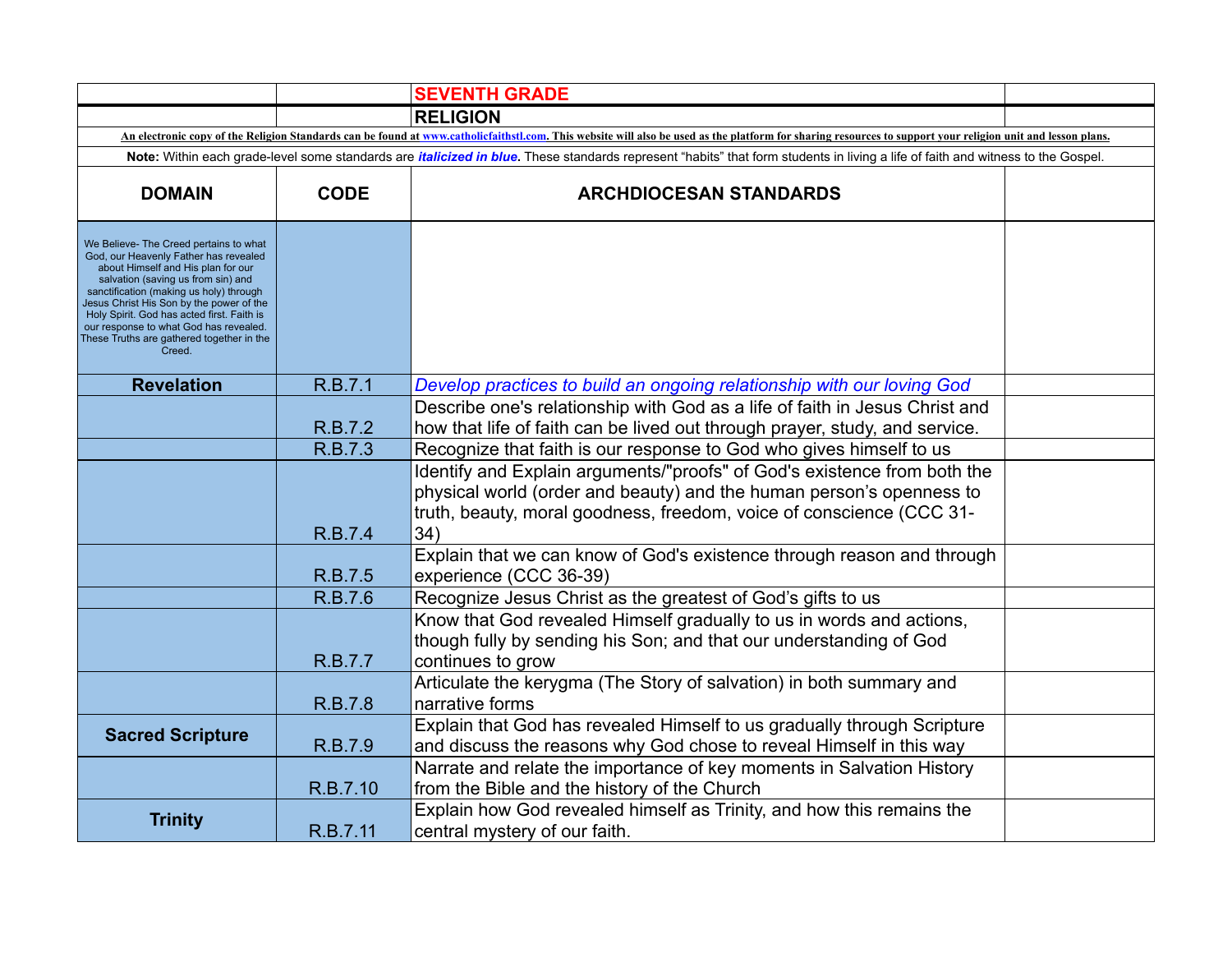|                                                                                                                                                                                                                                                                                                                                                                                                                                                                                                       |          | Understand that the Trinity is a mystery that continuously draws us into                                                                                                                                                                                 |  |
|-------------------------------------------------------------------------------------------------------------------------------------------------------------------------------------------------------------------------------------------------------------------------------------------------------------------------------------------------------------------------------------------------------------------------------------------------------------------------------------------------------|----------|----------------------------------------------------------------------------------------------------------------------------------------------------------------------------------------------------------------------------------------------------------|--|
|                                                                                                                                                                                                                                                                                                                                                                                                                                                                                                       | R.B.7.12 | the divine being                                                                                                                                                                                                                                         |  |
|                                                                                                                                                                                                                                                                                                                                                                                                                                                                                                       | R.B.7.13 | Explain the role each person of the Trinity has in salvation                                                                                                                                                                                             |  |
| <b>Jesus Christ</b>                                                                                                                                                                                                                                                                                                                                                                                                                                                                                   | R.B.7.14 | Identify and discuss the role of Christ in salvation                                                                                                                                                                                                     |  |
|                                                                                                                                                                                                                                                                                                                                                                                                                                                                                                       | R.B.7.15 | Narrate and discuss key passages from the Gospels that reveal Jesus'<br>ministry                                                                                                                                                                         |  |
|                                                                                                                                                                                                                                                                                                                                                                                                                                                                                                       | R.B.7.16 | Describe the person and ministry of Jesus Christ; e.g., Baptism of Jesus<br>(Mt 3: 13-17); Jesus Calls the Fishermen (Mk 1: 16-20; Mt 9: 9-13); the<br>teachings of Jesus (Mt 5-7; Mt 25: 31-46; Jn 3: 16; Jn 13-17); The Good<br>Shepherd (Jn 10: 1-10) |  |
| <b>Church History</b>                                                                                                                                                                                                                                                                                                                                                                                                                                                                                 |          |                                                                                                                                                                                                                                                          |  |
| <b>Creed</b>                                                                                                                                                                                                                                                                                                                                                                                                                                                                                          | R.B.7.17 | Explain the Catholic understanding that the Church possesses the<br>fullness of the means of salvation (CCC 816, 824, 836-838)                                                                                                                           |  |
|                                                                                                                                                                                                                                                                                                                                                                                                                                                                                                       | R.B.7.18 | Explain how through her Immaculate Conception, Mary, "from the first<br>instant of her conception, was totally preserved from the stain of sin"                                                                                                          |  |
| We Worship-This section pertains to the<br>way God continues to make available to<br>us His grace won for us by Jesus' saving<br>Death and Resurrection. We receive<br>God's saving grace in the sacraments<br>which are actions of God to bring us into<br>communion with Him and to strengthen<br>us to remain in communion with Him. He<br>has given us a share in His divine life- for<br>no other reason than He loves us. We<br>need to respond to the grace God gives<br>us in the Sacraments. |          |                                                                                                                                                                                                                                                          |  |
| Liturgy/ Liturgical                                                                                                                                                                                                                                                                                                                                                                                                                                                                                   |          |                                                                                                                                                                                                                                                          |  |
| Year                                                                                                                                                                                                                                                                                                                                                                                                                                                                                                  | R.W.7.1  | Demonstrate reverent behavior in church                                                                                                                                                                                                                  |  |
|                                                                                                                                                                                                                                                                                                                                                                                                                                                                                                       | R.W.7.2  | Understand that liturgy is the work of Christ through his Church                                                                                                                                                                                         |  |
| <b>Sacraments</b>                                                                                                                                                                                                                                                                                                                                                                                                                                                                                     | R.W.7.3  | Associate the sacraments of the Church with life experiences; e.g., family<br>meals and Eucharist, forgiveness and Reconciliation, commitment and<br>Matrimony/Holy Orders                                                                               |  |
|                                                                                                                                                                                                                                                                                                                                                                                                                                                                                                       | R.W.7.4  | Recognize sacraments as effective signs of grace given by Christ and<br>entrusted to the Church                                                                                                                                                          |  |
|                                                                                                                                                                                                                                                                                                                                                                                                                                                                                                       | R.W.7.5  | Discuss and apply how to use reconciliation in daily encounters                                                                                                                                                                                          |  |
|                                                                                                                                                                                                                                                                                                                                                                                                                                                                                                       | R.W.7.6  | Explore the many facets of the sacramental life of the Church                                                                                                                                                                                            |  |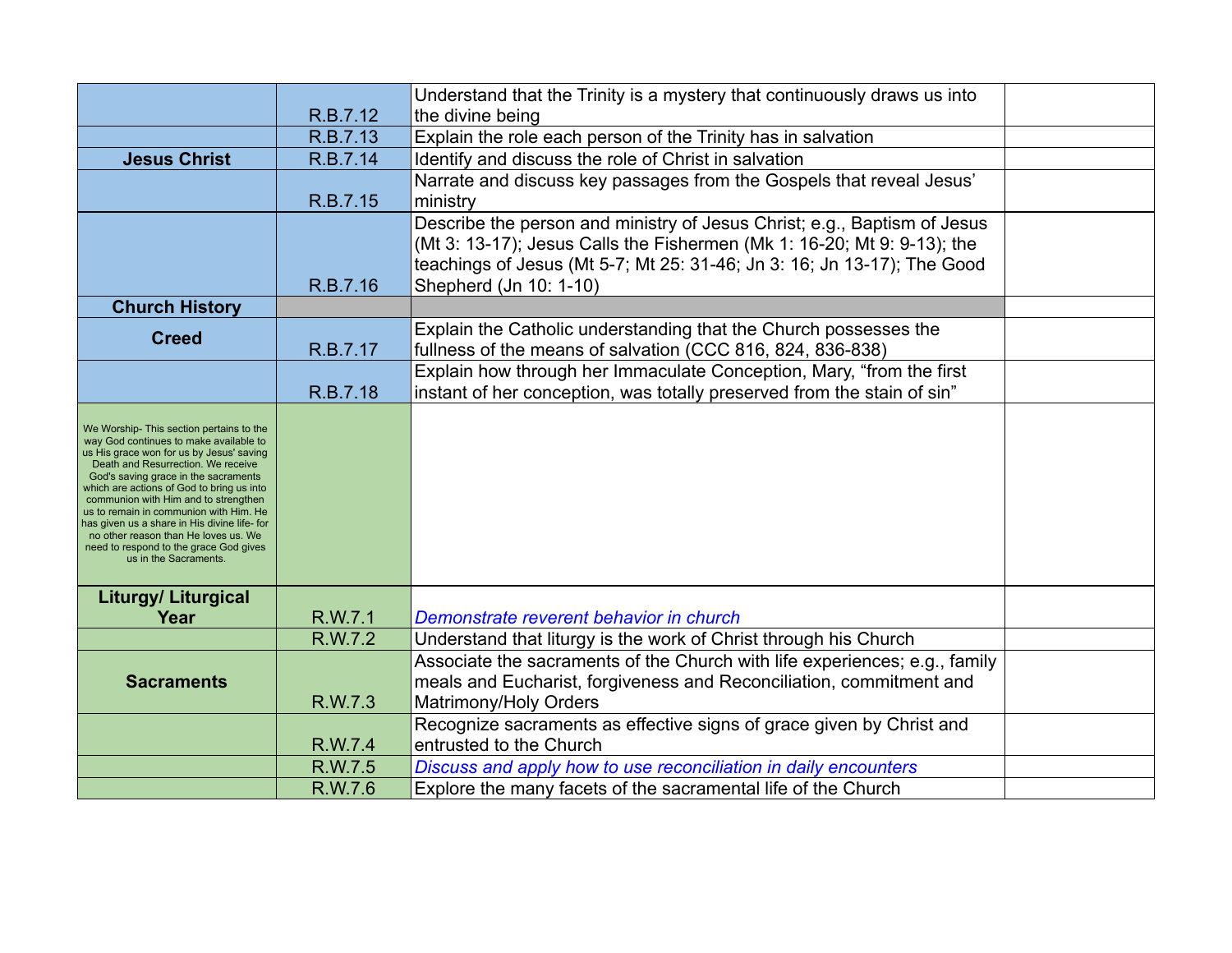|                                                                                                                                                                                                                                                                                                                                                                        |           | Reflect on the sacramental actions in Scripture: Rebirth (Jn 3: 1-18);        |  |
|------------------------------------------------------------------------------------------------------------------------------------------------------------------------------------------------------------------------------------------------------------------------------------------------------------------------------------------------------------------------|-----------|-------------------------------------------------------------------------------|--|
|                                                                                                                                                                                                                                                                                                                                                                        |           | Coming of the Spirit (Acts 2: 1-13); Ritual Meal (Mt 26: 26-30; Lk 22: 14-    |  |
|                                                                                                                                                                                                                                                                                                                                                                        |           | 20; 1 Co 11: 23-26; Mk 6: 34-44); Forgiveness (Jn 20: 22-23); Healing         |  |
|                                                                                                                                                                                                                                                                                                                                                                        |           | (Jas 5: 13-15; Lk 5: 17-25); Ministry (Mt 28: 18-20); Marriage (Gn 2: 21-     |  |
|                                                                                                                                                                                                                                                                                                                                                                        | R.W.7.7   | 25; Mk 10: 6-9)                                                               |  |
| <b>Eucharist</b>                                                                                                                                                                                                                                                                                                                                                       | R.W.7.8   | Recognize the importance of participating regularly in Sunday Eucharist       |  |
|                                                                                                                                                                                                                                                                                                                                                                        | R.W.7.9   | Describe how the Eucharist helps us grow in relationship with God             |  |
| We Live- Life in Christ is about how we<br>should respond to Jesus' love by the way<br>we live. As his brothers and sisters, we<br>should love as he has asked. The moral<br>ife is not an arbitrary list of rules, but laws<br>of love that help us to know how to live<br>and stay close to Jesus. Living life as<br>Jesus asks us to leads to true joy and<br>peace |           |                                                                               |  |
| <b>Dignity of the Human</b>                                                                                                                                                                                                                                                                                                                                            |           | Explain that God desires and initiates a relationship with each person        |  |
| <b>Person</b>                                                                                                                                                                                                                                                                                                                                                          | R.L.7.1   | because we are created by God and for God (CCC 27)                            |  |
|                                                                                                                                                                                                                                                                                                                                                                        |           | Recognize the Beatitudes and the Corporal and Spiritual Works of Mercy        |  |
|                                                                                                                                                                                                                                                                                                                                                                        |           | as guidelines for living a happy life and apply them to one's own life (Mt 5: |  |
|                                                                                                                                                                                                                                                                                                                                                                        | R.L.7.2   | 3-12, 25: 31-46; Jn 13: 1-20)                                                 |  |
| <b>The Human</b>                                                                                                                                                                                                                                                                                                                                                       |           |                                                                               |  |
| <b>Community</b>                                                                                                                                                                                                                                                                                                                                                       | R.L.7.3   | Communicate the nature of justice and its relationship to peace               |  |
|                                                                                                                                                                                                                                                                                                                                                                        |           | Explain that God calls the Church and all its members to the work of the      |  |
|                                                                                                                                                                                                                                                                                                                                                                        | R.L.7.4   | Kingdom and to care for all that he has created                               |  |
|                                                                                                                                                                                                                                                                                                                                                                        |           | Recognize actions that demonstrate how a Christian should respond to          |  |
|                                                                                                                                                                                                                                                                                                                                                                        | R.L. 7.5  | social, economic, and political situations                                    |  |
|                                                                                                                                                                                                                                                                                                                                                                        |           | Articulate and provide positive and negative examples of the principles of    |  |
|                                                                                                                                                                                                                                                                                                                                                                        | R.L.7.6   | <b>Catholic Social Teaching</b>                                               |  |
|                                                                                                                                                                                                                                                                                                                                                                        |           | Identify passages from Scripture that model how we are to behave toward       |  |
|                                                                                                                                                                                                                                                                                                                                                                        |           | others e.g., Mt 19: 13-15; Mt 19: 16-24; Lk 10: 29-37; Lk 10: 38-45; Jn 13:   |  |
|                                                                                                                                                                                                                                                                                                                                                                        | R.L. 7.7  | 12-16; Jn 15: 8-10;                                                           |  |
|                                                                                                                                                                                                                                                                                                                                                                        | R.L. 7.8  | Explain how Mary is the model of Christian holiness                           |  |
|                                                                                                                                                                                                                                                                                                                                                                        |           | Infer how God's power and justice are evident in Mary's response to           |  |
|                                                                                                                                                                                                                                                                                                                                                                        | R.L. 7.9  | Elizabeth in the "Magnificat." (Lk 1:46-55)                                   |  |
| <b>Grace</b>                                                                                                                                                                                                                                                                                                                                                           |           | Personalize natural law (a moral law that can be known in principle by        |  |
|                                                                                                                                                                                                                                                                                                                                                                        | R.L. 7.10 | every person by reason)                                                       |  |
|                                                                                                                                                                                                                                                                                                                                                                        | R.L.7.11  | Identify grace as the power by which we live out the moral life               |  |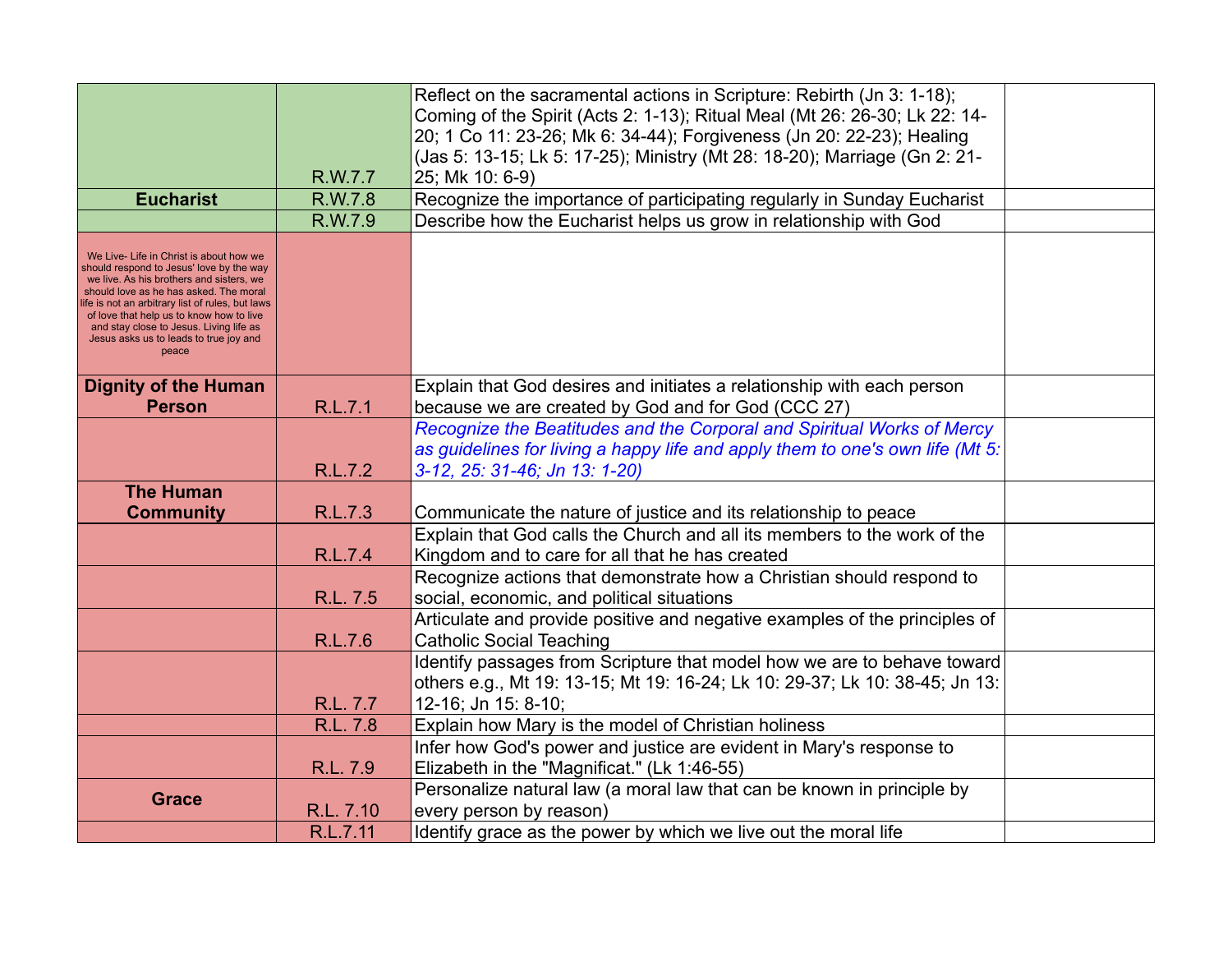|                           |           | Understand that our attitudes toward our neighbor reflect our acceptance      |  |
|---------------------------|-----------|-------------------------------------------------------------------------------|--|
|                           | R.L.7.12  | or refusal of grace                                                           |  |
| Virtue, Sin, and          |           | Define and explain hope as the theological virtue by which we desire the      |  |
| <b>Forming Conscience</b> | R.L. 7.13 | Kingdom of heaven and eternal life as our happiness                           |  |
|                           |           | Describe how external factors can form the conscience and signal what is      |  |
|                           | R.L. 7.14 | right and wrong, as well as how to behave                                     |  |
|                           |           | Associate one's growing sense of moral understanding as part of an            |  |
|                           | R.L. 7.15 | emerging identity                                                             |  |
|                           |           | Identify and explain the three sources of the morality of human acts:         |  |
|                           | R.L. 7.16 | object, intention, and circumstance.                                          |  |
|                           | R.L. 7.17 | Understand that the reality of sin is impossible to ignore                    |  |
|                           |           | Understand that social sin is cooperating in another's sin either directly or |  |
|                           | R.L. 7.18 | by doing nothing                                                              |  |
|                           | R.L.7.19  | Distinguish guilt from harm.                                                  |  |
|                           |           | Explain how we are to form our conscience well: following the Word of         |  |
|                           |           | God, the Church's teaching, the advice of competent people, and the           |  |
|                           | R.L.7.20  | Holy Spirit's inner prompting                                                 |  |
| <b>The Ten</b>            |           |                                                                               |  |
| <b>Commandments</b>       | R.L. 7.21 | Connect natural law and its expression in the Ten Commandments                |  |
|                           |           | Understand that intentional euthanasia goes against the Fifth                 |  |
|                           | R.L. 7.22 | Commandment                                                                   |  |
|                           |           | Understand that Fifth Commandment teaches us that terrorism and               |  |
|                           | R.L. 7.23 | torture are gravely wrong                                                     |  |
|                           |           | Understand that the Fifth Commandment teaches that although innocent          |  |
|                           |           | human life can never be deliberately taken, there is a legitimate right of    |  |
|                           | R.L. 7.24 | self-defense for the individual and society                                   |  |
|                           |           | Understand that the Seventh Commandment forbids the misuse of                 |  |
|                           | R.L. 7.25 | another's goods and requires us to keep promises and contracts                |  |
|                           |           | Understand that the Seventh Commandment teaches that we are called            |  |
|                           | R.L. 7.26 | to show a preferential love for the poor                                      |  |
|                           |           | Understand that the Sixth and Ninth Commandments require purity of            |  |
|                           | R.L. 7.27 | heart                                                                         |  |
|                           |           | Understand that the family is based on marriage, which exists for the         |  |
|                           | R.L. 7.28 | good of the spouses and the procreation of children                           |  |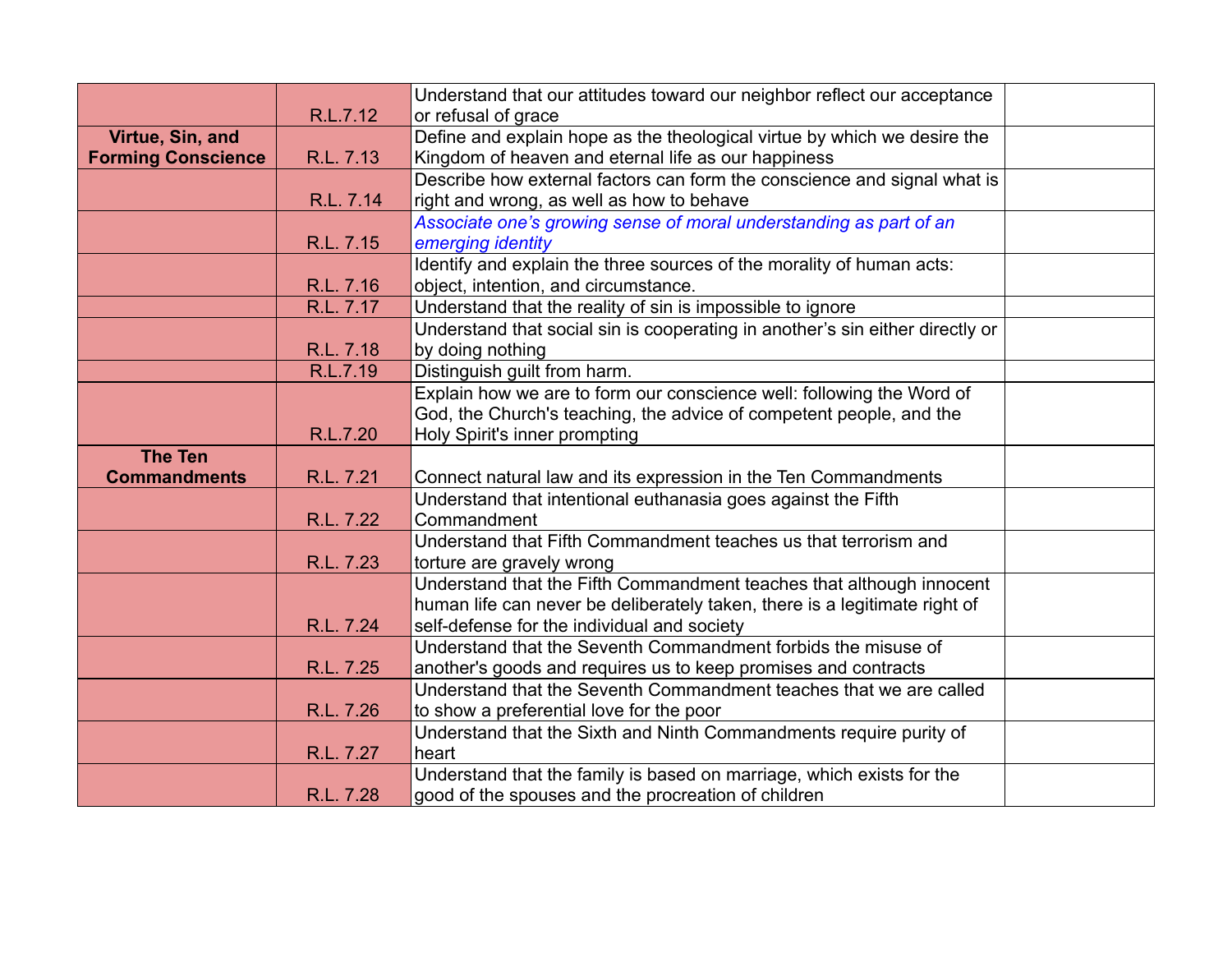| We Pray- prayer is an essential way we<br>respond to God who loved us first. Prayer<br>is necessary if we are to know God<br>personally and to do His will. Living the |          |                                                                                                                                                      |  |
|------------------------------------------------------------------------------------------------------------------------------------------------------------------------|----------|------------------------------------------------------------------------------------------------------------------------------------------------------|--|
| Christian life is only possible with the help<br>of prayer.                                                                                                            |          |                                                                                                                                                      |  |
| <b>Prayer</b>                                                                                                                                                          | R.P.7.1  | Understand that prayer is one pathway to knowing God and to deepening<br>understanding of self, others, creation, and God                            |  |
|                                                                                                                                                                        | R.P.7.2  | Recognize that prayer reflects human hope for union with God                                                                                         |  |
|                                                                                                                                                                        | R.P.7.3  | Explain how prayer can form a relationship with Jesus through both<br>speaking and listening.                                                        |  |
|                                                                                                                                                                        | R.P.7.4  | Understand that prayer can console those in need of mercy and healing<br>and develop a practice of praying for the sick and dying                    |  |
|                                                                                                                                                                        | R.P.7.5  | Recognize that belonging to a spiritual community includes supporting<br>others through prayer and sharing our spiritual gifts. (1 Cor 12:1 - 13:13) |  |
|                                                                                                                                                                        | R.P.7.6  | Recognize and respond to the needs of others in our world through<br>various modes of prayer.                                                        |  |
|                                                                                                                                                                        | R.P.7.7  | Describe and practice meditation and contemplative prayer                                                                                            |  |
|                                                                                                                                                                        | R.P.7.8  | Understand prayer's capacity for praising God and construct prayers of<br>praise                                                                     |  |
|                                                                                                                                                                        |          | Review and practice all prayers previously learned/memorized; e.g.,<br>Glory Be; the Our Father, Hail Mary, The Angelus, The Memorare, the           |  |
|                                                                                                                                                                        |          | Anima Christi, Apostles Creed, Act of Contrition, the Rosary, traditional                                                                            |  |
|                                                                                                                                                                        | R.P.7.9  | meal prayer(s), etc.                                                                                                                                 |  |
|                                                                                                                                                                        | R.P.7.10 | Utilize Scripture as a source of prayer                                                                                                              |  |
|                                                                                                                                                                        | R.P.7.11 | Articulate how the Our Father summarizes the Gospel                                                                                                  |  |
|                                                                                                                                                                        | R.P.7.12 | Understand that God, our Father, does not "lead us into temptation" but<br>guides us through them (see James 1:13)                                   |  |
|                                                                                                                                                                        |          | Distinguish that at The Visitation, Mary responded to Elizabeth's greeting<br>with the words that are known as the Magnificat, the Canticle of Mary  |  |
|                                                                                                                                                                        | R.P.7.13 | (Luke 1:39-55)                                                                                                                                       |  |
|                                                                                                                                                                        | R.P.7.14 | <b>Understand and recite The Magnificat</b>                                                                                                          |  |
|                                                                                                                                                                        |          |                                                                                                                                                      |  |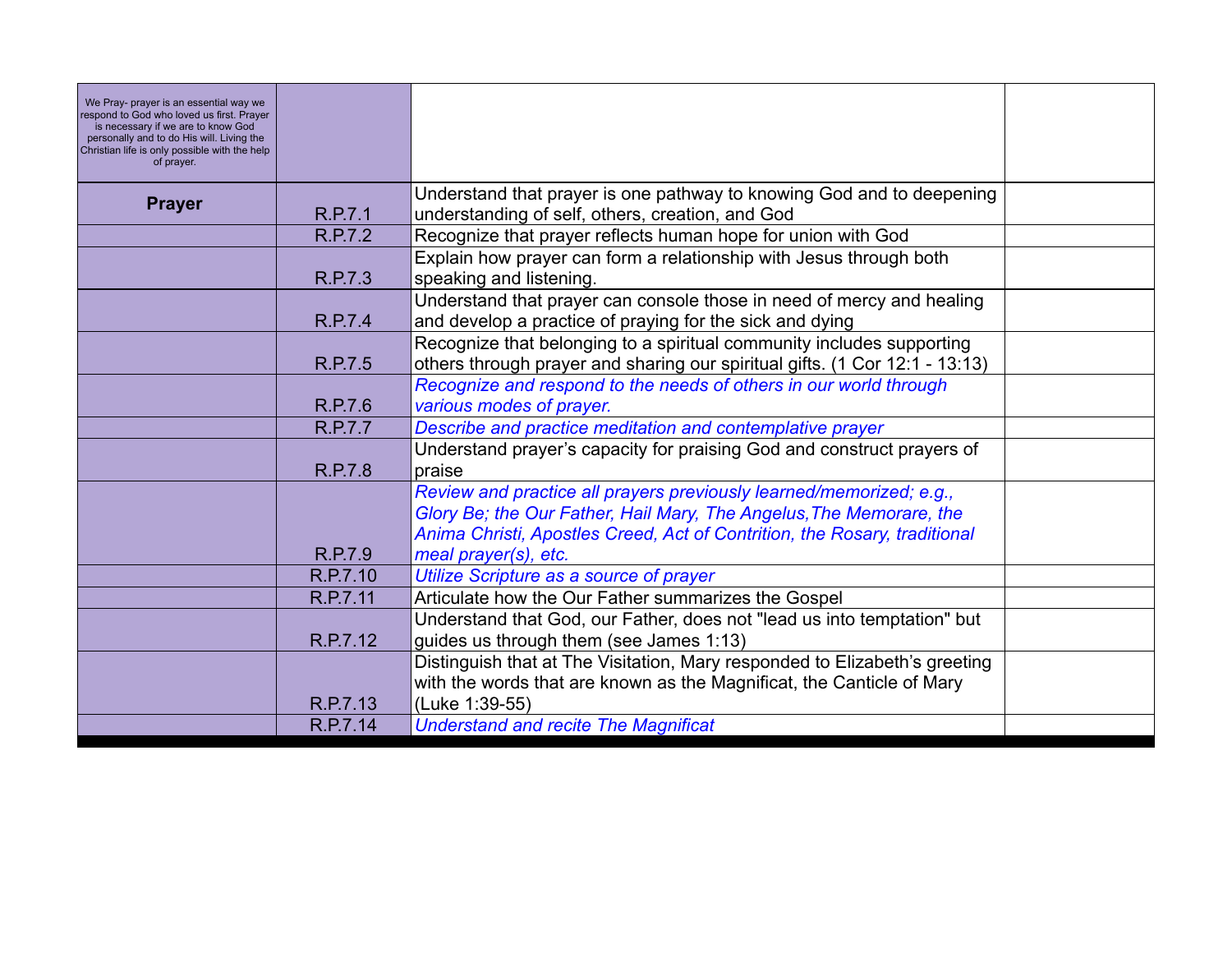|                                                                                                                                                                                                                                                                                                                                                                                                  |             | <b>EIGHTH GRADE</b>                                                                                                                                                                                                                                                                                                                                                                          |  |  |
|--------------------------------------------------------------------------------------------------------------------------------------------------------------------------------------------------------------------------------------------------------------------------------------------------------------------------------------------------------------------------------------------------|-------------|----------------------------------------------------------------------------------------------------------------------------------------------------------------------------------------------------------------------------------------------------------------------------------------------------------------------------------------------------------------------------------------------|--|--|
|                                                                                                                                                                                                                                                                                                                                                                                                  |             | <b>RELIGION</b>                                                                                                                                                                                                                                                                                                                                                                              |  |  |
|                                                                                                                                                                                                                                                                                                                                                                                                  |             | An electronic copy of the Religion Standards can be found at www.catholicfaithstl.com. This website will also be used as the platform for sharing resources to support your religion unit and lesson plans.                                                                                                                                                                                  |  |  |
|                                                                                                                                                                                                                                                                                                                                                                                                  |             | Note: Within each grade-level some standards are <i>italicized in blue</i> . These standards represent "habits" that form students in living a life of faith and witness to the Gospel.                                                                                                                                                                                                      |  |  |
| <b>DOMAIN</b>                                                                                                                                                                                                                                                                                                                                                                                    | <b>CODE</b> | <b>ARCHDIOCESAN STANDARDS</b>                                                                                                                                                                                                                                                                                                                                                                |  |  |
| We Believe-The Creed pertains to what<br>God, our Heavenly Father has revealed<br>about Himself and His plan for our<br>salvation (saving us from sin) and<br>sanctification (making us holy) through<br>Jesus Christ His Son by the power of the<br>Holy Spirit. God has acted first. Faith is<br>our response to what God has revealed.<br>These Truths are gathered together in the<br>Creed. |             |                                                                                                                                                                                                                                                                                                                                                                                              |  |  |
| <b>Revelation</b>                                                                                                                                                                                                                                                                                                                                                                                | R.B.8.1     | Develop practices to build an ongoing relationship with our loving God                                                                                                                                                                                                                                                                                                                       |  |  |
|                                                                                                                                                                                                                                                                                                                                                                                                  | R.B.8.2     | Recognize ways in which God relates to us theologically, morally, and<br>through our spiritual sensibilities                                                                                                                                                                                                                                                                                 |  |  |
|                                                                                                                                                                                                                                                                                                                                                                                                  | R.B.8.3     | Explain how we can know of God's existence through faith (CCC 153-<br>159)                                                                                                                                                                                                                                                                                                                   |  |  |
|                                                                                                                                                                                                                                                                                                                                                                                                  | R.B.8.4     | Describe ways in which God relates to us through Tradition: prayer,<br>angels, sacraments, Scripture, and Church teaching, and develop a way<br>of explaining and incorporating these into an understanding of God in the<br>world                                                                                                                                                           |  |  |
|                                                                                                                                                                                                                                                                                                                                                                                                  | R.B.8.5     | Identify one's self as being a unique creation, made in God's image                                                                                                                                                                                                                                                                                                                          |  |  |
|                                                                                                                                                                                                                                                                                                                                                                                                  | R.B.8.6     | Articulate the kerygma (The Story of salvation) in both summary and<br>narrative forms                                                                                                                                                                                                                                                                                                       |  |  |
| <b>Sacred Scripture</b>                                                                                                                                                                                                                                                                                                                                                                          | R.B.8.7     | Articulate how the Bible was inspired by God and illustrate the many<br>different literary styles found within the Bible                                                                                                                                                                                                                                                                     |  |  |
|                                                                                                                                                                                                                                                                                                                                                                                                  | R.B.8.8     | Narrarate and relate key passages from the Gospels that reveal Jesus's<br>ministry: The Baptism of Jesus (Lk 3: 10-22); The Temptation (Mt 4: 1-<br>11); Jesus Announces His Mission (Lk 4: 14-23); The Rich Man and<br>Lazarus (Lk 16: 19-31); The Money Changers in the Temple (Mk 11: 15-<br>18; Mk 13: 23); The Last Judgment (Mt 25: 31-46); Jesus, The Second<br>Adam (1 Co 15: 36-49) |  |  |
| <b>Trinity</b>                                                                                                                                                                                                                                                                                                                                                                                   | R.B. 8.9    | Explain how in the mystery of the Trinity, the Father is God, the Son is<br>God, and the Holy Spirit is God; yet the three persons are distinct                                                                                                                                                                                                                                              |  |  |
|                                                                                                                                                                                                                                                                                                                                                                                                  | R.B.8.10    | Explain how each person of the Trinity is our Helper/Guide                                                                                                                                                                                                                                                                                                                                   |  |  |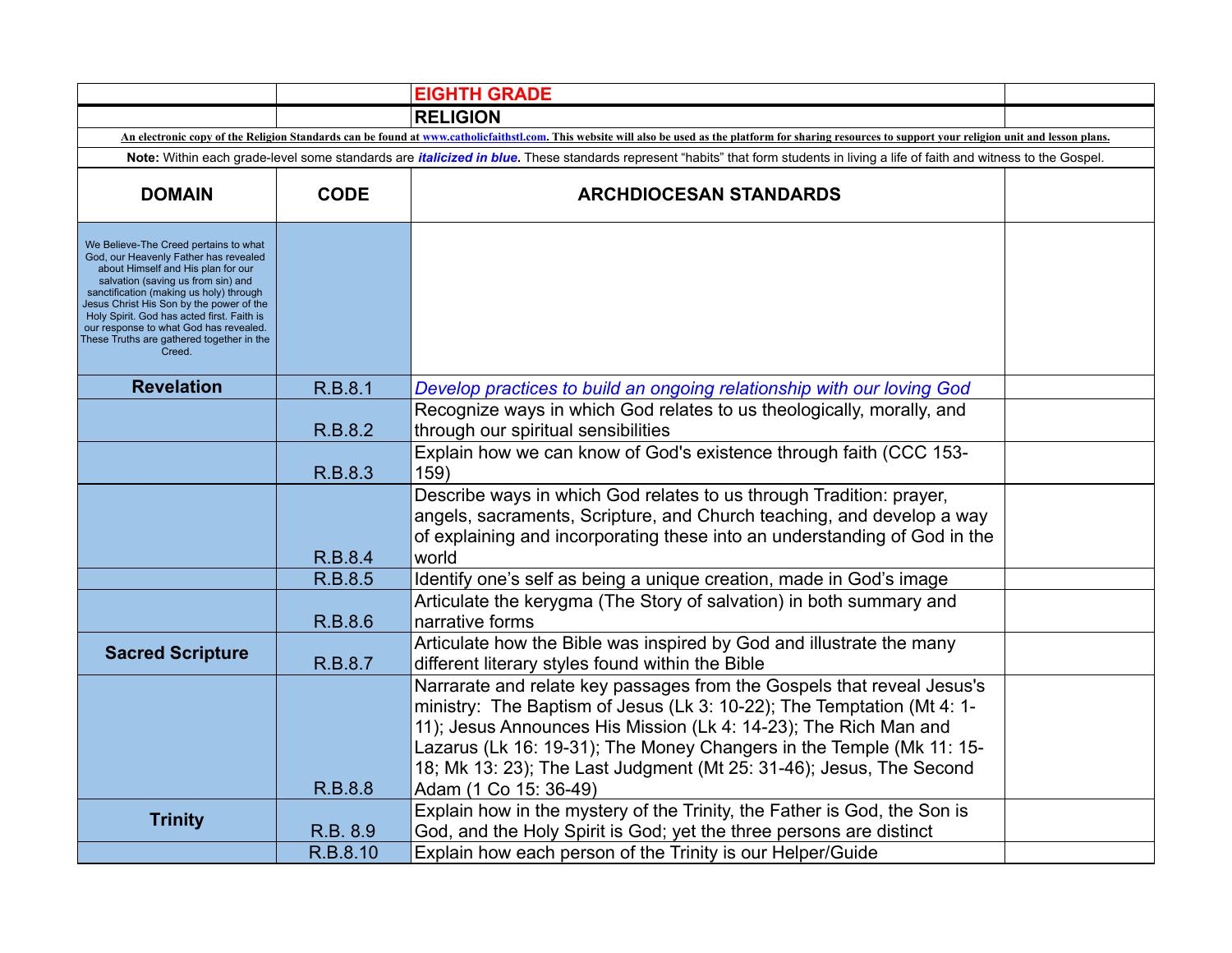| <b>Jesus Christ</b>                                                                                                                                                                                                                                                                                                                                                                                                                                                                                   | R.B.8.11 | Describe the Paschal Mystery and redemption from sin                                                                                                                            |  |
|-------------------------------------------------------------------------------------------------------------------------------------------------------------------------------------------------------------------------------------------------------------------------------------------------------------------------------------------------------------------------------------------------------------------------------------------------------------------------------------------------------|----------|---------------------------------------------------------------------------------------------------------------------------------------------------------------------------------|--|
|                                                                                                                                                                                                                                                                                                                                                                                                                                                                                                       | R.B.8.12 | Recognize how Jesus Christ is Alive and with us today                                                                                                                           |  |
| <b>Church History</b>                                                                                                                                                                                                                                                                                                                                                                                                                                                                                 | R.B.8.13 | Recognize major periods of history in the Bible and in the history of the<br><b>Catholic Church</b>                                                                             |  |
|                                                                                                                                                                                                                                                                                                                                                                                                                                                                                                       | R.B.8.14 | Identify and explain key teachings of Mary from Sacred Tradition: the<br>perpetual virginity of Mary, the Immaculate Conception, the Assumption<br>of Mary                      |  |
|                                                                                                                                                                                                                                                                                                                                                                                                                                                                                                       | R.B.8.15 | Explain why Mary is the named the Mother of the Church                                                                                                                          |  |
|                                                                                                                                                                                                                                                                                                                                                                                                                                                                                                       | R.B.8.16 | Describe the basic Church hierarchy and identify current individuals who<br>hold these offices                                                                                  |  |
|                                                                                                                                                                                                                                                                                                                                                                                                                                                                                                       | R.B.8.17 | Describe the origins and current state of other Christian traditions and the<br>role of ecumenism and inter-religious dialogue in Christian life                                |  |
|                                                                                                                                                                                                                                                                                                                                                                                                                                                                                                       | R.B.8.18 | Describe the contribution of Mary, saints, and holy people to faith tradition                                                                                                   |  |
| <b>Creed</b>                                                                                                                                                                                                                                                                                                                                                                                                                                                                                          | R.B.8.19 | Connect creedal beliefs of the Catholic Church to lived experience                                                                                                              |  |
|                                                                                                                                                                                                                                                                                                                                                                                                                                                                                                       | R.B.8.20 | Describe and relate modern examples of the marks of the Church                                                                                                                  |  |
|                                                                                                                                                                                                                                                                                                                                                                                                                                                                                                       | R.B.8.21 | Understand that there can be no conflict between religious truth, scientific<br>truth, and historical truth and why this is the case (CCC 159)                                  |  |
| We Worship-This section pertains to the<br>way God continues to make available to<br>us His grace won for us by Jesus' saving<br>Death and Resurrection. We receive<br>God's saving grace in the sacraments<br>which are actions of God to bring us into<br>communion with Him and to strengthen<br>us to remain in communion with Him. He<br>has given us a share in His divine life- for<br>no other reason than He loves us. We<br>need to respond to the grace God gives<br>us in the Sacraments. |          |                                                                                                                                                                                 |  |
| <b>Liturgy/Liturgical Year</b>                                                                                                                                                                                                                                                                                                                                                                                                                                                                        | R.W.8.1  | Demonstrate reverent behavior in church and explain why various<br>postures or gestures are used at various times in the Mass, before the<br>Tabernacle, and before the Altar   |  |
|                                                                                                                                                                                                                                                                                                                                                                                                                                                                                                       | R.W.8.2  | Experience the ritual nature of life and associate it with the rituals of<br>Church; e.g., family meals and the Eucharist, seasons of nature, and<br>seasons of the Church Year |  |
| <b>Sacraments</b>                                                                                                                                                                                                                                                                                                                                                                                                                                                                                     | R.W.8.3  | Understand and conduct a personal examination of conscience using the<br>Examen of Consciousness (The Daily Examen) as an example                                               |  |
|                                                                                                                                                                                                                                                                                                                                                                                                                                                                                                       | R.W.8.4  | Demonstrate what reconciliation looks like in the community                                                                                                                     |  |
|                                                                                                                                                                                                                                                                                                                                                                                                                                                                                                       | R.W.8.5  | Identify and explain the symbols of each sacrament and relate them to<br>daily life                                                                                             |  |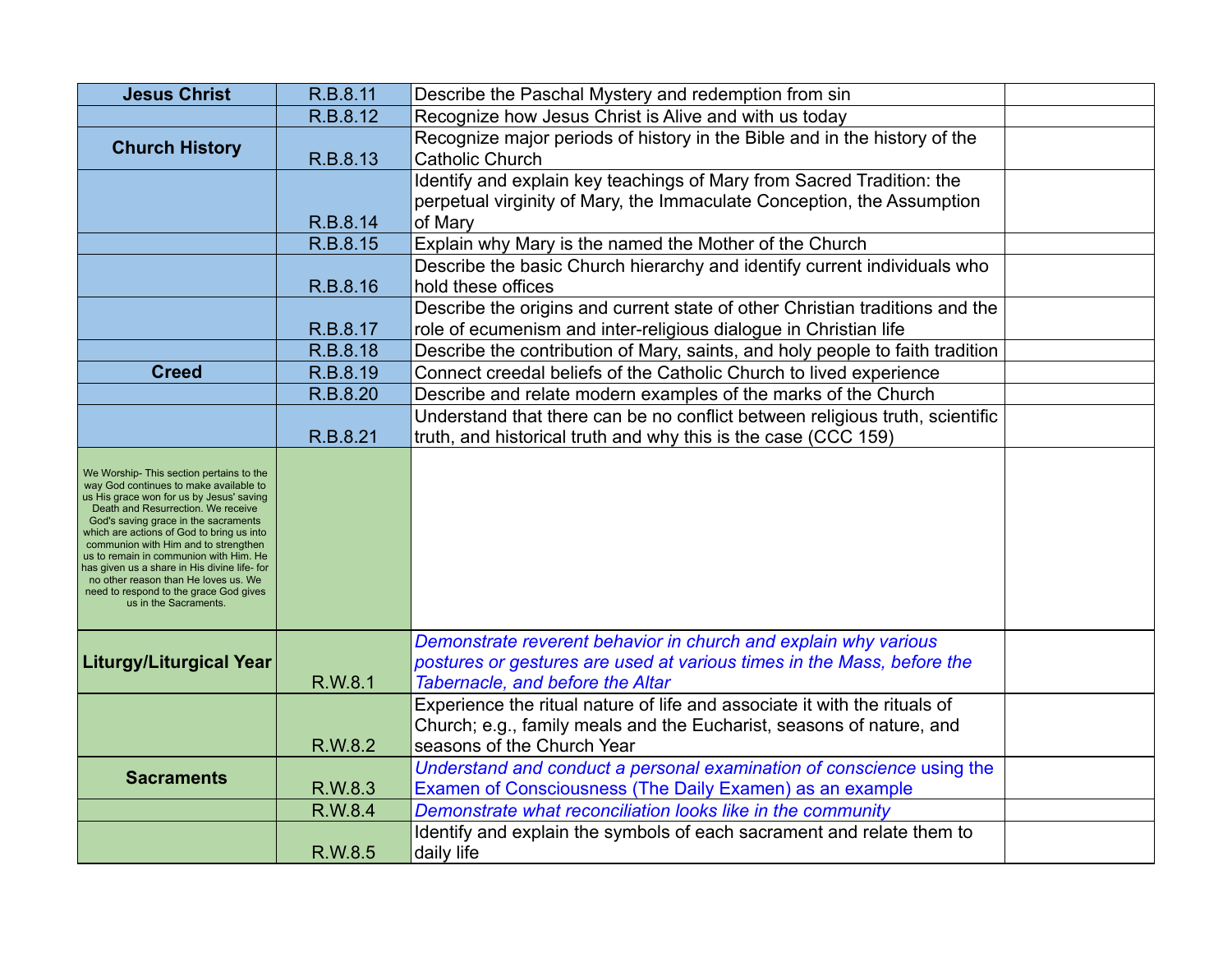|                                                                                                                                                                                                                                                                                                                                                                         |          | Recognize how, through our baptism, all Christians are called to             |  |
|-------------------------------------------------------------------------------------------------------------------------------------------------------------------------------------------------------------------------------------------------------------------------------------------------------------------------------------------------------------------------|----------|------------------------------------------------------------------------------|--|
|                                                                                                                                                                                                                                                                                                                                                                         |          | participate in the priestly, prophetic, and kingly ministries of Christ; and |  |
|                                                                                                                                                                                                                                                                                                                                                                         |          | describe how we can participate in each of these ministries (e.g. prayer,    |  |
|                                                                                                                                                                                                                                                                                                                                                                         | R.W.8.6  | witness, and service)                                                        |  |
|                                                                                                                                                                                                                                                                                                                                                                         |          | Recognize Jesus through participation in the sacramental life of the         |  |
|                                                                                                                                                                                                                                                                                                                                                                         | R.W.8.7  | Church and the witness we are called to give                                 |  |
|                                                                                                                                                                                                                                                                                                                                                                         |          | Explain how God loves us deeply, even in the midst of suffering (CCC         |  |
|                                                                                                                                                                                                                                                                                                                                                                         | R.W.8.8  | 599-623, 1500-1505)                                                          |  |
|                                                                                                                                                                                                                                                                                                                                                                         |          | Explain how making sacrifices and undergoing suffering patiently can be      |  |
|                                                                                                                                                                                                                                                                                                                                                                         | R.W.8.9  | a way for Christians to witness their faith (CCC 1505, 1521, 1808, 1831)     |  |
|                                                                                                                                                                                                                                                                                                                                                                         |          | Identify, reflect, and describe the personal and communal importance of      |  |
|                                                                                                                                                                                                                                                                                                                                                                         |          | sacramental actions in Scripture: Commissioning (Mt 28: 16-20; Jer 1: 4-     |  |
|                                                                                                                                                                                                                                                                                                                                                                         |          | 8; Jn 14: 23-28; Acts 2: 1-13); Ritual Meals (2 Chr 35: 1-19; Mt 26: 26-29;  |  |
|                                                                                                                                                                                                                                                                                                                                                                         |          | Lk 24: 13-32; Jn 6: 28-35); Forgiveness (Mt 18: 21-35; Jn 20: 19-23);        |  |
|                                                                                                                                                                                                                                                                                                                                                                         |          | Healing (Mk 1: 29-34; Lk 5: 17-26; Jas 5: 13-15); Marriage (Gn 2: 22-24;     |  |
|                                                                                                                                                                                                                                                                                                                                                                         | R.W.8.10 | Mt 19: 1-6; Jn 2: 1-11); Ministry (Lev 8: 1-13; Mt 28: 18-20; Mark 6: 7-13)  |  |
| <b>Eucharist</b>                                                                                                                                                                                                                                                                                                                                                        | R.W.8.11 | Recognize the importance of participating regularly in Sunday Eucharist      |  |
|                                                                                                                                                                                                                                                                                                                                                                         | R.W.8.12 | Describe how the Eucharist helps us grow in relationship with God            |  |
| We Live- Life in Christ is about how we<br>should respond to Jesus' love by the way<br>we live. As his brothers and sisters, we<br>should love as he has asked. The moral<br>life is not an arbitrary list of rules, but laws<br>of love that help us to know how to live<br>and stay close to Jesus. Living life as<br>Jesus asks us to leads to true joy and<br>peace |          |                                                                              |  |
| <b>Dignity of the Human</b>                                                                                                                                                                                                                                                                                                                                             |          | Understand one's growing sense of moral understanding is a part of one's     |  |
| <b>Person</b>                                                                                                                                                                                                                                                                                                                                                           | R.L.8.1  | emerging identity                                                            |  |
|                                                                                                                                                                                                                                                                                                                                                                         |          | Understand the concept of "vocation" as a personal call from God to each     |  |
|                                                                                                                                                                                                                                                                                                                                                                         | R.L.8.2  | person                                                                       |  |
| <b>The Human</b>                                                                                                                                                                                                                                                                                                                                                        |          | Explain how our faith in the Trinity calls us to loving relationships with   |  |
| <b>Community</b>                                                                                                                                                                                                                                                                                                                                                        | R.L.8.3  | God and one another                                                          |  |
|                                                                                                                                                                                                                                                                                                                                                                         |          | Explain how every vocation, when it conforms to the will of God, can be      |  |
|                                                                                                                                                                                                                                                                                                                                                                         | R.L.8.4  | used for the good of the Church and its mission                              |  |
|                                                                                                                                                                                                                                                                                                                                                                         |          | Recognize and explain how, through our talents and interests, our            |  |
|                                                                                                                                                                                                                                                                                                                                                                         |          | vocations might unfold to show us God's call and how to serve the            |  |
|                                                                                                                                                                                                                                                                                                                                                                         | R.L.8.5  | Church.                                                                      |  |
|                                                                                                                                                                                                                                                                                                                                                                         | R.L.8.6  | Integrate the skills of justice and peacemaking into their own actions       |  |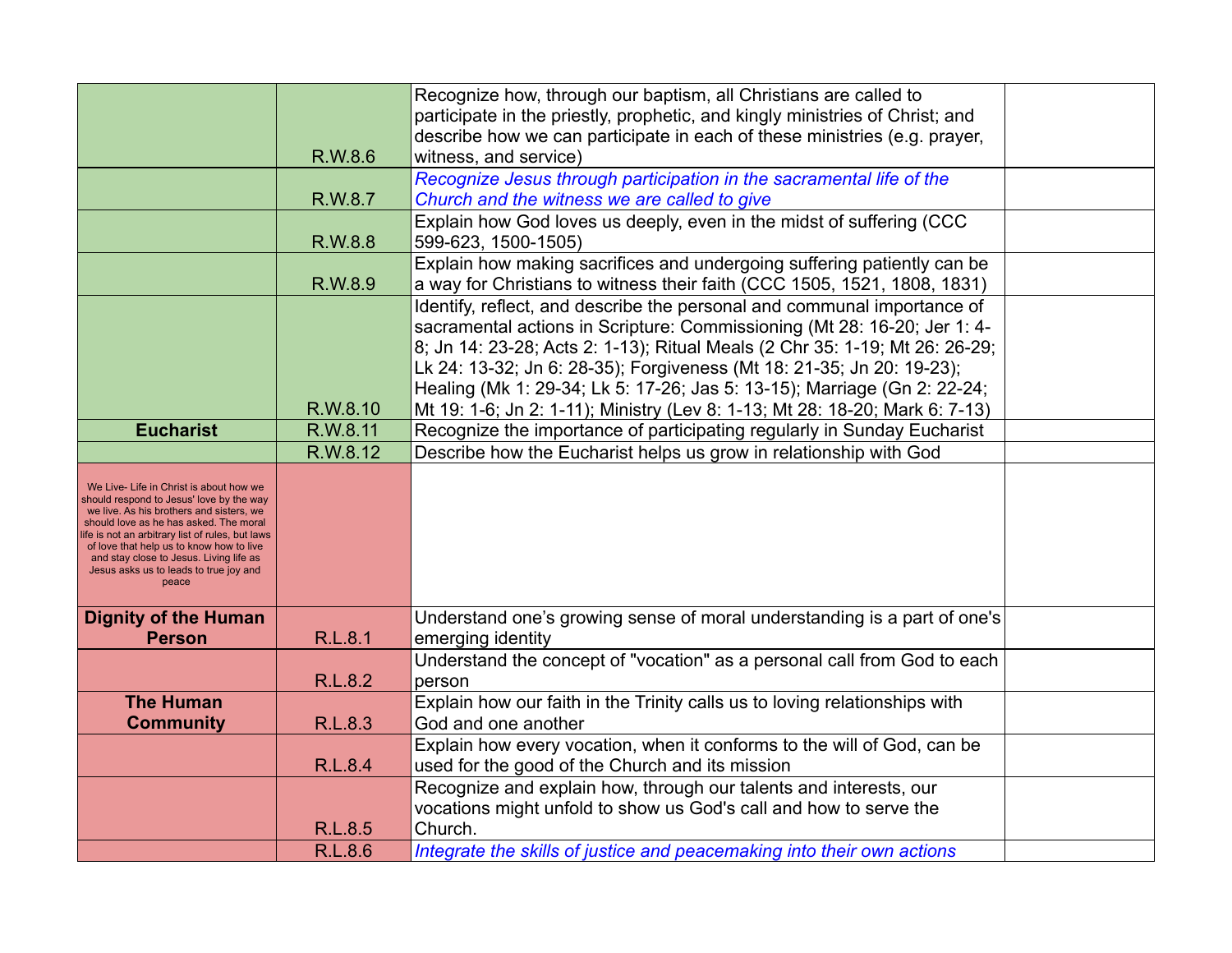|                           |          | Identify positive and negative examples of the principles of Catholic        |  |
|---------------------------|----------|------------------------------------------------------------------------------|--|
|                           | R.L.8.7  | Social Teaching                                                              |  |
| <b>Grace</b>              |          | Understand that Christ calls each of us to discipleship and through grace    |  |
|                           | R.L.8.8  | gives us the ability to respond continously to his call                      |  |
|                           |          | Recognize that the Holy Spirit helps us to discern which trials will help us |  |
|                           | R.L.8.9  | grow and which are temptations and causes of sin                             |  |
| Virtue, Sin, and          |          | Understand that original sin is a deprivation of original holiness and       |  |
| <b>Forming Conscience</b> | R.L.8.10 | justice                                                                      |  |
|                           |          | Understand that without a sense of sin and an awareness of God's love, it    |  |
|                           | R.L.8.11 | is impossible to find conversion and forgiveness.                            |  |
|                           |          | Understand that the power to forgive sins is a great gift of Christ to the   |  |
|                           | R.L.8.12 | Church                                                                       |  |
|                           | R.L.8.13 | Understand that venial sins are forgiven in the Eucharist                    |  |
|                           |          | Associate and practice forgiveness and Reconciliation as key parts of the    |  |
|                           | R.L.8.14 | <b>Christian moral life</b>                                                  |  |
|                           |          | Identify aspects of the person of Jesus in the Gospels that most directly    |  |
|                           |          | relate to the person he/she is becoming and the witness he/she is called     |  |
|                           | R.L.8.15 | to give                                                                      |  |
|                           |          | Understand that the Holy Spirit guides us to set our hearts on the           |  |
|                           | R.L.8.16 | Kingdom of God rather than on material riches                                |  |
|                           | R.L.8.17 | Understand that our conscience leads us to know and long for God             |  |
|                           |          | Understand that our conscience is a judgment of reason that helps us to      |  |
|                           | R.L.8.18 | recognize the moral quality of each action                                   |  |
|                           |          | Describe experiences of how external factors can form the conscience         |  |
|                           | R.L.8.19 | and signal what is right and wrong, as well as how to behave                 |  |
| <b>The Ten</b>            |          | Understand that idolatry means to worship a false God and to put             |  |
| <b>Commandments</b>       | R.L.8.20 | anything in the place of God                                                 |  |
|                           |          | Understand and explain the difference between faith and religion (CCC        |  |
|                           | R.L.8.21 | 2084, 2135)                                                                  |  |
|                           |          | Understand that the Sixth Commandment teaches the dignity of sexuality       |  |
|                           |          | and that pornography, contraception, pre-marital sex, homosexual acts        |  |
|                           | R.L.8.22 | (not tendencies), prostitution, and rape degrade sexuality;                  |  |
|                           |          | Identify a variety of ways in which our words (even if true) can give false  |  |
|                           | R.L.8.23 | witness, which causes harm and leads to false understandings                 |  |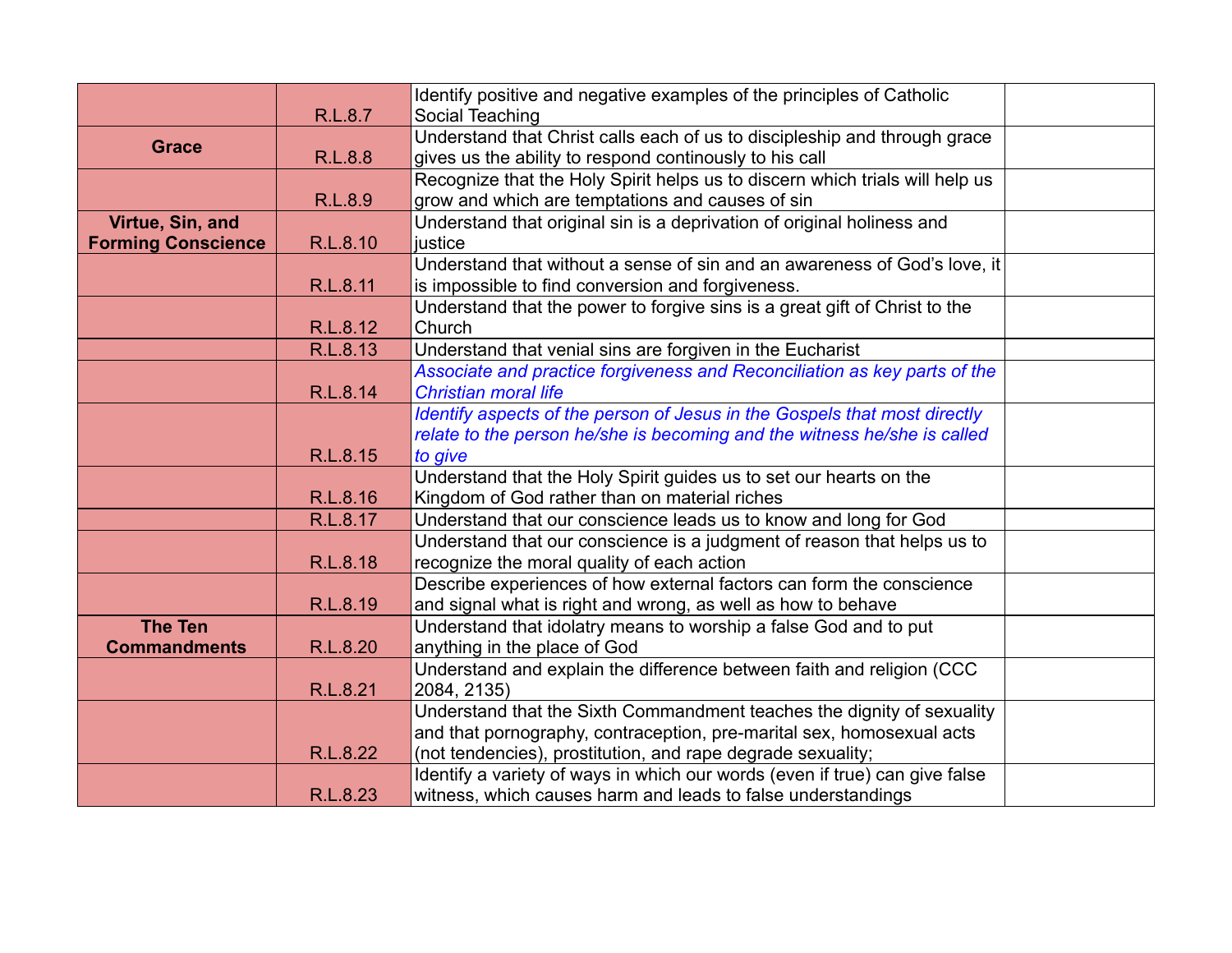| We Pray- prayer is an essential way we<br>respond to God who loved us first. Prayer<br>is necessary if we are to know God<br>personally and to do His will. Living the<br>Christian life is only possible with the help<br>of prayer. |          |                                                                                                                                                                                                                                                                                                  |  |
|---------------------------------------------------------------------------------------------------------------------------------------------------------------------------------------------------------------------------------------|----------|--------------------------------------------------------------------------------------------------------------------------------------------------------------------------------------------------------------------------------------------------------------------------------------------------|--|
| <b>Prayer</b>                                                                                                                                                                                                                         | R.P.8.1  | Connect Scripture messages to everyday life; e.g., Life of the Christian<br>(Acts 2: 42-47; 4: 32-35); Light under the Bushel Basket (Mt 5: 14-16);<br>Justice of God (Lk 6: 36-38); Kingdom Parable and Actions (Lk 10: 29-37,<br>19: 1-10; Mark 2: 13-17); The Great Commission (Mt 28: 16-20) |  |
|                                                                                                                                                                                                                                       | R.P.8.2  | Understand that discernment of our vocation involves prayer, reflective<br>listening, dialogue with others, and special attention to the guidance of<br>the Holy Spirit in our lives.                                                                                                            |  |
|                                                                                                                                                                                                                                       | R.P.8.3  | Recognize and experience belonging to a community that prays with and<br>for each other                                                                                                                                                                                                          |  |
|                                                                                                                                                                                                                                       | R.P.8.4  | Recognize that praying in our weakness connects us to God's strength                                                                                                                                                                                                                             |  |
|                                                                                                                                                                                                                                       | R.P.8.5  | Develop prayers blessing God for all He has bestowed                                                                                                                                                                                                                                             |  |
|                                                                                                                                                                                                                                       | R.P.8.6  | Demonstrate an understanding of the Nicene Creed                                                                                                                                                                                                                                                 |  |
|                                                                                                                                                                                                                                       | R.P.8.7  | Utilize the scripture of the day as a form of daily prayer                                                                                                                                                                                                                                       |  |
|                                                                                                                                                                                                                                       | R.P.8.8  | Reflect upon and express a relationship with God experienced through<br>prayerful retreats and the Daily Examen                                                                                                                                                                                  |  |
|                                                                                                                                                                                                                                       | R.P.8.9  | Explore and seek to practice the Lord's admonition to forgive as we have<br>been forgiven                                                                                                                                                                                                        |  |
|                                                                                                                                                                                                                                       | R.P.8.10 | Understand and recite the "Come Holy Spirit" prayer                                                                                                                                                                                                                                              |  |
|                                                                                                                                                                                                                                       |          |                                                                                                                                                                                                                                                                                                  |  |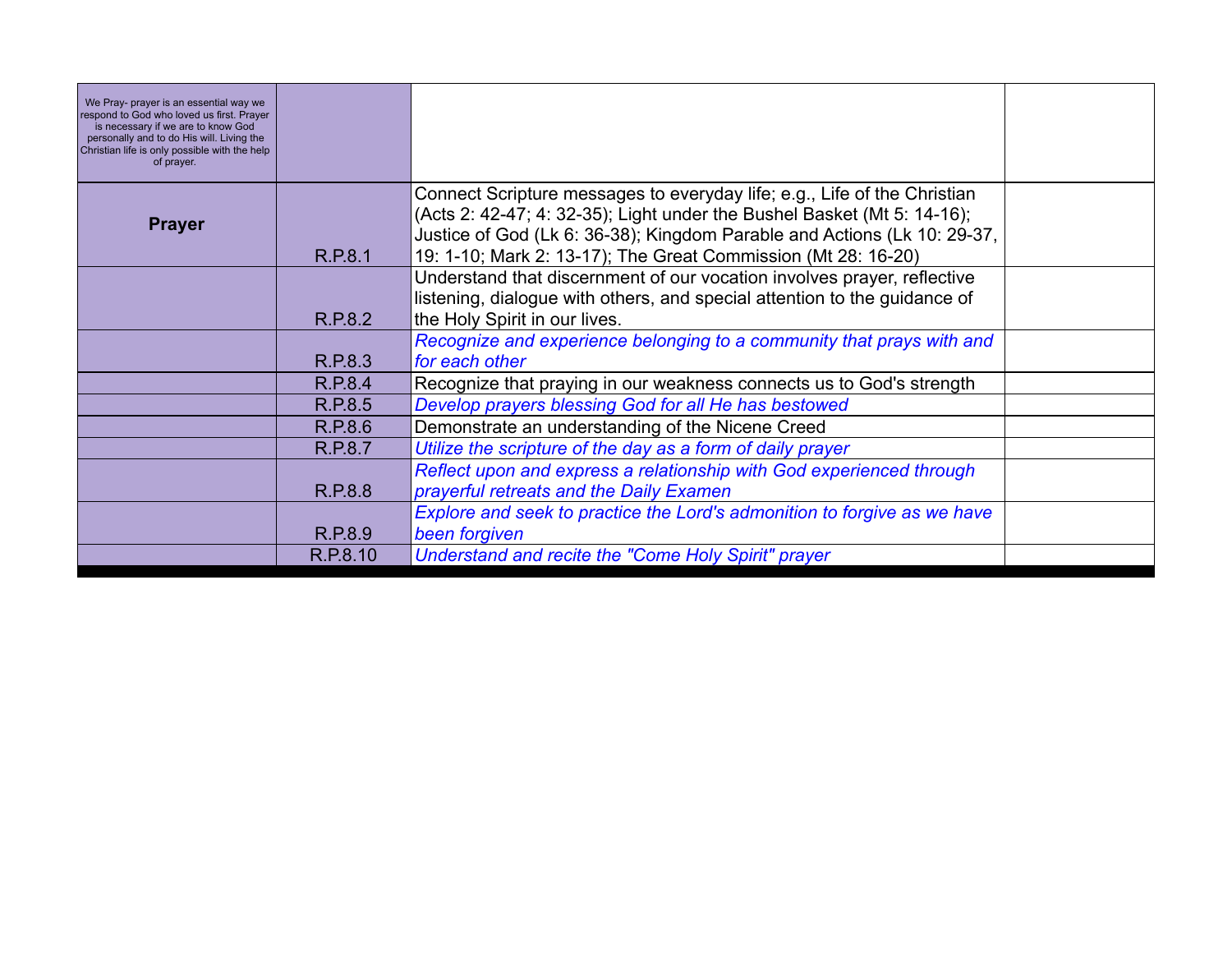| Appendix A                  |  |  |  |
|-----------------------------|--|--|--|
| Resources for Understanding |  |  |  |

When seeking understanding of Church teachings the following resources may be used, but are not limited to:

| Resource                                                   | <b>Notes</b>                                                                                                                                                                                                                                                                                                                                | Links                                                                |
|------------------------------------------------------------|---------------------------------------------------------------------------------------------------------------------------------------------------------------------------------------------------------------------------------------------------------------------------------------------------------------------------------------------|----------------------------------------------------------------------|
| Catechism of the Catholic Church (CCC)                     | Catholic doctrine and teachings of the Church regarding faith and morals. (A<br>hard copy with an analytical index and glossary would be most helpful,<br>however, the online versions are helpful as well.)                                                                                                                                | hard copy; online book                                               |
| Scripture                                                  | There are many different versions of the Bible. Be sure to use translations<br>accepted by the Catholic Church - the translation we use for Mass is the<br>NABRE - New American Bible Revised Edition.                                                                                                                                      | List of approved translations of Scripture by the USCCB              |
| <b>USCCB Website</b>                                       | The website for the U.S. Conference of Catholic Bishops has many resources<br>with information about teachings and practices of the Catholic Faith.                                                                                                                                                                                         | https://www.usccb.org/                                               |
| <b>EWTN Website</b>                                        | EWTN has a section under Catholicism>Teachings, that offers summaries and<br>documents on many of the main teachings of our faith.                                                                                                                                                                                                          | https://www.ewtn.com/catholicism/teachings                           |
| Religious Education Certification courses<br>and electives | The certification courses for religious education offer an opportunity for<br>teachers, catechists, principals, catechetical leaders, and all those who<br>minister to our children to take an in depth look at the teachings and practices<br>of our faith. Knowledge of the faith is essential to the formation of those who<br>teach it. | https://www.catholicfaithstl.com/catechetical-formation-religion-cer |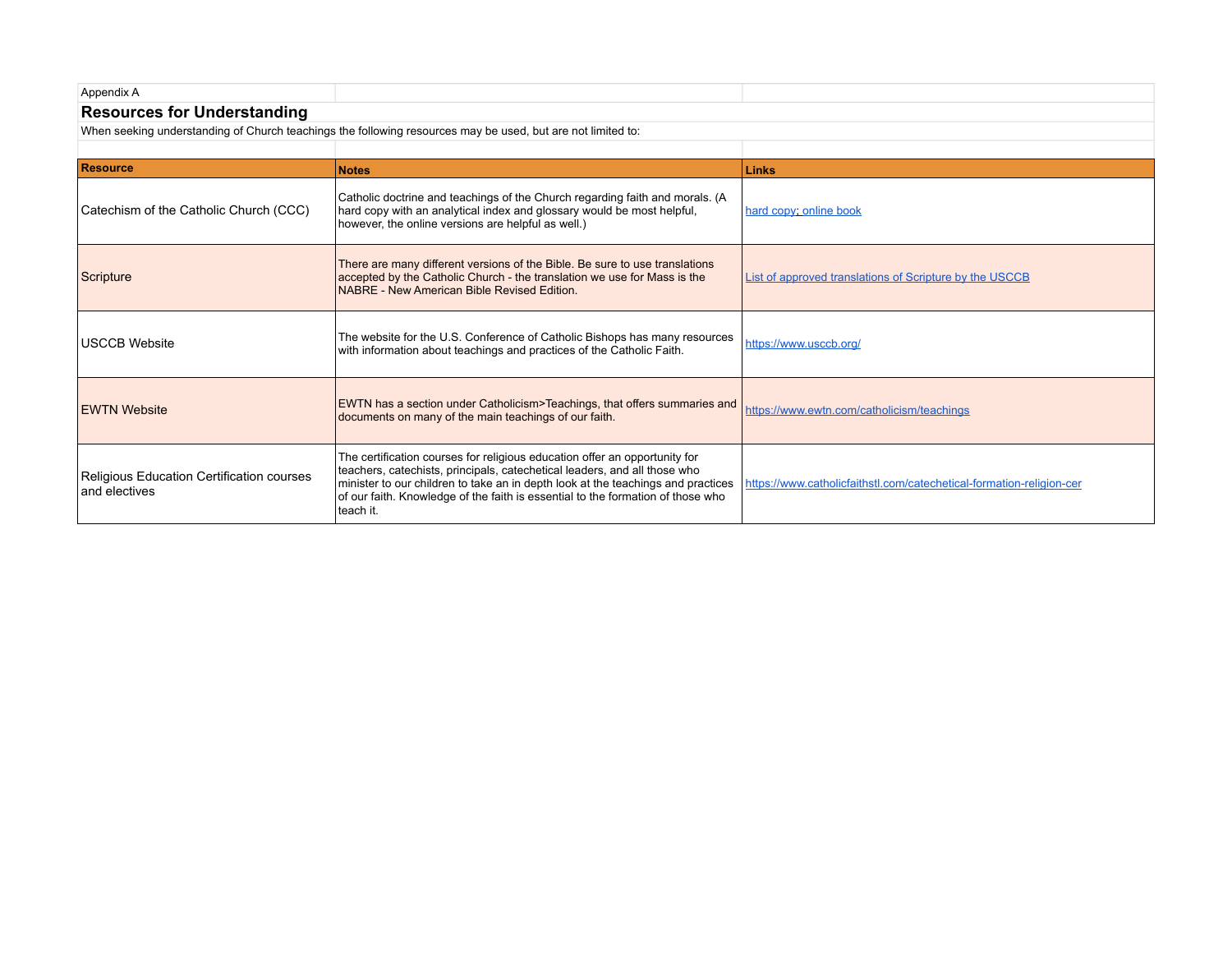| Appendix B                                                                      |                  |                                                                                                                                                                                   |  |
|---------------------------------------------------------------------------------|------------------|-----------------------------------------------------------------------------------------------------------------------------------------------------------------------------------|--|
| <b>Standards of Mary</b>                                                        |                  |                                                                                                                                                                                   |  |
|                                                                                 |                  | This appendix identifies standards that focus on Mary across the PreK-8th grade Framework of Religion Standards.                                                                  |  |
| https://catechistsjourney.loyolapress.com/2014/11/marian-devotions-free-poster/ |                  | As an additional resource, here is a link to a free poster from Loyola Press of Devotions to Mary around the world, the Hail Mary in Three Languages, and some Marian Feast Days. |  |
|                                                                                 |                  |                                                                                                                                                                                   |  |
|                                                                                 |                  | PK3/4 (the standards are the same for PK3 and PK4, so standards are copied from PK4 only)                                                                                         |  |
| <b>Church History</b>                                                           | R.B.PK4.12       | Identify Mary as the Mother of Jesus (the Second Person of the Trinity).                                                                                                          |  |
| <b>Prayer</b>                                                                   | <b>R.P.PK4.5</b> | Recite simple prayers (i.e., the sign of the cross, blessing before meals, Angel of                                                                                               |  |
|                                                                                 |                  |                                                                                                                                                                                   |  |
| <b>KINDERGARTEN</b>                                                             |                  |                                                                                                                                                                                   |  |
| <b>Sacred Scripture</b>                                                         | <b>R.B.K.8</b>   | Retell in own words the story of Christmas (Mat 1:18-25; Luke 24:1-12; John 20:1-                                                                                                 |  |
| <b>Jesus Christ</b>                                                             | <b>R.B.K.13</b>  | Identify the Holy Family as Jesus, Mary His Mother, and Joseph as His earthly                                                                                                     |  |
| <b>Prayer</b>                                                                   | <b>R.P.K.2</b>   | Recite traditional prayers in a group (i.e. Sign of the Cross, Meal time prayers, Our                                                                                             |  |
|                                                                                 |                  |                                                                                                                                                                                   |  |
| <b>FIRST GRADE</b>                                                              |                  |                                                                                                                                                                                   |  |
| <b>Jesus Christ</b>                                                             | R.B.1.8          | Honor Mary as the Mother of Jesus (the Second Person of the Trinity), as our                                                                                                      |  |
| <b>Liturgy/ Liturgical Year</b>                                                 | R.W.1.3          | Recognize that the Church celebrates many special days dedicated to Mary.                                                                                                         |  |
| <b>Prayer</b>                                                                   | R.P.1.6          | Recite individually and participate communally in the tradition of prayers for the                                                                                                |  |
|                                                                                 |                  |                                                                                                                                                                                   |  |
| <b>SECOND GRADE</b>                                                             |                  |                                                                                                                                                                                   |  |
| <b>Jesus Christ</b>                                                             | R.B.2.11         | Recognize that through Mary's "yes" to the Holy Spirit at the Annunciation, the                                                                                                   |  |
| <b>Prayer</b>                                                                   | R.P.2.6          | Celebrate rituals, devotions, and activities; e.g., the Advent calendar, Jesse Tree,                                                                                              |  |
|                                                                                 | R.P.2.11         | Review and practice all prayers previously learned/memorized (i.e. Our Father, Hail                                                                                               |  |
|                                                                                 |                  |                                                                                                                                                                                   |  |
| <b>THIRD GRADE</b>                                                              |                  |                                                                                                                                                                                   |  |
| <b>Church History</b>                                                           | R.B.3.13         | Understand that at the Annunciation the announcement was made to Mary that she                                                                                                    |  |
|                                                                                 | R.B.3.14         | Honor Mary as the Mother of Jesus (the Second Person of the Trinity), as our                                                                                                      |  |
| <b>Creed</b>                                                                    | R.B.3.19         | Explain that Jesus was conceived by the Holy Spirit and born of the Virgin Mary                                                                                                   |  |
|                                                                                 | R.B.3.20         | Understand that Mary was kept free of Original Sin and that we call this the                                                                                                      |  |
| <b>Prayer</b>                                                                   | R.P.3.4          | <b>Understand and recite The Angelus</b>                                                                                                                                          |  |
| <b>FOURTH GRADE</b>                                                             |                  |                                                                                                                                                                                   |  |
|                                                                                 |                  |                                                                                                                                                                                   |  |
|                                                                                 |                  | Understand that Mary is the Mother of God as she is the Mother of Jesus (the                                                                                                      |  |
| <b>Church History</b>                                                           | R.B.4.15         | Second Person of the Trinity)                                                                                                                                                     |  |
|                                                                                 |                  | Explore how Mary appeared in numerous places throughout history to strengthen                                                                                                     |  |
|                                                                                 |                  | people in their faith in her son Jesus (i.e., Our Lady of Guadalupe, Our Lady of                                                                                                  |  |
|                                                                                 | R.B.4.16         | Fatima, Our Lady of Lourdes, Our Lady of La Salette, Our Lady of Kibeho, etc.)                                                                                                    |  |
|                                                                                 | R.B.4.17         | Identify Our Lady of Guadalupe as the patroness of the Americas (North and South)                                                                                                 |  |
| <b>Creed</b>                                                                    | R.B.4.24         | Understand Mary continues to pray for us.                                                                                                                                         |  |
| <b>Eucharist</b>                                                                |                  | Explain how in the Mass, we join our prayers to those of Mary and the saints in                                                                                                   |  |
|                                                                                 | R.W.4.12         | heaven.                                                                                                                                                                           |  |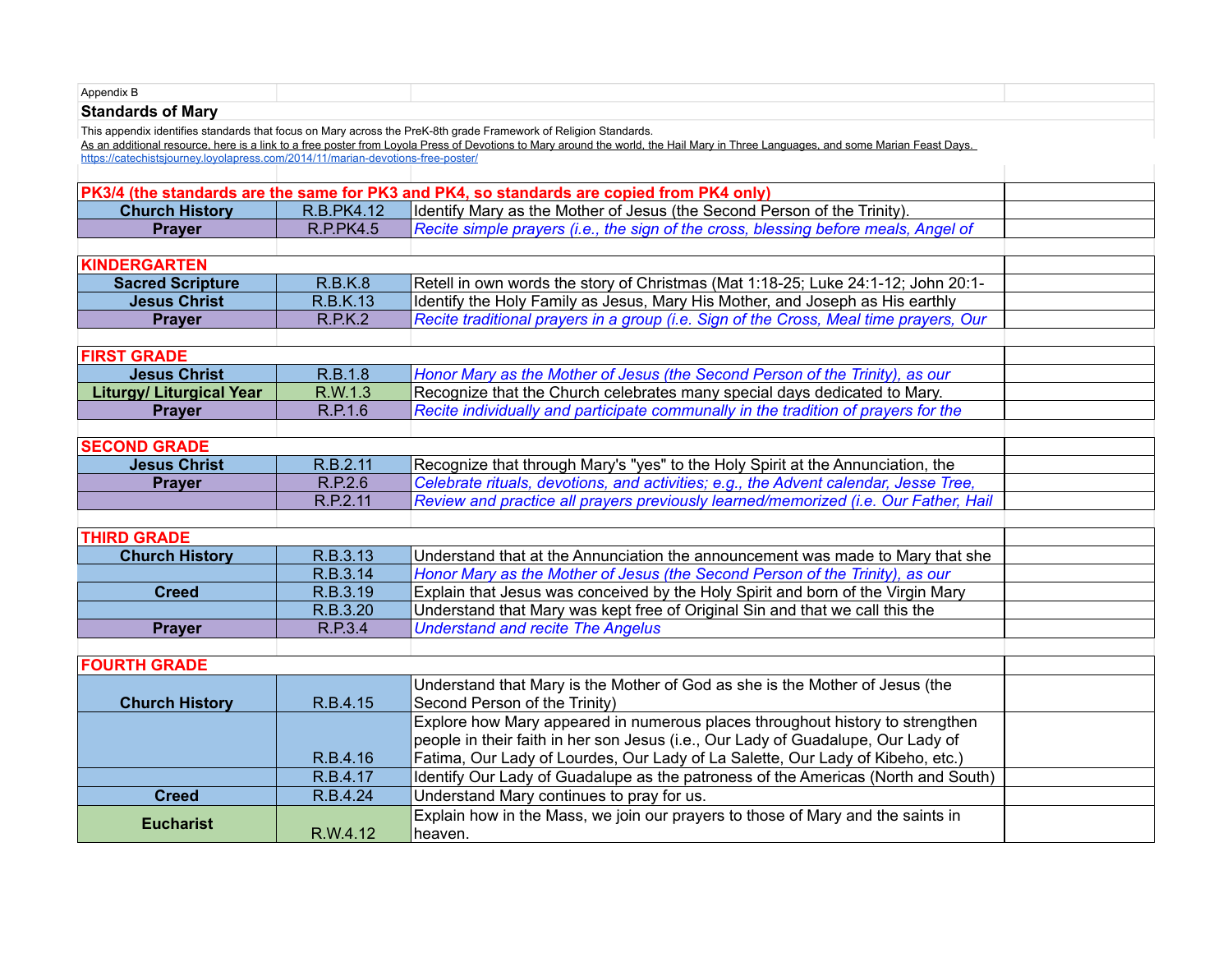| <b>The Ten Commandments</b> |          | Understand that blasphemy is using the name of God, Jesus, or Mary and the saints    |  |
|-----------------------------|----------|--------------------------------------------------------------------------------------|--|
|                             | R.L.4.19 | in an offensive way                                                                  |  |
| <b>Prayer</b>               | R.P.4.3  | Understand and recite the Hail, Holy Queen and Identify the Mysteries of the Rosary  |  |
|                             |          |                                                                                      |  |
| <b>FIFTH GRADE</b>          |          |                                                                                      |  |
|                             |          | Recognize various titles for Mary (i.e. Mother of God, Our Lady of Sorrows, the      |  |
| <b>Church History</b>       |          | Immaculate Conception, Blessed Mother, Blessed Virgin Mary, Queen of Heaven,         |  |
|                             | R.B.5.12 | $etc.$ )                                                                             |  |
|                             | R.B.5.13 | Understand that the Assumption celebrates Mary taken to heaven, body and soul        |  |
| <b>Creed</b>                |          | Understand that Mary was kept free of Original Sin (through her Immaculate           |  |
|                             | R.B.5.17 | Conception) in order to give birth to the Son of God                                 |  |
| <b>Prayer</b>               | R.P.5.3  | Demonstrate devotion to Mary as essential to Catholic prayer                         |  |
|                             |          | Explain how Mary and the Saints desire to intercede for us and we ask for their      |  |
|                             | R.P.5.4  | prayers                                                                              |  |
|                             | R.P.5.10 | Understand and recite The Memorare and the "St. Michael the Archangel" prayer        |  |
|                             |          |                                                                                      |  |
| <b>SIXTH GRADE</b>          |          |                                                                                      |  |
| <b>Creed</b>                |          | Explain how Jesus is the New Adam and Mary is the New Eve (CCC 410-411, 504,         |  |
|                             | R.B.6.20 | 511, 539, 721-726)                                                                   |  |
|                             | R.B.6.21 | Recognize that Mary cooperated with Christ in the work of redemption                 |  |
|                             |          |                                                                                      |  |
| <b>SEVENTH GRADE</b>        |          |                                                                                      |  |
| <b>Creed</b>                |          | Explain how through her Immaculate Conception, Mary, "from the first instant of her  |  |
|                             | R.B.7.18 | conception, was totally preserved from the stain of sin"                             |  |
| <b>The Human Community</b>  | R.L. 7.8 | Explain how Mary is the model of Christian holiness                                  |  |
|                             |          | Infer how God's power and justice are evident in Mary's response to Elizabeth in the |  |
|                             | R.L. 7.9 | "Magnificat." (Lk 1:46-55)                                                           |  |
| <b>Prayer</b>               |          | Distinguish that at The Visitation, Mary responded to Elizabeth's greeting with the  |  |
|                             | R.P.7.13 | words that are known as the Magnificat, the Canticle of Mary (Luke 1:39-55)          |  |
|                             | R.P.7.14 | <b>Understand and recite The Magnificat</b>                                          |  |
|                             |          |                                                                                      |  |
| <b>EIGHTH GRADE</b>         |          |                                                                                      |  |
| <b>Church History</b>       |          | Identify and explain key teachings of Mary from Sacred Tradition: the perpetual      |  |
|                             | R.B.8.14 | virginity of Mary, the Immaculate Conception, the Assumption of Mary                 |  |
|                             | R.B.8.15 | Explain why Mary is the named the Mother of the Church                               |  |
|                             | R.B.8.18 | Describe the contribution of Mary, saints, and holy people to faith tradition        |  |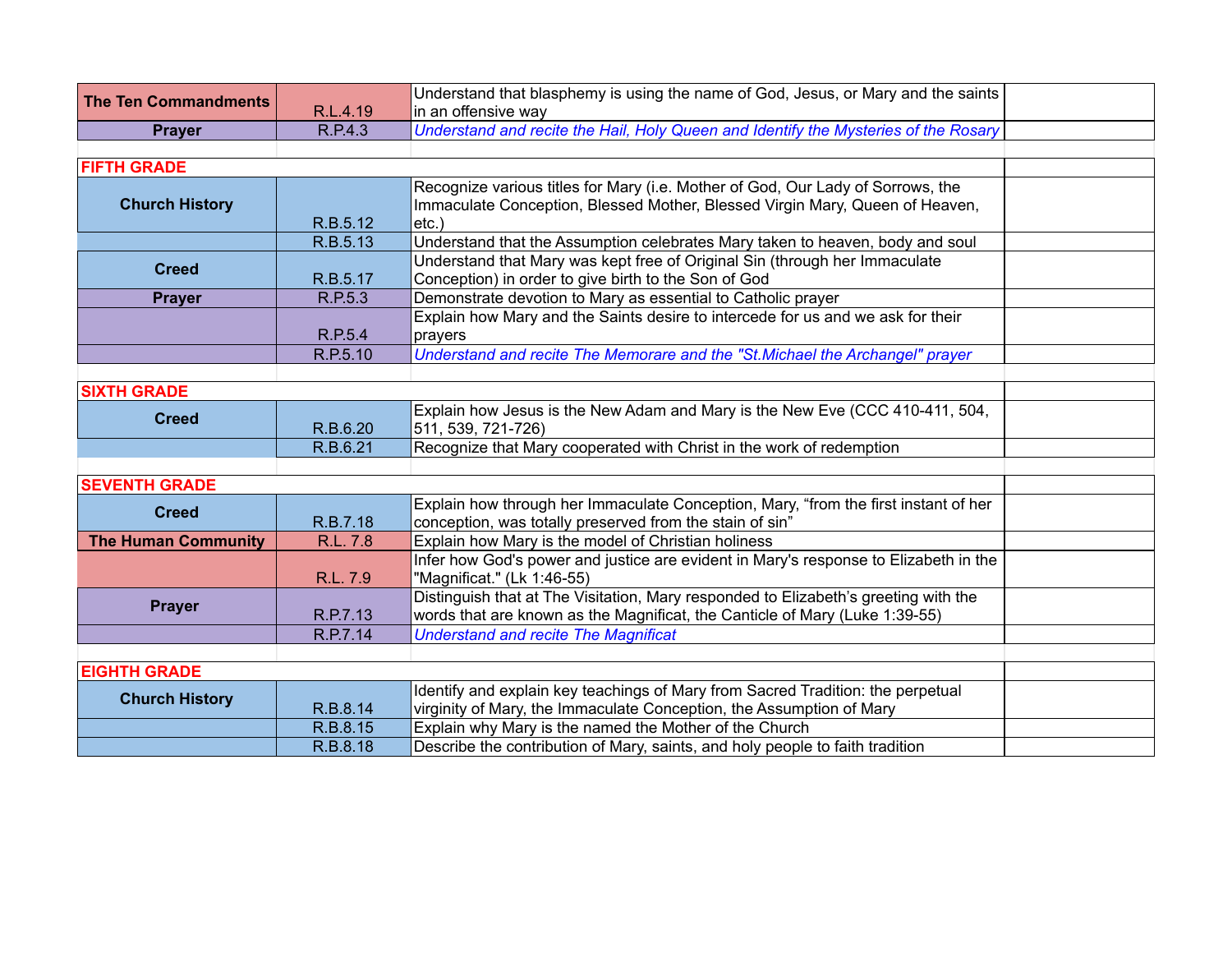| Appendix C                      |                  |                                                                                                                                                                         |  |
|---------------------------------|------------------|-------------------------------------------------------------------------------------------------------------------------------------------------------------------------|--|
| <b>Standards of Saints</b>      |                  |                                                                                                                                                                         |  |
|                                 |                  | This appendix identifies standards that focus on the Saints and our participation in the communion of saints across the PreK-8th grade Framework of Religion Standards. |  |
|                                 |                  |                                                                                                                                                                         |  |
|                                 |                  | PK3/4 (the standards are the same for PK3 and PK4, so standards are copied from PK4 only)                                                                               |  |
| <b>Church History</b>           | <b>R.B.PK4.8</b> | Identify the patron saint of the school or the event after which the church is named                                                                                    |  |
|                                 | R.B.PK4.12       | Identify Mary as the Mother of Jesus (the Second Person of the Trinity).                                                                                                |  |
| <b>Dignity of the Human</b>     | <b>R.L.PK4.2</b> | Recognize that they are special to God and God wants them to be the best person                                                                                         |  |
|                                 |                  |                                                                                                                                                                         |  |
| <b>KINDERGARTEN</b>             |                  |                                                                                                                                                                         |  |
| <b>Church History</b>           | <b>R.B.K.14</b>  | Recognize saints as holy people                                                                                                                                         |  |
|                                 | <b>R.B.K.15</b>  | List some good things (virtues) that saints do in their lives and how we can practice                                                                                   |  |
|                                 |                  |                                                                                                                                                                         |  |
| <b>FIRST GRADE</b>              |                  |                                                                                                                                                                         |  |
| <b>Church History</b>           | R.B.1.11         | Identify the apostles and their role in the history of the church                                                                                                       |  |
|                                 | R.B.1.12         | Explore how one becomes a saint                                                                                                                                         |  |
| <b>Liturgy/ Liturgical Year</b> | R.W.1.3          | Recognize that the Church celebrates many special days dedicated to Mary.                                                                                               |  |
| <b>Dignity of the Human</b>     | R.L.1.1          | Recognize that everyone has a vocation, a special calling by God to love and serve                                                                                      |  |
|                                 |                  |                                                                                                                                                                         |  |
| <b>SECOND GRADE</b>             |                  |                                                                                                                                                                         |  |
| <b>Virtue, Sin, and Forming</b> | R.L.2.9          | Identify the lives of the saints as examples of how to live like Jesus                                                                                                  |  |
|                                 |                  |                                                                                                                                                                         |  |
| <b>THIRD GRADE</b>              |                  |                                                                                                                                                                         |  |
| <b>Church History</b>           | R.B.3.11         | Name qualities that the saints exhibit                                                                                                                                  |  |
|                                 | R.B.3.12         | Identify Jesus' twelve apostles                                                                                                                                         |  |
|                                 | R.B.3.13         | Understand that at the Annunciation the announcement was made to Mary that she                                                                                          |  |
|                                 | R.B.3.14         | Honor Mary as the Mother of Jesus (the Second Person of the Trinity), as our                                                                                            |  |
| <b>The Human Community</b>      | R.L.3.3          | Describe God's desire for us to be in communion with Him and each other                                                                                                 |  |
|                                 |                  |                                                                                                                                                                         |  |
| <b>FOURTH GRADE</b>             |                  |                                                                                                                                                                         |  |
|                                 |                  | Understand that Mary is the Mother of God as she is the Mother of Jesus (the                                                                                            |  |
| <b>Church History</b>           | R.B.4.15         | Second Person of the Trinity)                                                                                                                                           |  |
|                                 |                  | Explore how Mary appeared in numerous places throughout history to strengthen                                                                                           |  |
|                                 |                  | people in their faith in her son Jesus (i.e., Our Lady of Guadalupe, Our Lady of                                                                                        |  |
|                                 | R.B.4.16         | Fatima, Our Lady of Lourdes, Our Lady of La Salette, Our Lady of Kibeho, etc.)                                                                                          |  |
|                                 | R.B.4.17         | Identify Our Lady of Guadalupe as the patroness of the Americas (North and South)                                                                                       |  |
|                                 | R.B.4.18         | Demonstrate how saints are models of love and mercy                                                                                                                     |  |
|                                 | R.B.4.19         | Identify our own lives with the lives of the saints                                                                                                                     |  |
| <b>Creed</b>                    | R.B.4.24         | Understand Mary continues to pray for us.                                                                                                                               |  |
| <b>Eucharist</b>                |                  | Explain how in the Mass, we join our prayers to those of Mary and the saints in                                                                                         |  |
|                                 | R.W.4.12         | heaven.                                                                                                                                                                 |  |
|                                 |                  |                                                                                                                                                                         |  |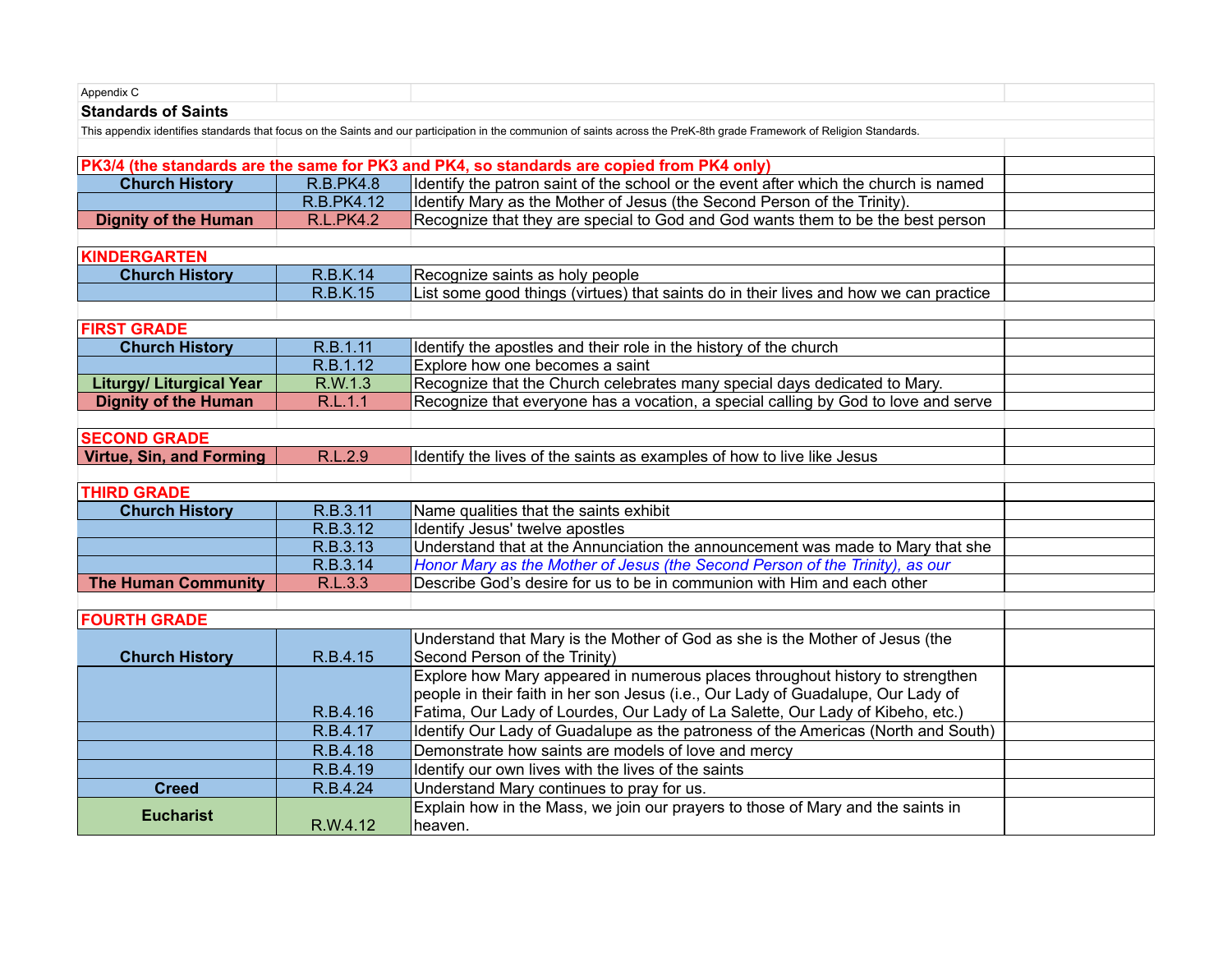| <b>Grace</b>                | R.L.4.6  | Define holiness as the call of all Christians and explain how holiness may look<br>different from person to person.                                                                        |  |
|-----------------------------|----------|--------------------------------------------------------------------------------------------------------------------------------------------------------------------------------------------|--|
| <b>The Ten Commandments</b> |          | Understand that blasphemy is using the name of God, Jesus, or Mary and the saints                                                                                                          |  |
|                             | R.L.4.19 | in an offensive way                                                                                                                                                                        |  |
|                             |          |                                                                                                                                                                                            |  |
| <b>FIFTH GRADE</b>          |          |                                                                                                                                                                                            |  |
| <b>Trinity</b>              | R.B.5.6  | Explain that the Holy Spirit works as Sanctifier in the Church and in the lives of<br>people                                                                                               |  |
| <b>Church History</b>       | R.B.5.11 | Explain the Communion of Saints                                                                                                                                                            |  |
|                             | R.B.5.12 | Recognize various titles for Mary (i.e. Mother of God, Our Lady of Sorrows, the<br>Immaculate Conception, Blessed Mother, Blessed Virgin Mary, Queen of Heaven,<br>$ \mathsf{etc.}\rangle$ |  |
|                             | R.B.5.13 | Understand that the Assumption celebrates Mary taken to heaven, body and soul                                                                                                              |  |
|                             | R.B.5.14 | Identify past and present Christian role models and recognize their diverse qualities,<br>talents, interests, vocations, etc.; e.g., patron saints                                         |  |
| <b>Creed</b>                | R.B.5.16 | Recognize that to say the Credo (Nicene and Apostles Creed) with faith is to enter<br>into communion with God, Father, Son and Holy Spirit and with the whole Church                       |  |
|                             | R.B.5.17 | Understand that Mary was kept free of Original Sin (through her Immaculate<br>Conception) in order to give birth to the Son of God                                                         |  |
| <b>Sacraments</b>           | R.W.5.12 | Explain that concupiscence is the inclination (intense desire) every human being has<br>toward sin.                                                                                        |  |
| <b>The Ten Commandments</b> | R.L.5.18 | Demonstrate and explain reverence towards sacred images, and understand that<br>only God is worshiped                                                                                      |  |
| <b>Prayer</b>               | R.P.5.1  | Understand the difference between the Mass, communal prayer, and private prayer                                                                                                            |  |
|                             | R.P.5.3  | Demonstrate devotion to Mary as essential to Catholic prayer                                                                                                                               |  |
|                             | R.P.5.4  | Explain how Mary and the Saints desire to intercede for us and we ask for their<br>prayers                                                                                                 |  |
|                             | R.P.5.9  | Understand that saints assist us through intercessory prayer                                                                                                                               |  |
|                             | R.P.5.10 | Understand and recite The Memorare and the "St. Michael the Archangel" prayer                                                                                                              |  |
|                             |          |                                                                                                                                                                                            |  |
| <b>SIXTH GRADE</b>          |          |                                                                                                                                                                                            |  |
| <b>Church History</b>       | R.B.6.17 | Understand Church as Mystical Body of Christ and People of God                                                                                                                             |  |
| <b>Sacraments</b>           | R.W.6.3  | Understand that through the celebration of the Liturgy and sacraments one develops<br>a personal connection with God and with other members of the Church                                  |  |
|                             | R.W.6.8  | Recognize that the Mass always celebrates the Paschal Mystery and sometimes<br>celebrates the solemnities, feasts, and memorials of Mary and the saints                                    |  |
|                             |          |                                                                                                                                                                                            |  |

|                                 | $1 \lambda V V. \cup V$ | releviates the sulchmittes, leasts, and memorials of ividity and the saints                   |  |
|---------------------------------|-------------------------|-----------------------------------------------------------------------------------------------|--|
| <b>Grace</b>                    | R.L.6.7                 | Understand that God gives us His grace to make morally good choices                           |  |
|                                 | R.L.6.8                 | Understand God gives us the gift of grace to grow in holiness.                                |  |
| <b>Virtue, Sin, and Forming</b> |                         | <b>Establish personal and moral choices as indicators of a Christian life directed to the</b> |  |
| <b>Conscience</b>               | R.L.6.12                | <b>Call to sainthood</b>                                                                      |  |
|                                 |                         |                                                                                               |  |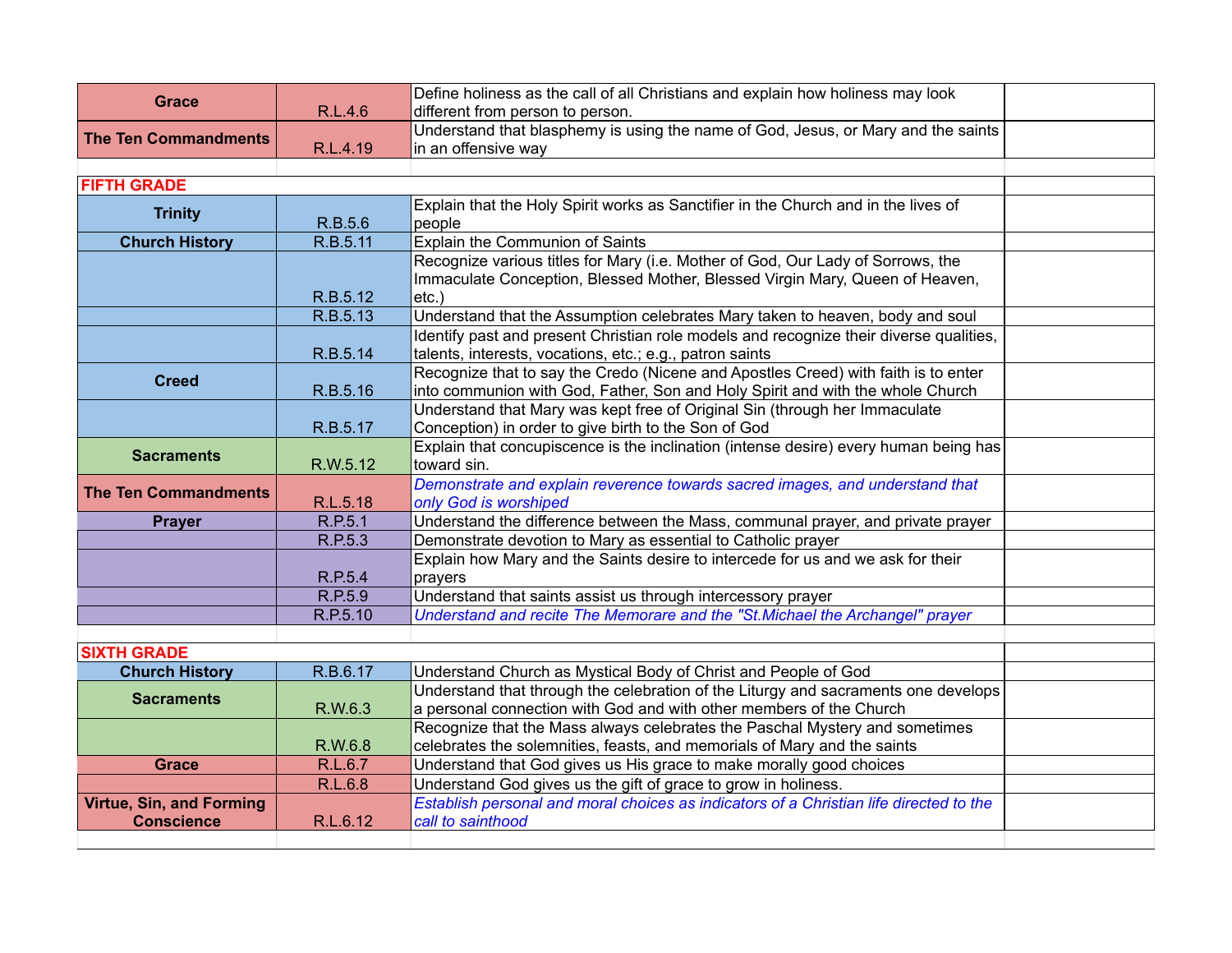| <b>SEVENTH GRADE</b>                         |          |                                                                                                                                                                                                                                                     |  |
|----------------------------------------------|----------|-----------------------------------------------------------------------------------------------------------------------------------------------------------------------------------------------------------------------------------------------------|--|
| <b>The Human Community</b>                   | R.L.7.4  | Explain that God calls the Church and all its members to the work of the Kingdom<br>and to care for all that he has created                                                                                                                         |  |
|                                              | R.L. 7.8 | Explain how Mary is the model of Christian holiness                                                                                                                                                                                                 |  |
|                                              |          |                                                                                                                                                                                                                                                     |  |
| <b>EIGHTH GRADE</b>                          |          |                                                                                                                                                                                                                                                     |  |
| <b>Church History</b>                        | R.B.8.18 | Describe the contribution of Mary, saints, and holy people to faith tradition                                                                                                                                                                       |  |
| <b>Sacraments</b>                            | R.W.8.6  | Recognize how, through our baptism, all Christians are called to participate in the<br>priestly, prophetic, and kingly ministries of Christ; and describe how we can<br>participate in each of these ministries (e.g. prayer, witness, and service) |  |
|                                              | R.W.8.7  | Recognize Jesus through participation in the sacramental life of the Church and the<br>witness we are called to give                                                                                                                                |  |
| <b>Dignity of the Human</b><br><b>Person</b> | R.L.8.2  | Understand the concept of "vocation" as a personal call from God to each person                                                                                                                                                                     |  |
| <b>The Human Community</b>                   | R.L.8.4  | Explain how every vocation, when it conforms to the will of God, can be used for the<br>good of the Church and its mission                                                                                                                          |  |
|                                              | R.L.8.5  | Recognize and explain how, through our talents and interests, our vocations might<br>unfold to show us God's call and how to serve the Church.                                                                                                      |  |
| <b>Grace</b>                                 | R.L.8.8  | Understand that Christ calls each of us to discipleship and through grace gives us<br>the ability to respond continously to his call                                                                                                                |  |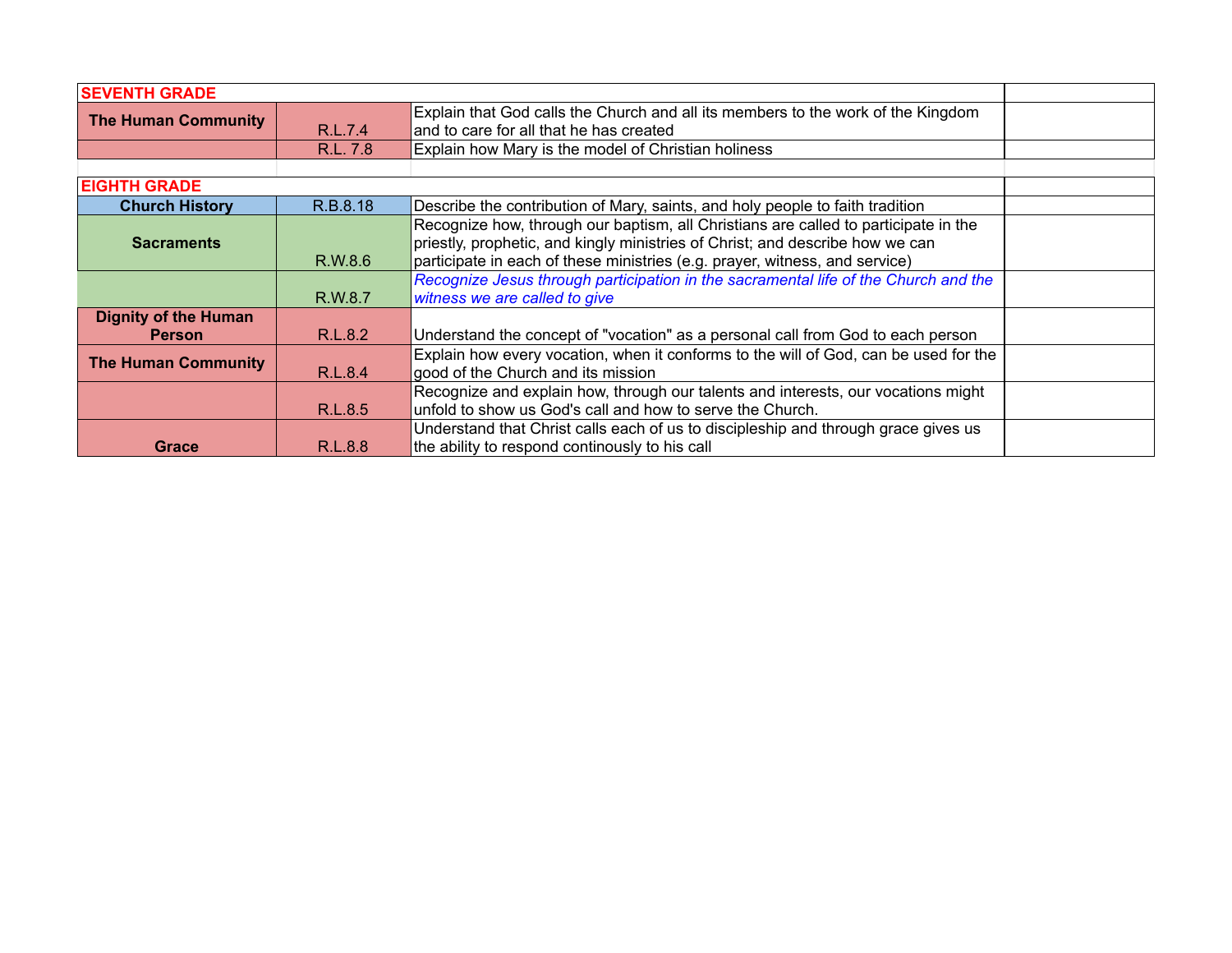| Appendix D                      |                  |                                                                                                                         |  |
|---------------------------------|------------------|-------------------------------------------------------------------------------------------------------------------------|--|
| <b>Standards of the Trinity</b> |                  |                                                                                                                         |  |
|                                 |                  | This appendix identifies standards that focus on the Trinity across the PreK-8th grade Framework of Religion Standards. |  |
|                                 |                  |                                                                                                                         |  |
|                                 |                  | PK3/4 (the standards are the same for PK3 and PK4, so standards are copied from PK4 only)                               |  |
| <b>Liturgy/ Liturgical Year</b> | R.W.PK4.2        | Experience signs, symbols, and sacramentals of the Church (ex. Sign of the Cross,                                       |  |
| <b>Prayer</b>                   | <b>R.P.PK4.5</b> | Recite simple prayers (i.e., the sign of the cross, blessing before meals, Angel of                                     |  |
|                                 |                  |                                                                                                                         |  |
| <b>KINDERGARTEN</b>             |                  |                                                                                                                         |  |
| <b>Trinity</b>                  | R.B.K.10         | Recognize that there is one God (Deut 4:35)                                                                             |  |
|                                 | <b>R.B.K.11</b>  | Identify the three persons of the Holy Trinity                                                                          |  |
| <b>Jesus Christ</b>             | <b>R.B.K.12</b>  | Recognize Jesus as the Son of God                                                                                       |  |
| <b>Creed</b>                    | <b>R.B.K.17</b>  | Identify the Holy Spirit as the Third Person of the Holy Trinity                                                        |  |
| <b>Prayer</b>                   | <b>R.P.K.2</b>   | Recite traditional prayers in a group (i.e. Sign of the Cross, Meal time prayers, Our                                   |  |
|                                 |                  |                                                                                                                         |  |
| <b>FIRST GRADE</b>              |                  |                                                                                                                         |  |
| <b>Trinity</b>                  | R.B.1.5          | Recognize God as Father, Jesus as Son, and the Holy Spirit as Helper                                                    |  |
|                                 | R.B.1.6          | Explore how the Holy Spirit helps each person grow in holiness                                                          |  |
| <b>Creed</b>                    | R.B.1.13         | Know that there is one God and that God is three persons- Father, Son and Holy                                          |  |
|                                 | R.P.1.6          | Recite individually and participate communally in the tradition of prayers for the                                      |  |
|                                 |                  |                                                                                                                         |  |
| <b>SECOND GRADE</b>             |                  |                                                                                                                         |  |
| <b>Trinity</b>                  | R.B.2.7          | Relate that there is only one God in three persons: Father, Son, and Holy Spirit                                        |  |
|                                 | R.B.2.8          | Identify the Trinity as the central mystery of our faith that calls us to always seek to                                |  |
|                                 | R.B.2.9          | Understand God the Father's special role in Creation, God the Son's special role in                                     |  |
| <b>Creed</b>                    | R.B.2.16         | Explain that Jesus is the Son of God, one with the Father                                                               |  |
|                                 | R.P.2.8          | Proclaim as fact and as witness, the Nicene Creed and Apostles Creed as a group                                         |  |
|                                 |                  |                                                                                                                         |  |
| <b>THIRD GRADE</b>              |                  |                                                                                                                         |  |
|                                 |                  | Describe the Father's role in creation, Jesus's role in salvation and the Holy Spirit's                                 |  |
| <b>Trinity</b>                  | R.B.3.7          | role as helping and sanctifying us                                                                                      |  |
| <b>Liturgy/ Liturgical Year</b> | R.W.3.6          | Identify the liturgy as the work of the Trinity                                                                         |  |
| <b>The Human Community</b>      |                  | Recognize the love of the Father, Son, and Holy Spirit as the model for harmony                                         |  |
|                                 | R.L.3.4          | among human persons                                                                                                     |  |
|                                 |                  |                                                                                                                         |  |
| <b>FOURTH GRADE</b>             |                  |                                                                                                                         |  |
| <b>Trinity</b>                  | R.B.4.10         | Understand that our faith is Trinitarian as expressed in Baptism                                                        |  |
|                                 | R.B.4.11         | Articulate that the Holy Spirit is our helper and guide in making good choices                                          |  |
|                                 |                  | Understand that daily prayer connects us to and builds our relationship with God the                                    |  |
| <b>Prayer</b>                   | R.P.4.6          | Father, Son, and Holy Spirit                                                                                            |  |
|                                 |                  |                                                                                                                         |  |
| <b>FIFTH GRADE</b>              |                  |                                                                                                                         |  |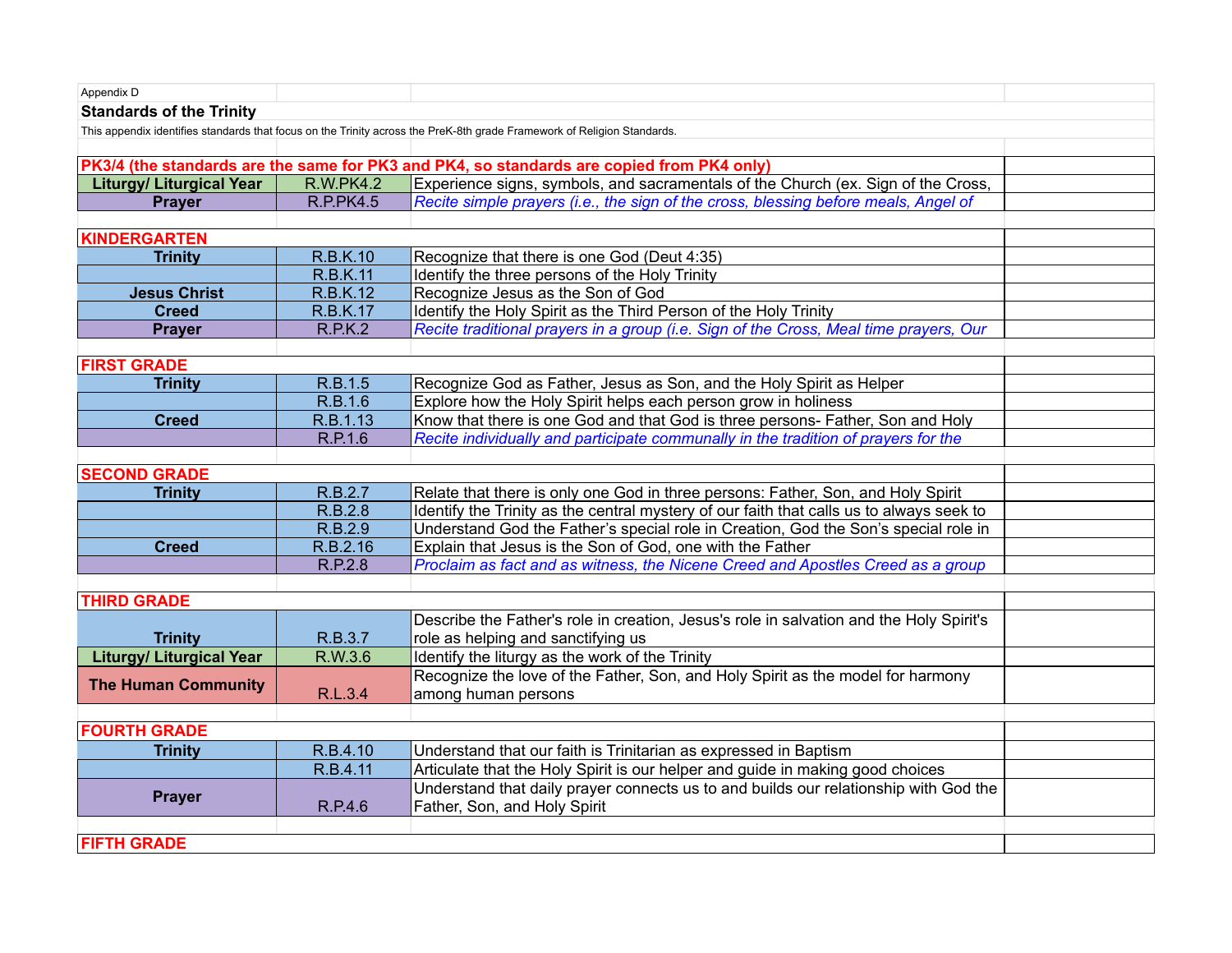| <b>Trinity</b>                  | R.B.5.5  | Describe ways we experience the mystery of the Trinity in our lives                    |  |
|---------------------------------|----------|----------------------------------------------------------------------------------------|--|
|                                 |          | Explain that the Holy Spirit works as Sanctifier in the Church and in the lives of     |  |
|                                 | R.B.5.6  | people                                                                                 |  |
|                                 |          | Recognize and express belief that Jesus is the Son of God, the Word Made Flesh,        |  |
| <b>Jesus Christ</b>             | R.B.5.7  | and our Redeemer                                                                       |  |
|                                 |          | Recognize that to say the Credo (Nicene and Apostles Creed) with faith is to enter     |  |
| <b>Creed</b>                    | R.B.5.16 | into communion with God, Father, Son and Holy Spirit and with the whole Church         |  |
| <b>Liturgy/ Liturgical Year</b> | R.W.5.6  | Explain that the Holy Trinity is at work through the liturgy of the Church             |  |
| <b>Sacraments</b>               | R.W.5.7  | Recognize ways the Holy Trinity is manifested in the Sacraments                        |  |
|                                 |          |                                                                                        |  |
| <b>SIXTH GRADE</b>              |          |                                                                                        |  |
|                                 |          | Explain that the Blessed Trinity is the central mystery of our faith: we could never   |  |
| <b>Trinity</b>                  | R.B.6.12 | have known it if God had not revealed himself                                          |  |
|                                 | R.B.6.13 | Describe the Trinity as one nature                                                     |  |
|                                 | R.B.6.14 | Explain the role that each person of the Trinity has in creation.                      |  |
|                                 |          |                                                                                        |  |
| <b>SEVENTH GRADE</b>            |          |                                                                                        |  |
|                                 |          | Explain how God revealed himself as Trinity, and how this remains the central          |  |
| <b>Trinity</b>                  | R.B.7.11 | mystery of our faith.                                                                  |  |
|                                 |          | Understand that the Trinity is a mystery that continuously draws us into the divine    |  |
|                                 | R.B.7.12 | being                                                                                  |  |
|                                 | R.B.7.13 | Explain the role each person of the Trinity has in salvation                           |  |
|                                 |          |                                                                                        |  |
| <b>EIGHTH GRADE</b>             |          |                                                                                        |  |
|                                 |          | Explain how in the mystery of the Trinity, the Father is God, the Son is God, and the  |  |
| <b>Trinity</b>                  | R.B. 8.9 | Holy Spirit is God; yet the three persons are distinct                                 |  |
|                                 | R.B.8.10 | Explain how each person of the Trinity is our Helper/Guide                             |  |
|                                 |          | Explain how our faith in the Trinity calls us to loving relationships with God and one |  |
| <b>The Human Community</b>      | R.L.8.3  | another                                                                                |  |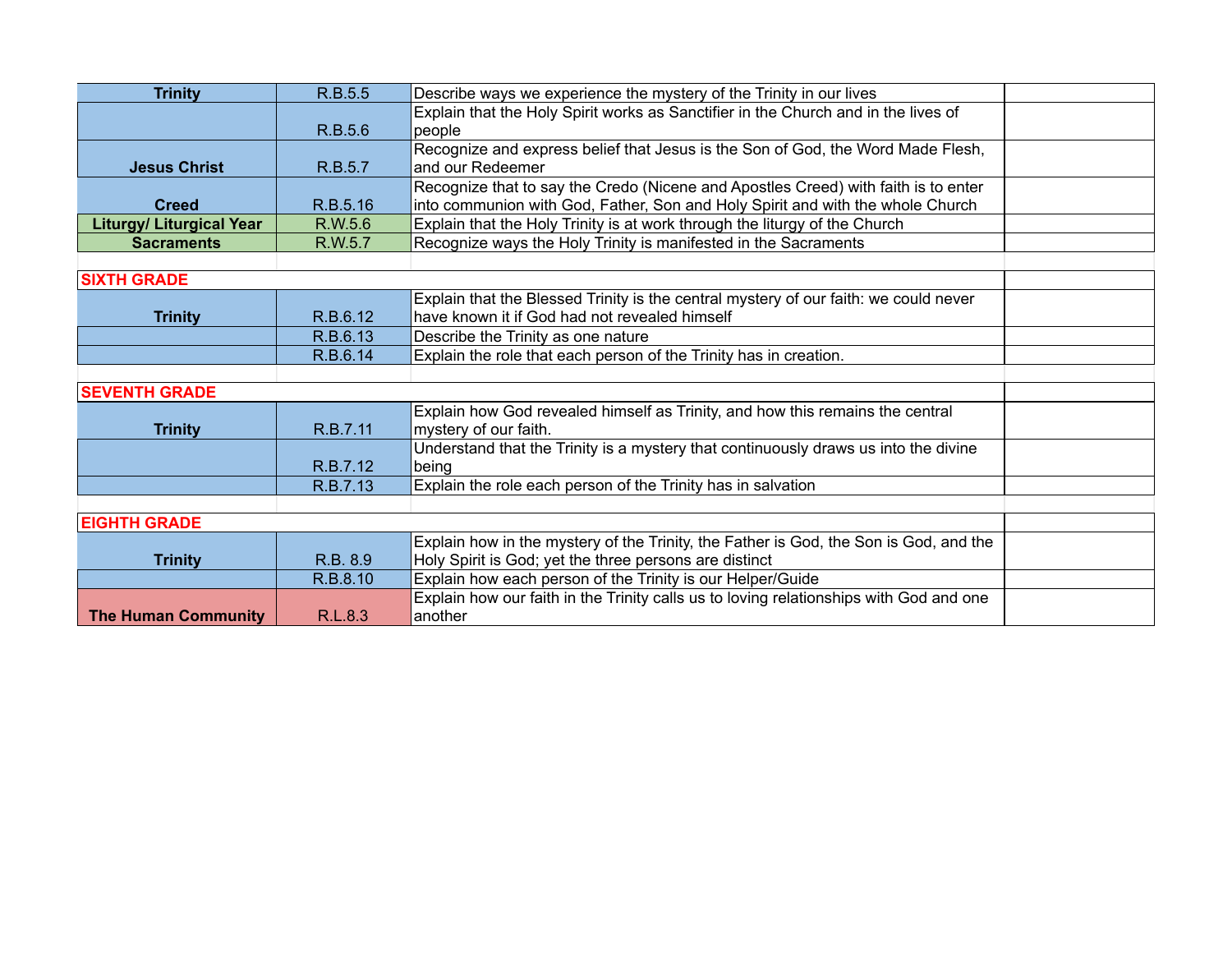| Appendix E                                                                          |                   |                                                                                                                                                                                                                  |  |
|-------------------------------------------------------------------------------------|-------------------|------------------------------------------------------------------------------------------------------------------------------------------------------------------------------------------------------------------|--|
| <b>Standards of Virtues</b>                                                         |                   |                                                                                                                                                                                                                  |  |
|                                                                                     |                   | This appendix identifies standards that reflect teachings on virtue across the PreK-8th grade Framework of Religion Standards. Virtue is defined as "an habitual and firm disposition to do the good" (CCC1803). |  |
| Virtues are broken down into Human Virtues and Theological Virtues (CCC 1804-1845). |                   |                                                                                                                                                                                                                  |  |
|                                                                                     |                   |                                                                                                                                                                                                                  |  |
|                                                                                     |                   | PK3/4 (the standards are the same for PK3 and PK4, so standards are copied from PK4 only)                                                                                                                        |  |
| <b>Dignity of the Human</b>                                                         | <b>R.L.PK4.5</b>  | Identify own feelings and emotions and how to express them in a developmentally                                                                                                                                  |  |
| <b>The Human Community</b>                                                          | <b>R.L.PK4.6</b>  | Exhibit the ability to share, care for, love and forgive others                                                                                                                                                  |  |
|                                                                                     | <b>R.L.PK4.8</b>  | <b>Respect the feelings of others</b>                                                                                                                                                                            |  |
|                                                                                     | <b>R.L.PK4.9</b>  | Demonstrate respect for the world and all living things                                                                                                                                                          |  |
| Virtue, Sin, and Forming                                                            | <b>R.L.PK4.11</b> | Develop a sense of right and wrong behavior                                                                                                                                                                      |  |
|                                                                                     | R.L.PK4.12        | Discuss the virtues as habits of appropriate behavior                                                                                                                                                            |  |
|                                                                                     | R.L.PK4.13        | Discuss appropriate ways to express sorrow, anger, happiness and love                                                                                                                                            |  |
| <b>Prayer</b>                                                                       | <b>R.P.PK4.1</b>  | Recognize the importance of prayer (spoken, sung, spontaneous, rote, etc.) and                                                                                                                                   |  |
|                                                                                     |                   |                                                                                                                                                                                                                  |  |
| <b>KINDERGARTEN</b>                                                                 |                   |                                                                                                                                                                                                                  |  |
| <b>Revelation</b>                                                                   | R.B.K.5           | Treat creation with respect and responsibility                                                                                                                                                                   |  |
| <b>Church History</b>                                                               | <b>R.B.K.15</b>   | List some good things (virtues) that saints do in their lives and how we can practice                                                                                                                            |  |
| <b>Creed</b>                                                                        | R.B.K.16          | Recognize that God sent His Son, Jesus, to teach us how to live good lives                                                                                                                                       |  |
| <b>The Human Community</b>                                                          | <b>R.L.K.3</b>    | Understand that by doing what is right and good we are obeying God                                                                                                                                               |  |
| <b>Virtue, Sin, and Forming</b>                                                     | R.L.K.6           | Discuss the difference between right and wrong                                                                                                                                                                   |  |
|                                                                                     | <b>R.L.K.7</b>    | Affirm that God gives us the freedom to make right choices                                                                                                                                                       |  |
|                                                                                     | <b>R.L.K.11</b>   | Show respect for others in our work and play                                                                                                                                                                     |  |
|                                                                                     | <b>R.L.K.12</b>   | Demonstrate respect of the property of others                                                                                                                                                                    |  |
|                                                                                     |                   |                                                                                                                                                                                                                  |  |
| <b>FIRST GRADE</b>                                                                  |                   |                                                                                                                                                                                                                  |  |
| <b>Jesus Christ</b>                                                                 | R.B.1.9           | Share how Jesus is the model and teacher who shows each person how to live as a                                                                                                                                  |  |
| <b>Dignity of the Human</b>                                                         | R.L.1.2           | Explain what it means to live as a child of God                                                                                                                                                                  |  |
|                                                                                     | R.L.1.3           | Explain how each person is called to treat others with respect                                                                                                                                                   |  |
|                                                                                     | R.L.1.2           | Explain what it means to live as a child of God                                                                                                                                                                  |  |
| <b>Grace</b>                                                                        | R.L.1.6           | Discuss how God's grace helps each person to live a good life                                                                                                                                                    |  |
| <b>Virtue, Sin, and Forming</b>                                                     |                   |                                                                                                                                                                                                                  |  |
| <b>Conscience</b>                                                                   | R.L.1.11          | Understand that Jesus wants us to be like him                                                                                                                                                                    |  |
|                                                                                     |                   | Understand that God gives us the ability to choose freely to do what is good and                                                                                                                                 |  |
|                                                                                     | R.L.1.13          | avoid what is wrong                                                                                                                                                                                              |  |
|                                                                                     |                   |                                                                                                                                                                                                                  |  |
| <b>SECOND GRADE</b>                                                                 |                   |                                                                                                                                                                                                                  |  |
|                                                                                     |                   | Understand why God made us to know Him, love Him, and serve Him by loving                                                                                                                                        |  |
| <b>Revelation</b>                                                                   | R.B.2.2           | ourselves and others as He loves us                                                                                                                                                                              |  |
|                                                                                     |                   | Identify the Trinity as the central mystery of our faith that calls us to always seek to                                                                                                                         |  |
| <b>Trinity</b>                                                                      | R.B.2.8           | know and love God in all that we do.                                                                                                                                                                             |  |
| <b>The Human Community</b>                                                          | R.L.2.2           | Exhibit ways to share with others                                                                                                                                                                                |  |
|                                                                                     | R.L.2.3           | Demonstrate basic peacemaking skills                                                                                                                                                                             |  |
|                                                                                     |                   |                                                                                                                                                                                                                  |  |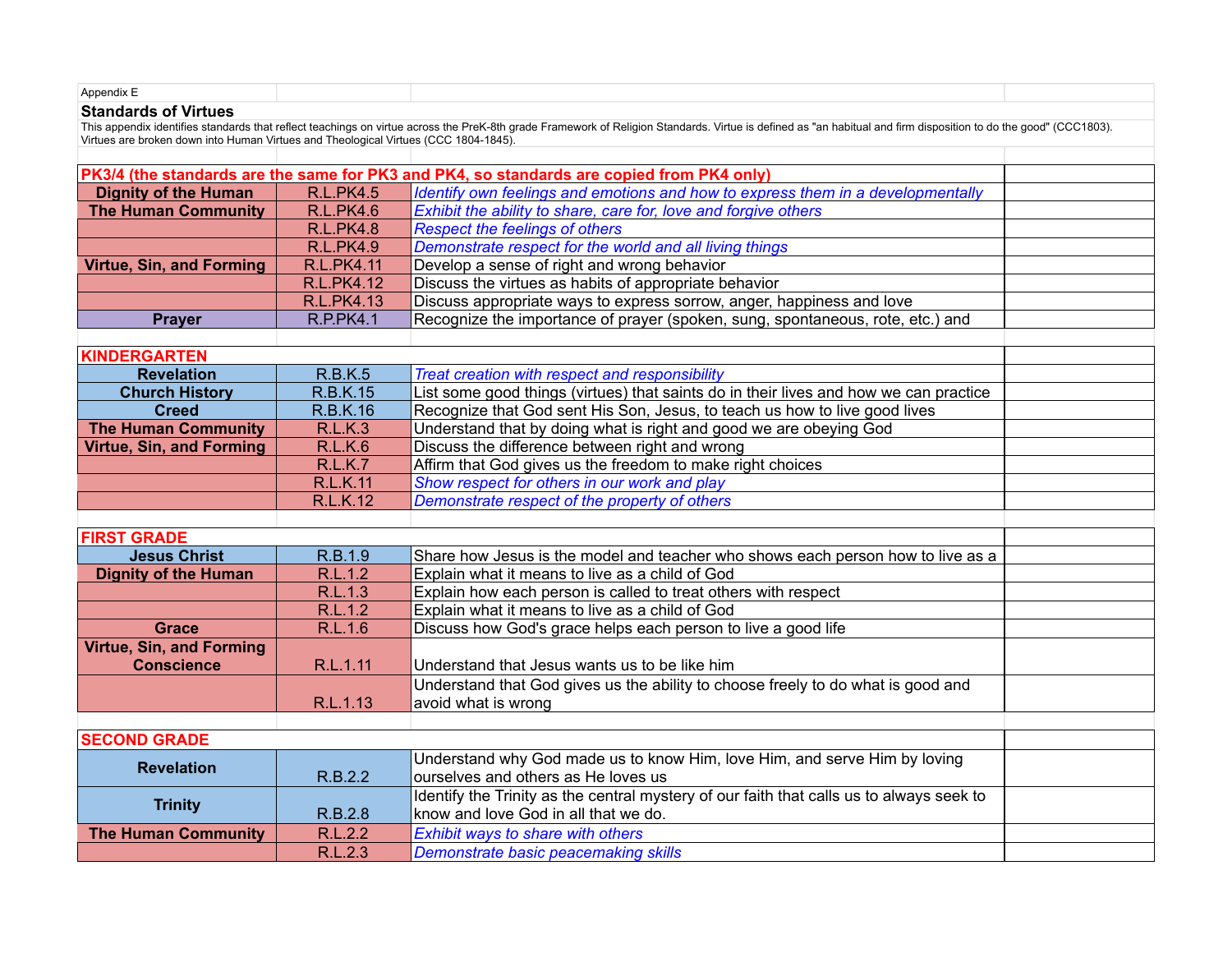|                                 |          | Describe the responsibilities each person has to one another and the conditions and    |  |
|---------------------------------|----------|----------------------------------------------------------------------------------------|--|
|                                 | R.L.2.4  | needs of the communities of the world                                                  |  |
| <b>Grace</b>                    | R.L.2.6  | Understand that grace is a special gift of God's love and action in our lives          |  |
| <b>Virtue, Sin, and Forming</b> |          |                                                                                        |  |
| <b>Conscience</b>               | R.L.2.8  | Understand that being loving, kind, forgiving, and helpful is modeling Jesus           |  |
|                                 |          | Understand the Ten Commandments are God's law that teach us to love God and            |  |
| <b>The Ten Commandments</b>     | R.L.2.17 | others                                                                                 |  |
|                                 |          |                                                                                        |  |
| <b>THIRD GRADE</b>              |          |                                                                                        |  |
|                                 |          | Understand the two pillars of Love in Action: Charity, the theological virtue by which |  |
|                                 |          | we love God above all things for his own sake, and our neighbor as ourselves for       |  |
| <b>The Human Community</b>      |          | the love of God (i.e. direct service) and Justice, the cardinal moral virtue which     |  |
|                                 |          | consists in the constant and firm will to give their due to God and neighbor (i.e.     |  |
|                                 | R.L.3.5  | dignity of the human person)                                                           |  |
| Grace                           | R.L.3.9  | Discover the nature and effects of grace                                               |  |
| <b>Virtue, Sin, and Forming</b> |          |                                                                                        |  |
| <b>Conscience</b>               | R.L.3.11 | Identify virtues as habitual and firm dispositions to do good                          |  |
|                                 |          | Understand virtues of discipleship (Theological Virtues: Faith, Hope, and              |  |
|                                 | R.L.3.13 | Love/Charity)                                                                          |  |
| <b>Prayer</b>                   | R.P.3.2  | Understand that prayer is vital to love for Christ and should be practiced daily       |  |
|                                 |          |                                                                                        |  |
| <b>FOURTH GRADE</b>             |          |                                                                                        |  |
| <b>Grace</b>                    |          | Define holiness as the call of all Christians and explain how holiness may look        |  |
|                                 | R.L.4.6  | different from person to person.                                                       |  |
| <b>Virtue, Sin, and Forming</b> |          |                                                                                        |  |
| <b>Conscience</b>               | R.L.4.7  | Examine the four Cardinal Virtues: prudence, justice, temperance, and fortitude        |  |
|                                 | R.L.4.8  | Identify the seven lively virtues                                                      |  |
| <b>Prayer</b>                   |          | Understand that daily prayer connects us to and builds our relationship with God the   |  |
|                                 | R.P.4.6  | Father, Son, and Holy Spirit                                                           |  |
|                                 |          |                                                                                        |  |
| <b>FIFTH GRADE</b>              |          |                                                                                        |  |
| <b>Trinity</b>                  |          | Explain that the Holy Spirit works as Sanctifier in the Church and in the lives of     |  |
|                                 | R.B.5.6  | people                                                                                 |  |
| <b>Dignity of the Human</b>     |          | Act out of the belief that mercy and justice are essential to Christian living         |  |
| <b>Person</b>                   | R.L.5.1  |                                                                                        |  |
| <b>The Human Community</b>      |          | Identify the Theological and Cardinal Virtues and recognize people who                 |  |
|                                 | R.L.5.4  | demonstrate them                                                                       |  |
| <b>Grace</b>                    | R.L.5.6  | Understand God gives us the gift of grace to grow in holiness.                         |  |
|                                 |          |                                                                                        |  |
| <b>SIXTH GRADE</b>              |          |                                                                                        |  |
| <b>Dignity of the Human</b>     |          |                                                                                        |  |
| <b>Person</b>                   | R.L.6.4  | Identify ways in which God is presently calling one to virtue, holiness and witness.   |  |